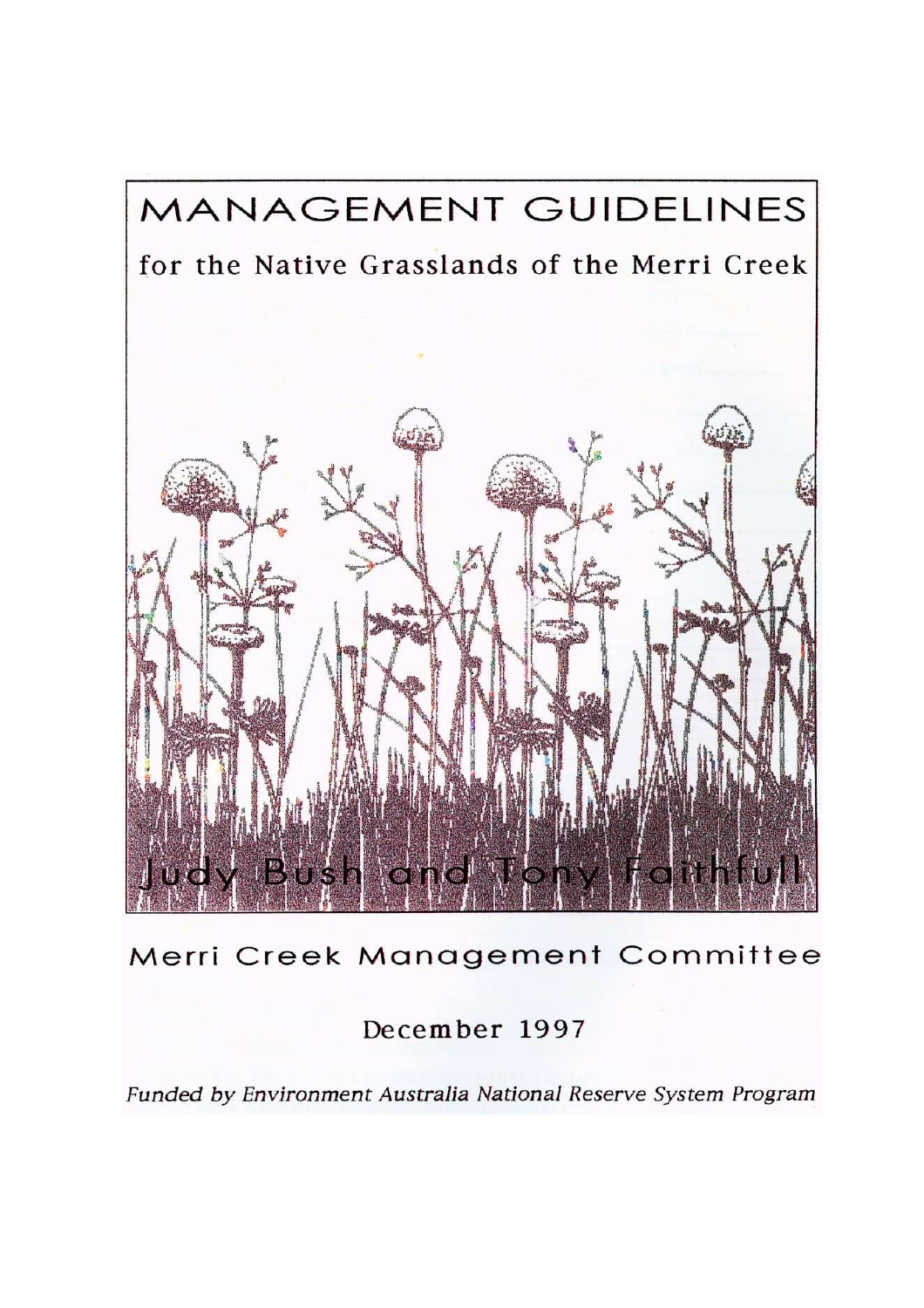### Management Guidelines for the Native Grasslands of the Merri Creek

Judy Bush and Tony Faithfull,

Merri Creek Management Committee.

#### December 1997

### **Contents**

| <b>REFERENCES</b>                         |  |
|-------------------------------------------|--|
| <b>APPENDIX 1 LEGISLATION</b>             |  |
| <b>APPENDIX 2 SERIOUS GRASSLAND WEEDS</b> |  |

APPENDIX 3 SPECIES OF THE WESTERN BASALT PLAINS WHICH ARE AT RISK

#### APPENDIX 4 SIGNIFICANT SPECIES OF THE MERRI CREEK GRASSLANDS

#### APPENDIX 5 PRIORITIES FOR REINTRODUCTIONS

#### APPENDIX 6 SEED COLLECTION GUIDELINES

#### APPENDIX 7 PHENOLOGY RECORD SHEET

This report, as well as the accompanying poster and brochure comprise a project funded by Environment Australia, National Reserve System Program. Copies are available from Merri Creek Management Committee, 2 Lee St, East Brunswick, 3057, ph (03) 9380 8199. Copies may be borrowed from the Environment Australia library, GPO Box 636, Canberra, ACT, 2601.

The views and opinions expressed in this report are those of the authors and do not reflect those of the Commonwealth Government, the Minister for the Environment, or the Director of National Parks and Wildlife.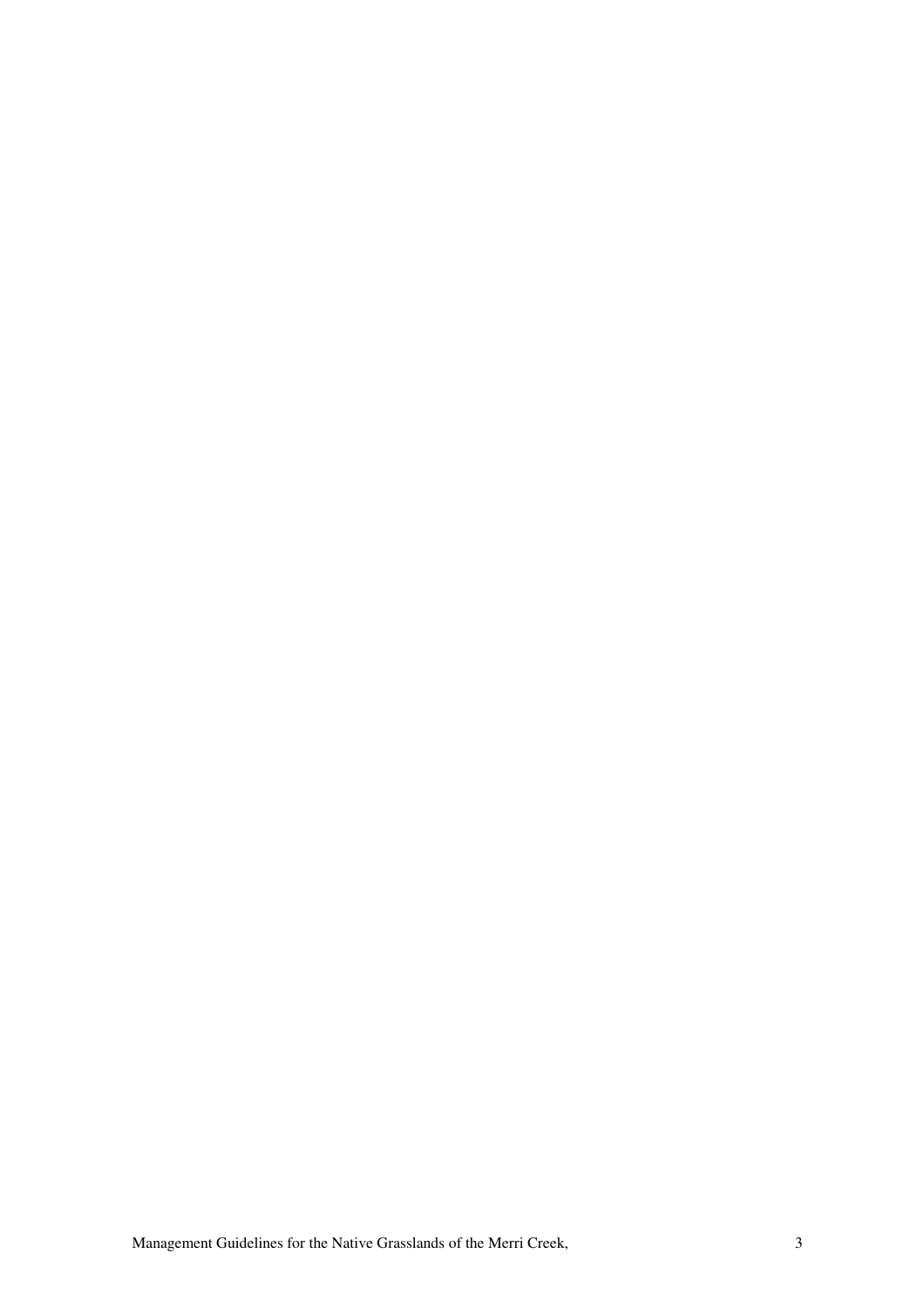## Acknowledgements

The authors are grateful to members of the Steering Committee who guided the development of this document, Vanessa Craigie and Rebecca Cattran; to the following researchers and land managers who met to discuss current grassland management techniques, and then provided comments on the draft document, Tim Barlow, Vanessa Craigie, Colin Hocking, Lincoln Kern, John Morgan, Alistair Phillips, Iain Shears; to Isobel Ellender for information on the cultural heritage values in grasslands, to the many others who have contributed comments on the draft; and finally to members of the Merri Creek Management Committee Parklands Management Team, and particularly Barb Miles, the Team Coordinator, who have been at the forefront of developing and trialling new techniques for addressing many of the management issues that continue to arise in the Merri Creek Grasslands.

## 1. Summary

Western Basalt Plains Grasslands are one of the most depleted and endangered communities in Victoria. They are listed as a threatened community under the Flora and Fauna Guarantee Act (Victoria). One third of Victoria's remaining western (basalt) plains grasslands occur in the Merri Creek catchment in the outskirts of the northern suburbs of Melbourne. They provide important habitat for flora and fauna, some of State and National significance. They also contain sites of Aboriginal archaeological sensitivity and significance. Few of the Merri Creek Grasslands are currently in secure public ownership, and some are threatened by freeway construction or housing development. Preservation of these remaining remnants must involve acquisition, the use of planning controls and other legislative devices, cooperative management agreements, covenants and continuing research, development and implementation of on-ground management actions. Grasslands can be difficult to manage, partly because of the complexity of the community, and partly because of a lack of knowledge about successful and effective techniques. There is also a fear amongst some, based on the fact that so few grassland remnants remain, that they may do the wrong thing, or choose the wrong technique. However it is important to actively manage the grasslands, even if this means making some mistakes, with actions and techniques designed to prevent further deterioration.

The priority management actions that should occur involve:

- managing vegetation densities and competition to provide a mosaic of environments for the diversity of native grasses and forbs, and their dependant wildlife to flourish.
- maintaining the health of the grasslands through regular burning or other biomass reduction strategies to maintain vigour and prevent senescence.
- targeting weed control to protect the native grasslands from particularly invasive weeds.
- protecting the grassland remnants from accidental disturbance and ensuring that any tracks or other facilities required do not impact on the values and integrity of the remnants.
- establishing a 'Merri Plains Grassy Ecosystem Reference Group' with membership from state and local government agencies, conservation groups, MCMC and grasslands researchers. The Group would meet on a regular basis with a key focus of providing management advice to management agencies and groups. The group would collect and review research findings, management actions and monitoring of management actions (both to ensure monitoring is adequate and ongoing, and to feedback monitoring results to review and modify planned management actions).

Management actions must be consistent and ongoing (not just one-off), protect and enhance the flora, fauna and Aboriginal archaeological and landscape values. Regular monitoring is essential to ensure management regimes and actions are effective. Management actions should be reviewed and improved on a regular basis. Management of the Merri Creek Grassland remnants should occur in a regional context, involving all levels of government, community groups, private landowners and interested individuals, with regular input from grasslands researchers.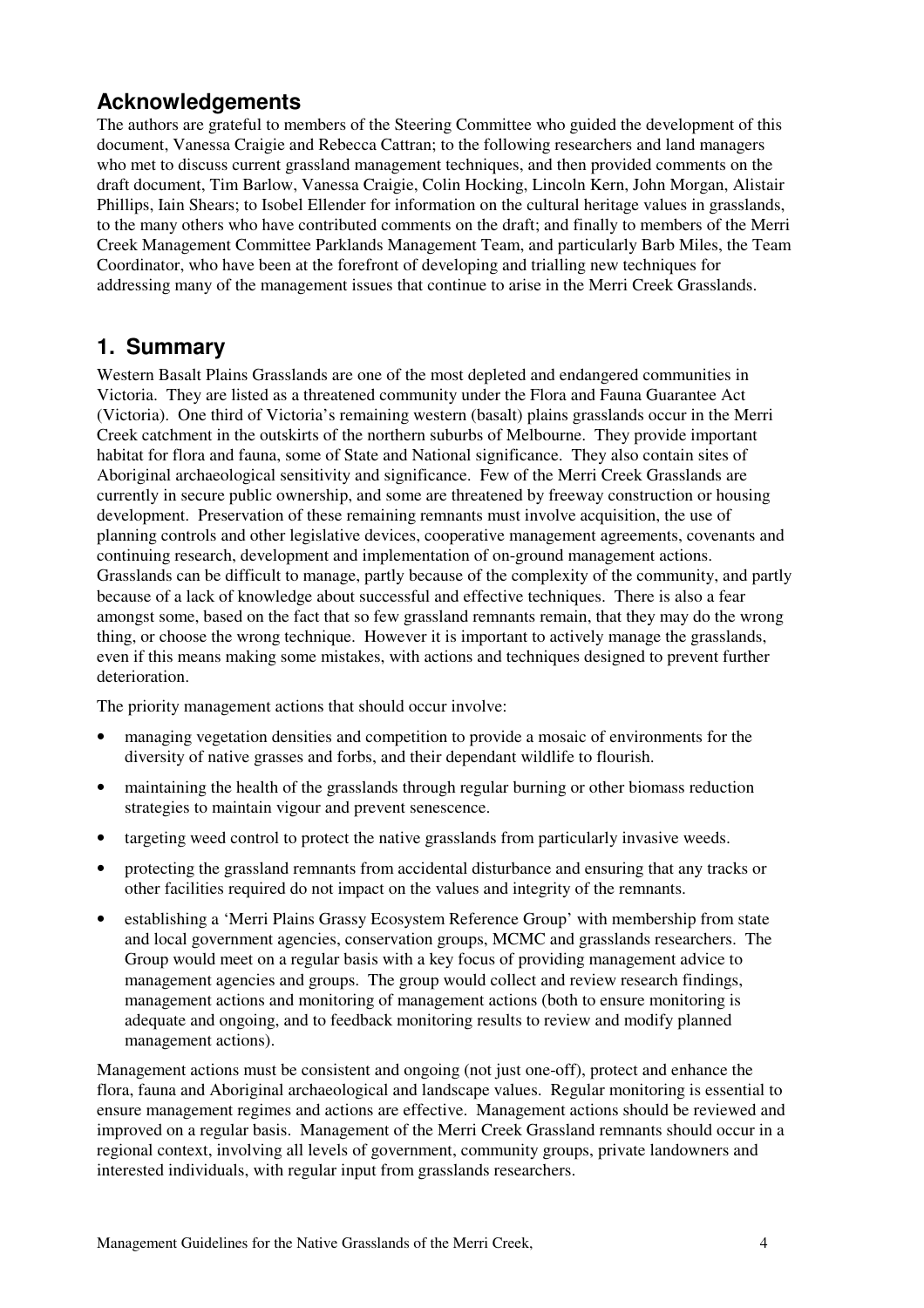## 2. Introduction

This report, as well as a companion pamphlet and poster comprise a project funded by Environment Australia National Reserve System Program to develop and promote grassland management guidelines for the native grasslands of the Merri Creek Catchment. The guidelines contained in this report have been developed for use by land managers and field technicians, to guide them in planning and implementing management actions, their timing and priority. Information contained in the poster is aimed at promoting the beauty and conservation value of grasslands to members of the public and local residents, and includes notes on what to do in a grassland and where to find the grasslands of the Merri Creek. The pamphlet aims to provide information to conservation and friends groups and other interested members of the public about the conservation status of grassland ecosystems generally, and of Merri Creek grasslands.

Native grasslands once covered the basalt plains west of Melbourne through to the South Australian border. They are usually dominated by *Themeda triandra* (Kangaroo Grass) tussocks with sub dominant Danthonia spp (Wallaby Grasses) and Austrostipa spp (Spear Grasses). Perennial forbs or wildflowers occur in the open patches between the grass tussocks. Some trees such as *Eucalyptus* camaldulensis (River Red Gum) and shrubs such as Hymenanthera dentata (Tree Violet) sparsely dot the grasslands. In shallow depressions, grassy wetlands are found, with a large range of species present in varying zones related to depth and duration of inundation. Grasslands provide habitat for native birds, (particularly birds of prey, parrots and ground dwelling birds), mammals (such as kangaroos, wallabies and native rats, as well as the Eastern Barred Bandicoot) and reptiles (particularly snakes and skinks), some of which are now rare and endangered species.

## 3. Western Basalt Plains Grasslands Conservation Status

After European settlement, grassland ecosystems were devastated by grazing, weed invasion, ploughing, rock removal, fertilisers, rabbits, foxes, cats and urban development.

Native grasslands are amongst the most threatened communities in this country (McDougall and Kirkpatrick 1994).

In 1788 there was approximately 2 million hectares of lowland temperate grassland in south-eastern Australia (Kirkpatrick *et al* 1995). The total area of grassland remnants in reasonable condition was approximately 10,000 hectares in 1992. Thus approximately 99.95% of the vegetation type has been destroyed in two centuries. Unfortunately this destruction is ongoing. For example, between 1986 and 1992, 44% of the western Victorian grassland sites noted by Stuwe (1986) were destroyed, degraded or earmarked for destruction, with half of the remaining sites reduced in quality or area to some extent (Kirkpatrick 1993).

Preservation of the remaining remnants must involve acquisition, the use of planning controls and other legislative devices, cooperative management agreements (eg Donnybrook Quarry Site Management Plan, Boral Australia), covenants and continuing research, development and implementation of on-ground management actions. (Legislation, strategies and policies to protect native grasslands are listed in Appendix 1.)

Almost half of the remaining remnant western basalt plains grassland sites are on private land (Muir 1994). There is an urgent need to set up a grassland reserve system to ensure protection of remaining sites and application of appropriate, well timed management actions to halt further deterioration of the remaining remnants.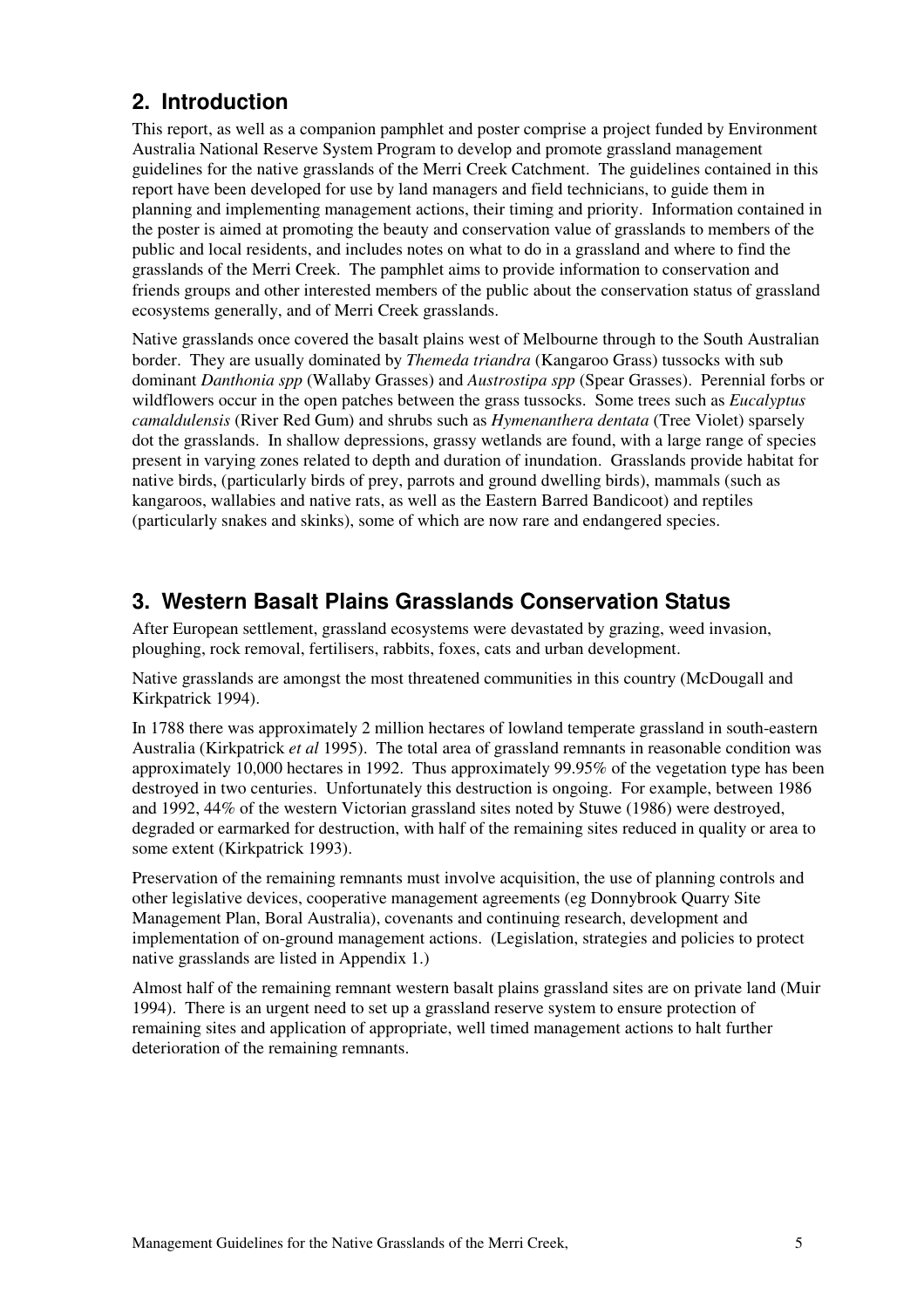## 4. Native Grasslands of the Merri Creek

One third of Victoria's remaining western (basalt) plains grasslands occur in the Merri Creek catchment in the outskirts of the northern suburbs of Melbourne. The major grasslands remnants in this area are listed below (see also figure 1). Bald Hill, Mt Ridley and Craigieburn represent some of the biggest areas of remnant Western (Basalt) Plains Grasslands in Australia; the largest remnants of this community are only in the order of hundreds of hectares.

Victorian National Parks Association (VNPA), Merri Creek Management Committee (MCMC) and Friends of Merri Creek (FOMC) have proposed that these grassland remnants should become units or annexes in a Merri Grassland Park, and that if the individual units are viewed as a single park, with habitat corridor linkages, the conservation of a much wider range of grassland species and subcommunities could be achieved.



Figure 1. Native Grasslands of the Merri Creek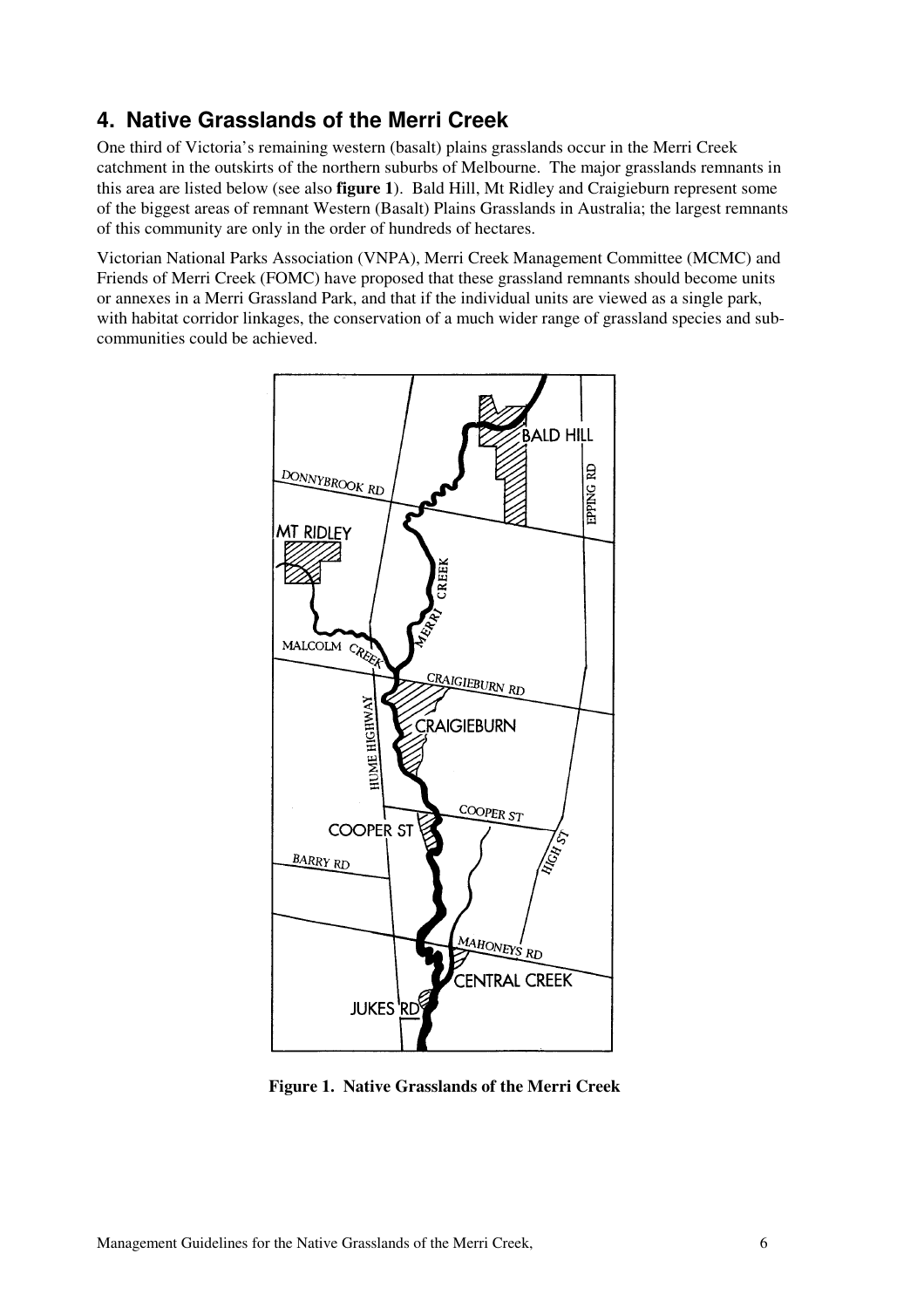Bald Hill Grasslands Located in the Kalkallo area, this 600 hectare site extends from Donnybrook Rd to north of Bald Hill. It features areas of stony knoll shrubland and extensive tussock grass as well as sightings of the threatened ground dwelling bird, Plains Wanderer and the Southern Lined Earless Dragon. It is subject to quarry development by Boral Australia, however a management plan is being prepared which will include conservation management over much of the site, including a covenant over the most environmentally important areas.

The flora and fauna of the area has been documented in "Vegetation of the Native Grasslands in the Merri Creek Valley, Outer Melbourne Area" by Frood, (1992) and "Conservation Assessment of Proposed Quarry at Donnybrook, Victoria. Flora and Fauna Attributes and Conservation Management Guidelines" by Larwill et al (1994), the latter prepared for Boral Quarries.

Mt Ridley Grasslands North of Mt Ridley Road, Craigieburn, on Malcolm Creek, a tributary of the Merri, is a 150 hectare site of grasslands and grassy woodlands. The site is of state significance. It is privately owned but subject to a local government re-zoning process and is currently being managed sympathetically by the land owners.

The flora and fauna of the area has been documented in "Report on the Flora of Mount Ridley" (Albrecht 1993) and "The Flora and Fauna of the Mount Ridley Grassland and Grassy Open Forest Ecosystems" (Cropper and Cherry 1997) and management guidelines for the area are documented in "Mt. Ridley Flora and Fauna Management Guidelines" (Kern 1996).

Craigieburn Grasslands This 400 hectare site is on the east side of the Merri Creek, immediately south of Craigieburn Rd. The grassland is of National significance and features areas of grassy wetlands which provide habitat for the vulnerable Carex tasmanica (Curly Sedge). It will soon be listed on the Register of the National Estate and prior to its election, the Victorian Coalition Government promised to purchase this area as a Flora and Fauna Reserve.

The grasslands are threatened by construction of the F2 freeway, which would connect the Hume Freeway north of Craigieburn to the Western Ring Road near Mahoneys Rd. The current suggested alignment travels across the north east section of the grassland, and would have serious impact on the grassland as a whole, and specifically on the wetland which provides habitat for *Carex* tasmanica.

The flora of the area has been documented in "Vegetation of the Native Grasslands in the Merri Creek Valley, Outer Melbourne Area" (Frood 1992) and in "Conservation Assessment for Craigieburn Grasslands, Craigieburn, Victoria." (Peake et al 1996).

Cooper Street Grasslands On the west side of the Merri Creek, immediately south of Cooper St Campbellfield is an 85 hectare site that will also soon be listed on the Register of the National Estate. Two old red gum scar trees beside the creek are reminders of the occupation of the land by the Wurundjeri, the traditional Aboriginal owners. One third of the site (22ha) is in public ownership (Parks Victoria) but the remainder (including the riparian edge) is privately owned and zoned for industrial uses. These grasslands are also threatened by the F2 freeway mentioned above. The current proposed alignment crosses the grassland section in private ownership (to the west of the publicly owned section).

The flora of the area has been documented in "Botanical Assessment of Grasslands Merri Creek - Somerton - Cooper St" (Cheal 1988) and "Vegetation of the Native Grasslands in the Merri Creek Valley, Outer Melbourne Area" (Frood 1992). The flora, fauna and natural history has also been described in "The Cooper St Grasslands" (Parrot Natural History Network, eds, 1990).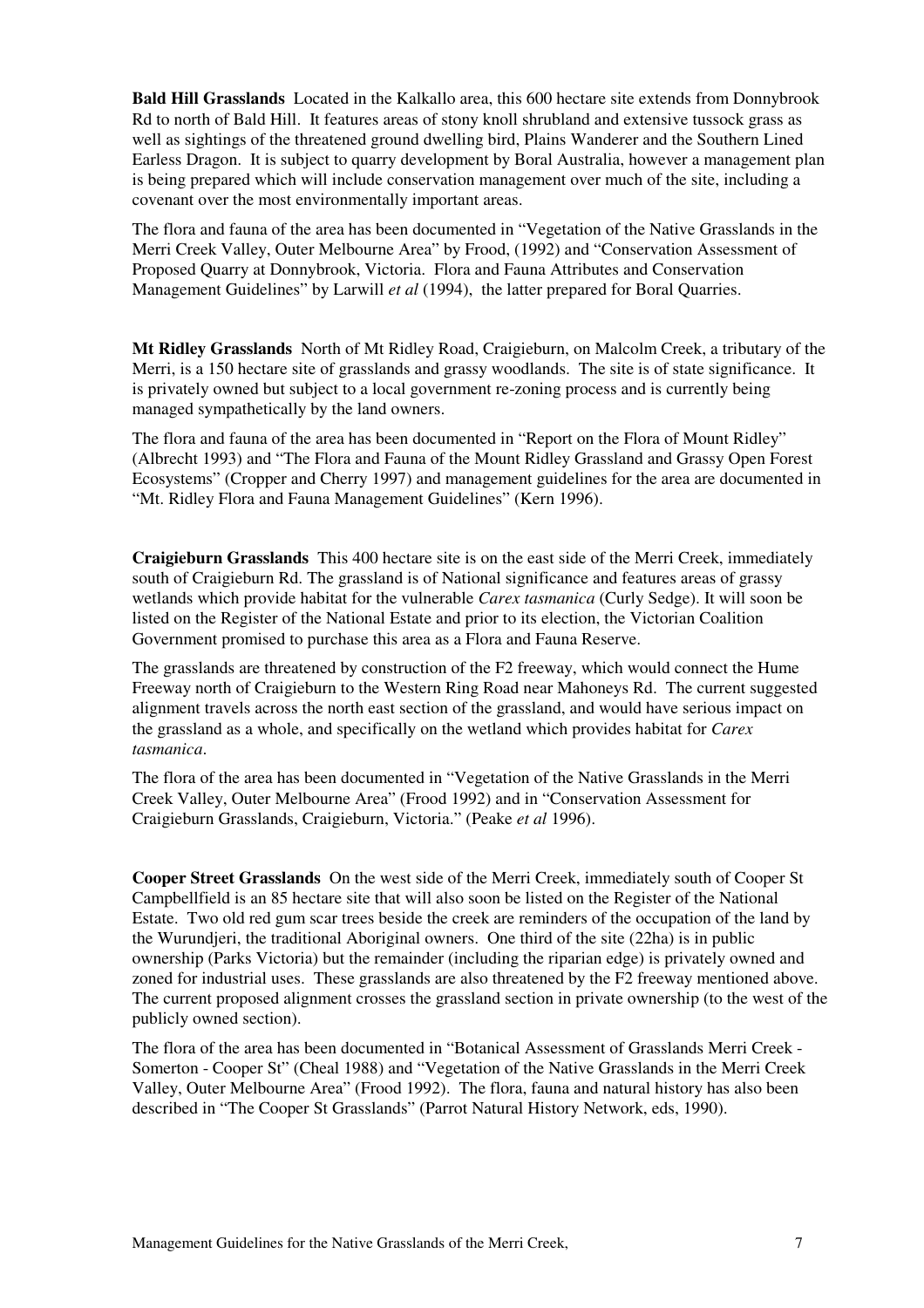Central Creek Grasslands Located along Central Creek, a tributary of the Merri, near Bartrop St, Reservoir is a 13.5 hectare site. It is surrounded by housing and main roads but amazingly, grasslands and wildflowers still manage to survive on this tiny area. It could become a valuable education and tourist resource close to the city. Most of the area is already publicly owned by VicRoads, Parks Victoria and Darebin Council, but some of these authorities are proposing to sell the land for private housing.

The flora and fauna of the area has been documented in "Davidson St Grassland - A Report on the Flora, Fauna, Development Options and Management" (Robinson and Duggan 1994).

**Jukes Rd Grassland** This small 2 hectare site is located on the Merri Creek in Fawkner. It carries remnants of native grassland plants, including large patches of Arthropodium strictum (Chocolate Lily) and Dianella amoena (Flax Lily), and beautiful examples of natural rocky terraces which slope from the plains down towards the creek. Currently owned by Parks Victoria, the area is very accessible and could become an interesting grassland reserve for people to visit, study and enjoy.

The flora and some preliminary management ideas have been documented in "Vegetation Survey and Management Plan. Jukes Road, Fawkner." (Mueck 1997).

### 5. Cultural Heritage Values

The grasslands described in this report were part of the land inhabited by Aboriginal people, the Wurundjeri willam clan, part of the Woiwurung language group. Their land stretched from the Yarra River north to Mt Macedon, and from the Maribyrnong River east to Darebin Creek. The Aboriginal people regularly burnt the grasslands as part of their social responsibilities to 'keep the land clean'. The regular fires controlled the density of Kangaroo Grass *(Themeda triandra)*, encouraging green pick for the kangaroos they hunted, and regeneration of the forbs, some of which, such as Murnong *(Microseris lanceolata)*, were staples of their diet. Evidence of their occupation of the grasslands remains in the form of stone artefact scatters and scarred trees. Sites located within the Merri Creek Grasslands have already been identified, and predictive models exist which point to other areas of archaeological significance where more sites are likely to be found. It has also been suggested that the grasslands community itself is an Aboriginal artefact because the grasslands evolved and were actively managed through regular firing by the Aborigines (I. Ellender pers. comm.).

The cultural values are based on these existing sites of archaeological significance, as well as regional information and data from previous studies. The cultural values encompass the following:

- 1. Aboriginal. These values are articulated by the Wurundjeri Tribe Land Compensation and Cultural Heritage Council P/L (the Aboriginal Community of the Merri Creek catchment).
- 2. Scientific. The Grasslands and the sites within them (whether identified or not) have value in the process of further research and in answering topical research questions.
- 3. Educational. The sites within the grasslands are valuable in what they can contribute towards a better understanding of the Aboriginal culture, society and heritage by the general community.

Detailed recommendations for conservation and management of areas of Aboriginal archaeological significance or sensitivity are contained in "The Aboriginal Cultural Heritage of the Merri Merri Creek: including the Archaeological Survey for Aboriginal Sites from Craigieburn Road to Hernes Swamp." (Ellender 1997).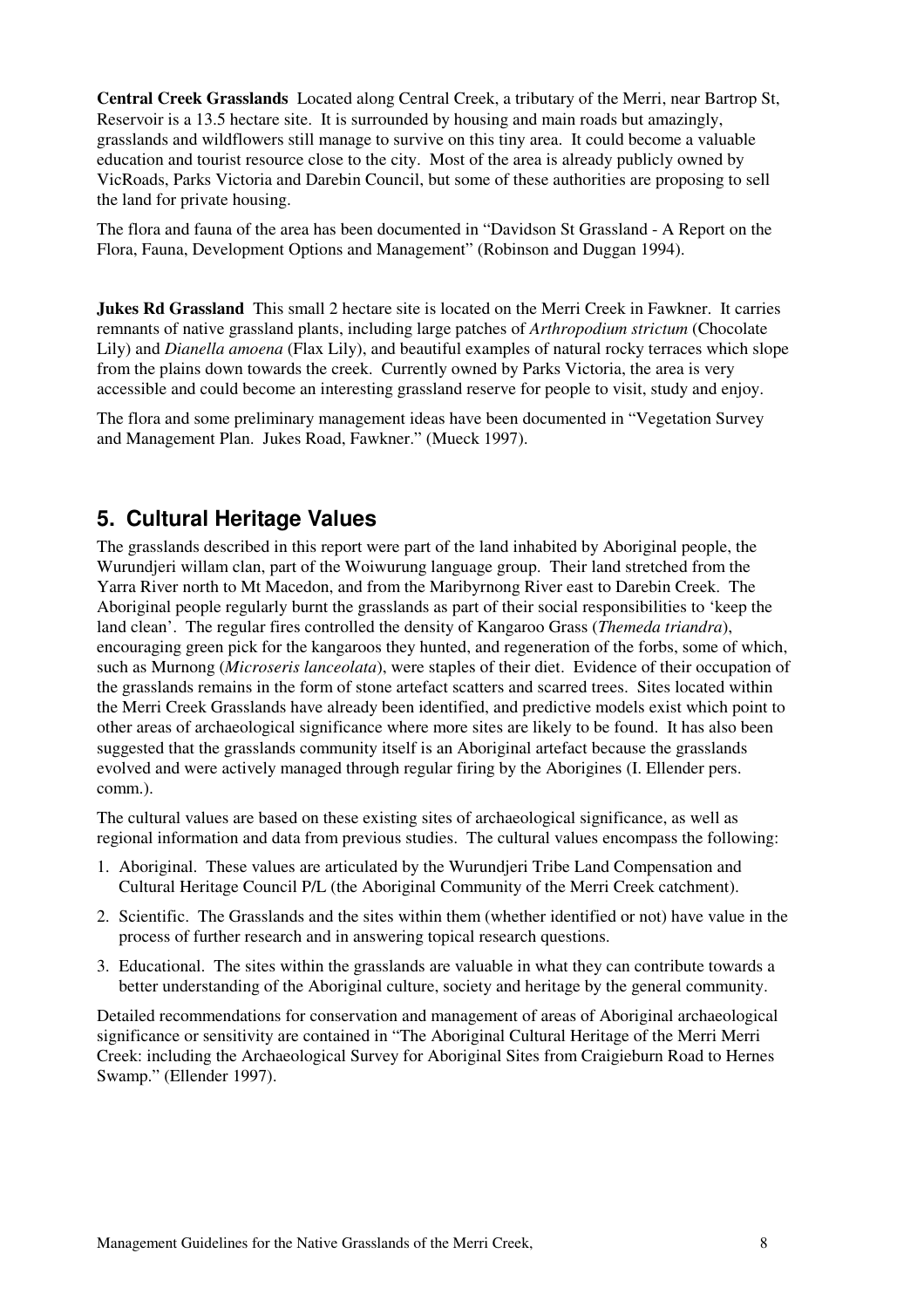# 6. Management Objectives

The major management objectives for the Western (Basalt) Plains Grasslands are to:

- Conserve / protect through reservation, purchase, covenant or other means as many grassland remnants as possible, especially those considered significant.
- Actively manage remnants to maintain habitat, populations of rare, endangered, threatened or uncommon flora and fauna species, and significant plant and animal communities, and to exclude where possible threatening processes.
- Protect and conserve sites of Cultural Heritage such as areas of Aboriginal archaeological sensitivity.
- Secure significant and viable populations on a region wide basis. Maintain a register of significant species occurring in remnants in the region. Seek to establish populations of appropriate significant plant species.
- Establish and maintain linkages between sites, utilising wildlife corridors, open space and waterways.
- Work in a regional context, involving all levels of government, community groups, private landowners and interested individuals.
- Establish an interpretation program for native grasslands.
- •

## 7. Management Issues

Remnants of native grasslands are surrounded by land used for agriculture, industry or housing. As a result, there are numerous threats to the biological values of the grasslands from the neighbouring lands. Grasslands may be under threat from pressure of visitors who are interested in the grasslands themselves.

# 7.1 Accidental Disturbance or Exploitation

To the uninformed eye, native grasslands can appear no different to the local grazed paddock, or even an area of weeds in need of clean-up and as a result, much damage can result from accidental disturbance or exploitation. The grassland manager must protect the area from damage caused by the following types of actions:

- rock removal
- removal of wood, plants, soil
- excessive seed collection
- invasion of pest plants and animals (often caused by dumping of soil, garden waste, fill, rubbish)
- inappropriate recreation use (vehicles, bicycles, horses, walking dogs, etc)
- soil disturbance
- inappropriate mowing, slashing, grazing or even burning
- contracting management works to unskilled field technicians.

Fencing and signing may contribute to the protection of areas from this sort of damage. A suitably experienced botanist should carry out an on-site assessment to determine the exact location of fencing to decrease the potential for damage to important vegetation, disruption of wildlife corridors or discontinuance of important elements of the current management regime. Fencing must be regularly maintained and repaired (checked at least once every six months) to ensure it continues to provide the level of protection for which it was designed.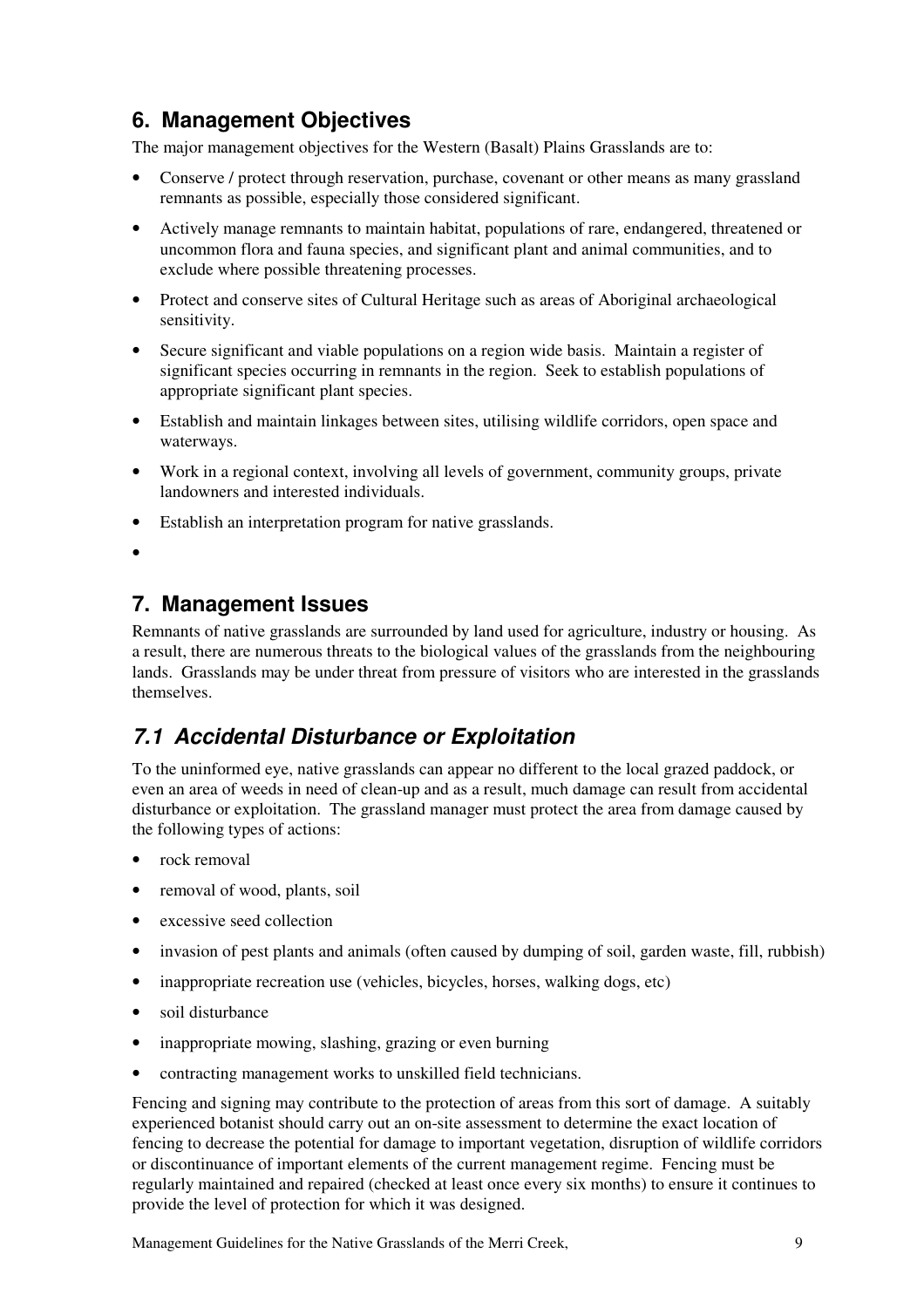There are a variety of types of fences which can limit different sorts of access. Soldier posts or short bollards may prevent car access but not pedestrian or stock access. Cable fencing will prevent vehicle access and is more vandal proof than wire fencing. Light fencing with large signs which can be read from a distance may be all that is required when soil or vegetation disturbance to nearby areas is planned or under way, or as a first attempt to control undesirable vehicle access and rubbish dumping. Stock fencing should be installed where stock grazing is causing damage to the grassland. Fencing should provide stock control where grazing is required for management purposes.

Actions such as ploughing or broadscale insecticide treatments in, or near enough to impact on, the grassland should always be prevented as both actions could be permanently destructive to the biological values of the area (Yen 1993).

## 7.2 Tracks and paths

Any vehicle access to grassland remnants should be limited; particularly when the heavy clay soils are wet, as vehicles can cause soil compaction and disturbance, and provide a vector for introducing weed propagules. Access to grassland areas should be limited to existing formed tracks. Installation of new tracks or access points may be considered when regular access is needed for maintenance or interpretation or for emergency access, and the provision of the hardened track will cause less damage than the unformed access is already causing. New tracks should only be in areas where vegetation is already disturbed, and the effects of changes to hydrology or flora or fauna habitat should be considered both for location and construction of such tracks. Often the boundary of the remnant is significantly more weed invaded, and may therefore be a practical location for tracks. Suitably qualified botanists or land managers should supervise location and construction. If tracks are built in weedy areas, it is important to maintain "vehicle hygiene" to prevent spreading weeds to other areas.

Uncontrolled access by emergency vehicles during wildfires has caused problems of soil disturbance, compaction and formation of tracks in some grassland areas. This issue needs to be addressed through discussions with Metropolitan Fire Brigade (MFB), Country Fire Authority (CFA), Department of Natural Resources and Environment (DNRE) and the land manager. A fire plan for each site should be developed, addressing MFB and CFA needs, and protecting conservation values. For example, following detailed consultation between grasslands managers and fire fighting authorities, it may be possible for emergency vehicles to either fight fires from the boundary, or use specific tracks only during wildfire events.

# 7.3 Design of visitor facilities

Education and interpretation programs are an important aspect of the conservation program for native grasslands. Therefore, native grasslands must be managed to accommodate, and encourage visits from members of the public. Visitor facilities must be designed with the dual objectives of maintaining the environmental values of the grassland and presenting an interesting, informative and enjoyable experience for visitors. Within the Merri Creek catchment area, visitor pressure on all the grassland units could be focused by providing an educational focus and visitor facilities at some but not all of the six main grasslands. The Central Creek and Jukes Rd grasslands are both within the urban area and are relatively accessible. When their reservation statuses are clarified, these areas would function well as educational, interpretive parks. Careful design of entrances, carparks, tracks and buildings is necessary to minimise disturbance to the grasslands. Boardwalks through the grasslands would minimise damage to surrounding areas from compaction, water runoff, etc. The other grasslands could have a species and habitat conservation focus, and much more modest visitor facilities.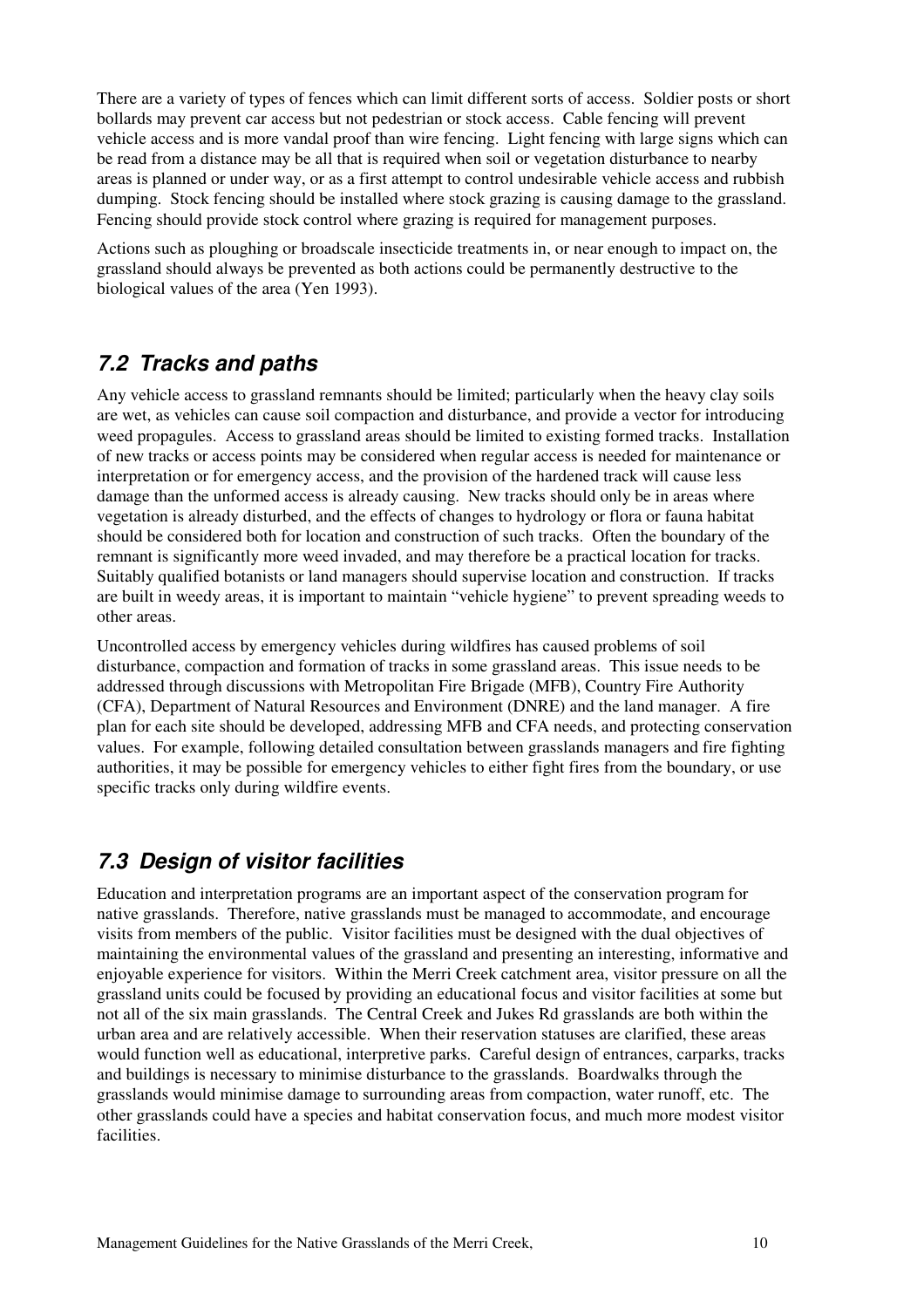Beyond the Merri Creek catchment are several established grassland educational centres including Melbourne Zoo, Evans St Grassland at Sunbury and the Open Range Zoo at Werribee. Councils along the Merri Creek are encouraged to use grassland species in creative public domain landscaping, to further enhance community percpetion and recognition of this flora.

# 7.4 Water Quality and Increased Nutrient Levels

The application of fertilisers has contributed to the loss of much of the original grasslands of the Western Plains. With increased nutrient levels, many exotic species are able to out-compete the native grasses and forbs and weed invasion follows. Increased nutrient levels are also associated with water runoff from agricultural or residential areas. The quality of water entering any grassland reserve should be monitored to ensure continued quality of water entering the grassland. Some rare native species are significantly more sensitive to water enriched with the nutrients nitrogen, phosphorus and potassium (McIntyre 1993). When earthworks are planned near or within a grassland and if there is space available upstream of significant remnant vegetation, sedimentation ponds and wetlands should be constructed to remove excess nutrient and sediment load before the runoff enters the grassland. If insufficient space is available between a construction site and significant remnant vegetation to construct ponds other measures may be required. However it is the responsibility of the construction agency to ensure quality of runoff meets the standards set in the SEPP (State Environment Protection Policy) Schedule 7 and other Environment Protection Authority (EPA) guidelines.

It is important to conserve natural drainage patterns; if drainage lines are disrupted upstream of grassy wetlands or swamps, there may be enormous downstream effects on flow patterns and volume, which will in turn affect the environmental values within the wetland areas.

# 8. Management Strategies and Actions

## 8.1 Basic management principles

- Use the smallest and lightest equipment suitable for the job.
- Use equipment that is clean and free of contamination from weed seed or soil.
- Restrict activity only to the work site.
- Don't cause unnecessary vegetation damage or soil disturbance.
- Get baseline data before starting work, so that it is then possible to later assess the effectiveness of management actions.

A management plan should be developed for each site which defines management actions. Development of a management plan will involve identifying, analysing and documenting features and history of the site together with a program of actions to achieve the site management goals. Flora and fauna surveys should be targeted to detect significant species, as well as a broad range of other species. Priorities between conservation and other uses should be detailed. Findings from research should be communicated to land managers and field technicians to allow informed, effective management.

Relocation and restoration are extremely expensive, and their success is yet to be proved. Therefore, protecting and maintaining existing remnants is the only reliable way to ensure survival of native grasslands (Craigie 1993). The priority management actions are to regularly reduce biomass, and to control weeds.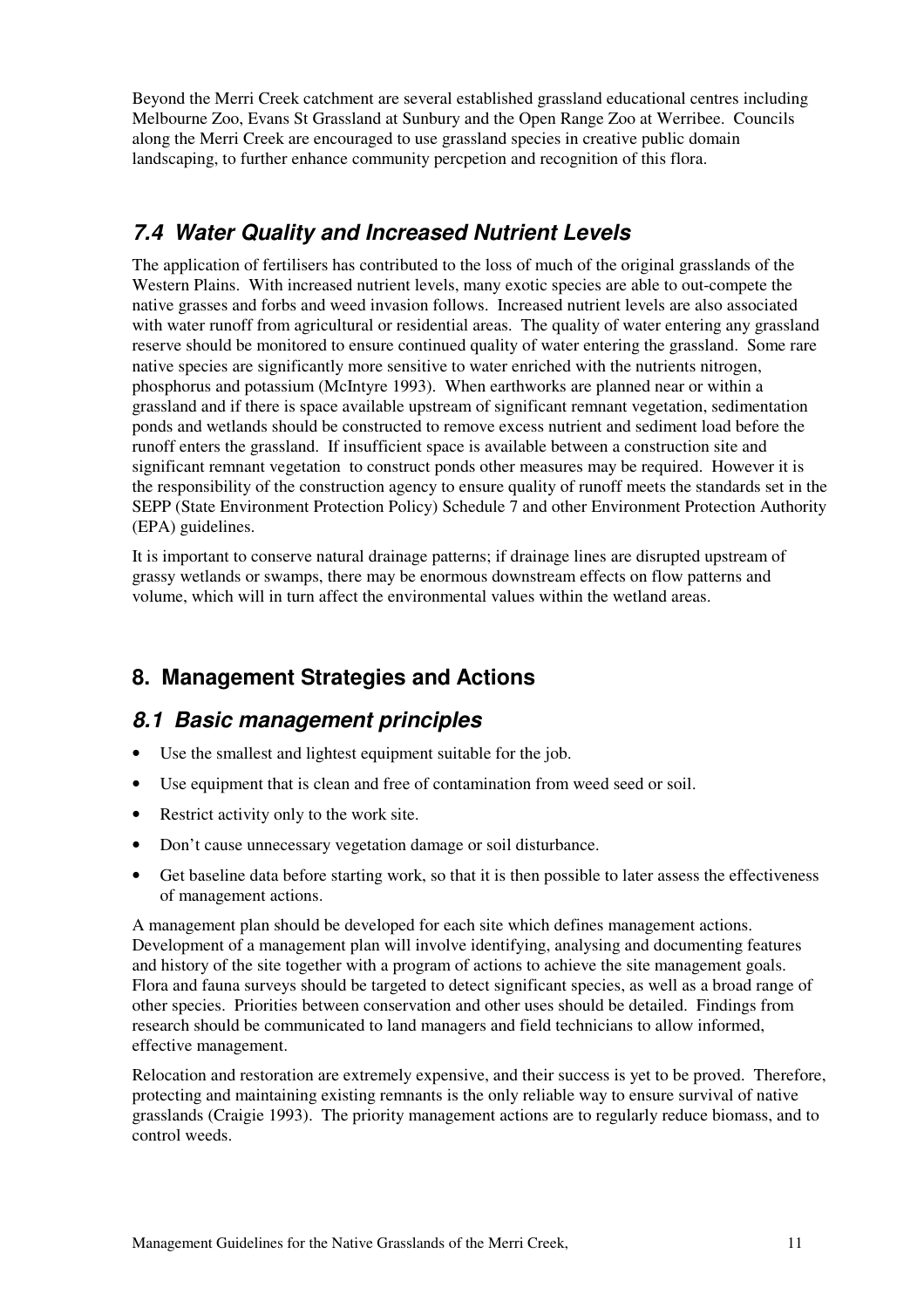#### Management myths

If the native grassland still exists, current management must have been working, therefore don't try to fix it; maintain status quo management.

Burning of the same area in consecutive years should never occur.

#### If in doubt do nothing.

Management myths have developed for several reasons. Land managers and field technicians have had a sincere desire to carry out the 'correct' management actions, but have sometimes been hindered by fear of the consequences of doing the wrong thing, particularly because there are now so few grassland remnants remaining. Grasslands are complex environments, and management actions can have wide reaching effects. The management actions required for protection of grassland flora have often been seen to be very different, or sometimes in conflict with the management actions required for protection of grassland fauna. Some of the myths are based on the accepted techniques and reasoning of several years ago, and more recent research has shown that the above principles are mostly inappropriate. This highlights the need for regular contact between grassland researchers and field technicians, so that researchers can communicate their recent findings, and discuss research ideas, and field technicians can communicate the results of their monitoring, and management problems they may be facing.

## 8.2 Managing vegetation densities, competition and senescence

Some form of regular biomass reduction in Themeda triandra Grasslands is needed to prevent T. triandra from out-competing and swamping smaller native species. It is believed that prior to European settlement the Aboriginal people regularly burnt the grasslands, and that the fires performed a biomass reduction function. Grazing by kangaroos and emus, and disturbance by bandicoots were also important factors. Flannery (1994) suggests that prior to Aboriginal settlement of Australia the now extinct grazing macrofauna also provided this function.

T. triandra also requires some form of disturbance (eg burning or grazing) approximately every one to five years (depending on soils and climate) or it will senesce (grow old and die) (C. Hocking pers. comm.). Senescent tussocks can easily be pulled out of the ground, and may have rotten bases. After T. triandra has entered the senescence phase, there will only be patchy regeneration following fire (or other disturbance), so it is vital that some form of disturbance is initiated before that time. The rate of aging and death of T. triandra appears to be related to soil moisture and depth of soil and appears to be quicker in wetter areas and along drainage lines. In general, T. triandra will reach senecence after 8 years if there is no disturbance.

Recent grassland publications (eg Diez and Foreman 1996) suggest that the distribution of grassland species may have been more uniform than their current distribution in remnants would suggest. This difference has been generated by varying site management post-settlement. In particular, smaller narrow linear remnant sites that have been regularly burnt (as in most rail line and road side remnants) tend to be species rich while the larger remnants (most broadacre remnants) that have been regularly grazed tend to be species poor. The implications of this are that if the current management is changed from grazing to fire or vice versa another set of species might be removed from the site. However Lunt (1993) suggests that we need to go beyond the maintenance of the status quo to enhance grasslands, and that by understanding the effects of grazing, burning and even mowing on plants with different life forms we can manipulate biomass without necessarily disadvantaging desirable species.

When planning biomass reduction programs, it is important to feedback results from monitoring to modify and improve management plans. Therefore management plans should not be based on rigid long term schedules, but should be flexible enough to be regularly reviewed and modified. In the absence of site management plans it is important to have a fallback position for biomass reduction.

It is recommended that there should be some form of biomass reduction at least every three years (at least for grasslands dominated by Themeda triandra). It has been suggested that a combination of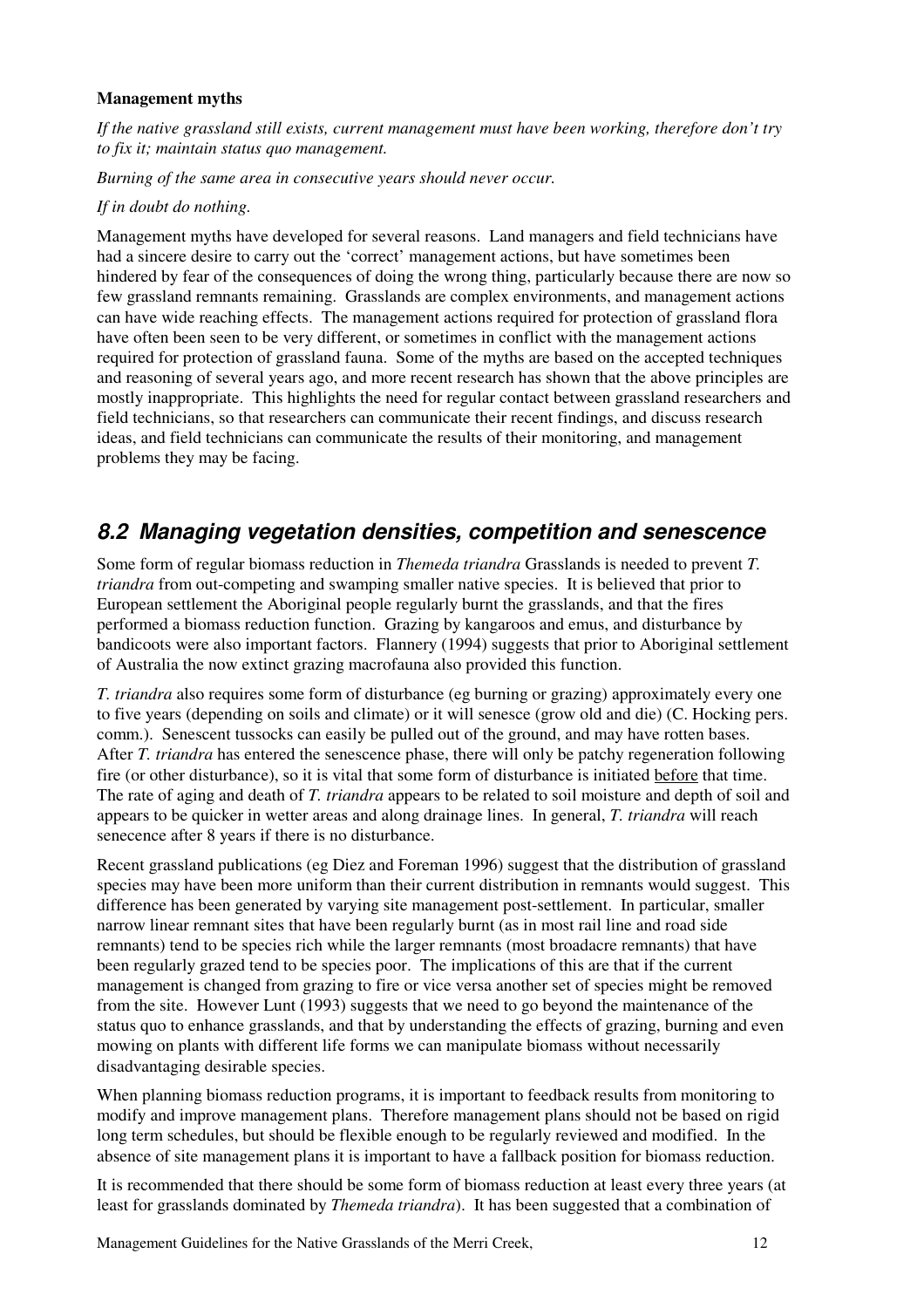biomass reduction techniques, rather than use of a single technique may produce better results in terms of managing vegetation densities while still maintaining species diversity.

Reduction of biomass at any one site should be carried out in a patchwork pattern to allow different areas to provide a mosaic of habitat types for different flora and fauna species.

### 8.2.1 Grazing: Native herbivores, cattle or sheep

Diez and Foreman (1996) suggest that for the Riverine Plain Grasslands of Victoria there is an ideal level of grazing at around 0.6 dry sheep equivalent per hectare (dse/ha). Diez and Foreman (1996) define '1 dry sheep equivalent' as a 45 kg adult dry (as opposed to lactating or pregnant) sheep consuming feed for 12 months (based on Muir and Simpson 1990). One head of cattle is roughly equivalent to 10 dse (White and Bowman 1981).

Diez and Foreman (1996) suggest that it is necessary to provide opportunity for flowering and seed set of native plants by resting paddocks containing significant grassland vegetation between August and November when most of the Riverine Plain's vegetation flower and seed. They identify an ideal situation on the Northern Plains where grazing leads to between 9 and 22% bare ground cover, and native grass overlapping cover 20 - 50%. In drought conditions they suggest that where there is loss of cover, and large amounts of bare ground, stock should be removed rather than risk damage to the vegetation. Grazing during droughts should be avoided, and no grazing should be allowed until the vegetation begins to recover.

Translation of these recommendations to the Melbourne region is outlined below, but soils, rainfall and vegetation differ markedly and more detailed work would need to be done to analyse grazed sites around Melbourne.

For sites such as the Craigieburn Grasslands, it has been suggested that grazing should be gradually reduced to lower levels, and that exclusion plots be established to allow comparison of grazed and ungrazed areas.

However others have suggested that flash high level grazing may be preferable. They argue that although there has been little specific research on the effects of grazing on conservation values, there has been a lot of research in the agricultural area which may provide some information to conservation managers. For example, agriculturalists have found that short periods of heavy grazing allow less selective grazing and therefore may reduce the relative impact on palatable species (T. Barlow, pers. comm.). Such a grazing regime would more closely resemble the quick and intense removal of biomass associated with burning. There is also some research indicating that long term low level grazing may eliminate many invertebrates, whereas localised, high intensity, short term grazing will not have the same impacts (Dall 1997).

Sheep have a lesser impact on grasslands than cattle, both in terms of pugging (sheep's smaller size leads to relatively less extreme pugging of the soil), and because their smaller, drier dung has a lesser smothering impact on native plants compared with cattle; however sheep are more selective than cattle and may therefore have a greater negative impact on some of the more delicate, palatable forbs. If there has been a break in grazing and some of the grasses have formed mature, closed tussocks, sheep will selectively avoid the tussocks and go for the green pick. Therefore they may not contribute to the biomass reduction of the closed tussocks. If sheep are to be reintroduced to such a site, it would be desirable to reduce the biomass of the large tussocks prior to their introduction by other means (burning or slashing).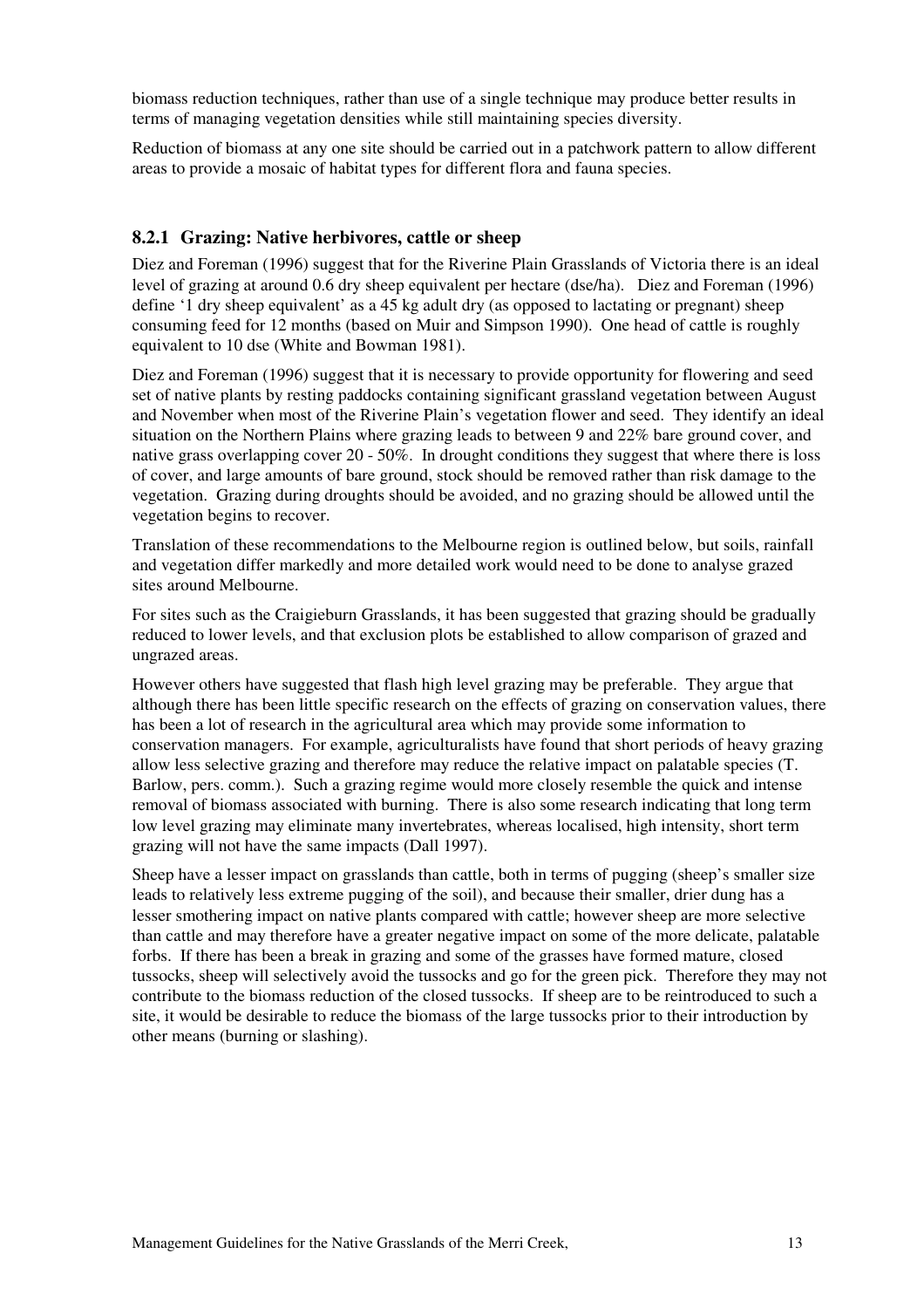| <b>Action</b>                                                                                                                                                              | recommended when                                                                                                                                                                                                                                                     | not recommended when                                                                                                                                                                                                                                                                | Reference                                                 |
|----------------------------------------------------------------------------------------------------------------------------------------------------------------------------|----------------------------------------------------------------------------------------------------------------------------------------------------------------------------------------------------------------------------------------------------------------------|-------------------------------------------------------------------------------------------------------------------------------------------------------------------------------------------------------------------------------------------------------------------------------------|-----------------------------------------------------------|
| Grazing with<br>sheep at 0.6<br>dse/ha (up to $1 - 2$<br>dse/ha depending<br>on productivity of<br>site), rested<br>between<br>September and<br>January and in<br>drought. | <b>Biomass reduction</b><br>required and site has<br>been regularly grazed in<br>recent historic times                                                                                                                                                               | Site does not have a grazing history.<br>Weeds with seeds easily transported by<br>sheep present (eg *Nassella neesiana)                                                                                                                                                            | Diez and<br>Foreman<br>1996                               |
| Grazing: flash<br>grazing in late<br>January after tall<br>upright forbs die<br>down and before<br>they resprout                                                           | opening of grass canopy<br>required<br>selection required for tall<br>upright forbs                                                                                                                                                                                  | Weeds with seeds easily transported by<br>sheep present (eg *Nassella neesiana)<br>If Plains Wanderer present or to be<br>encouraged to return and grazing would<br>lead to less than 6% of the vegetation<br>being higher than 5 cm at any time.                                   | Lunt 1993<br>(Rokewood<br>Cemetery)<br>Baker-Gabb<br>1995 |
| Introduction of<br>indigenous<br>grazers eg. Grey<br>Kangaroos                                                                                                             | Opening of grass canopy<br>required.<br>Control of numbers by<br>natural emigration,<br>shooting or other means<br>is acceptable.<br>Sufficient food and<br>shelter is available for<br>health of the individuals.<br>Suitable healthy<br>individuals are available. | Roaming dogs present<br>Animals may stray onto nearby roads or<br>agricultural grazing lands, commercial or<br>residential properties.<br>Introduction may cause problems to<br>existing populations of indigenous grazers<br>on the site by competition or disease<br>introduction |                                                           |

Where stock grazing is thought to be damaging grassland, a small experimental grazing exclusion plot is needed to provide information on the likely effects of excluding stock.

Before being introduced to a grassland site livestock must have clean wool and clean feet and have had clean feed ( for the previous 24 hours) to avoid transport of weed seed into the site. No supplementary feeding of stock should occur on grassland sites.

### 8.2.2 Burning

Fire can be used to reduce biomass of grass species, open up intertussock spaces and trigger regeneration of native forbs. Fire is also necessary for the regeneration of species with hard seeds requiring alternating temperatures or contact with smoke to promote germination (eg. peas, Convolvulus, Dichondra species). It is also a useful tool in weed control programs (outlined below). A mosaic burning regime should be developed to minimise the impacts on the fauna of a site. A site management plan should be developed that divides the site into sections and then schedules burns for each section at regular intervalsso that the whole site is burnt on a regular basis, probably every 3 years. During dry years there will be less biomass production and so the three year interval may be stretched. Such decisions should be made by experienced land managers in consultation with botanists or grasslands researchers.

For example, the Evans St Management Plan divides the site into 4 sections with 2 sections to be burnt each year according to a schedule supplied, so that the sections are burnt every 2 - 4 years (Ross, 1995). The Waverley Flora Park Management Plan (Pyrke 1993) establishes a mosaic of patch burning based on a map that identifies boundaries of burning units and the years in which they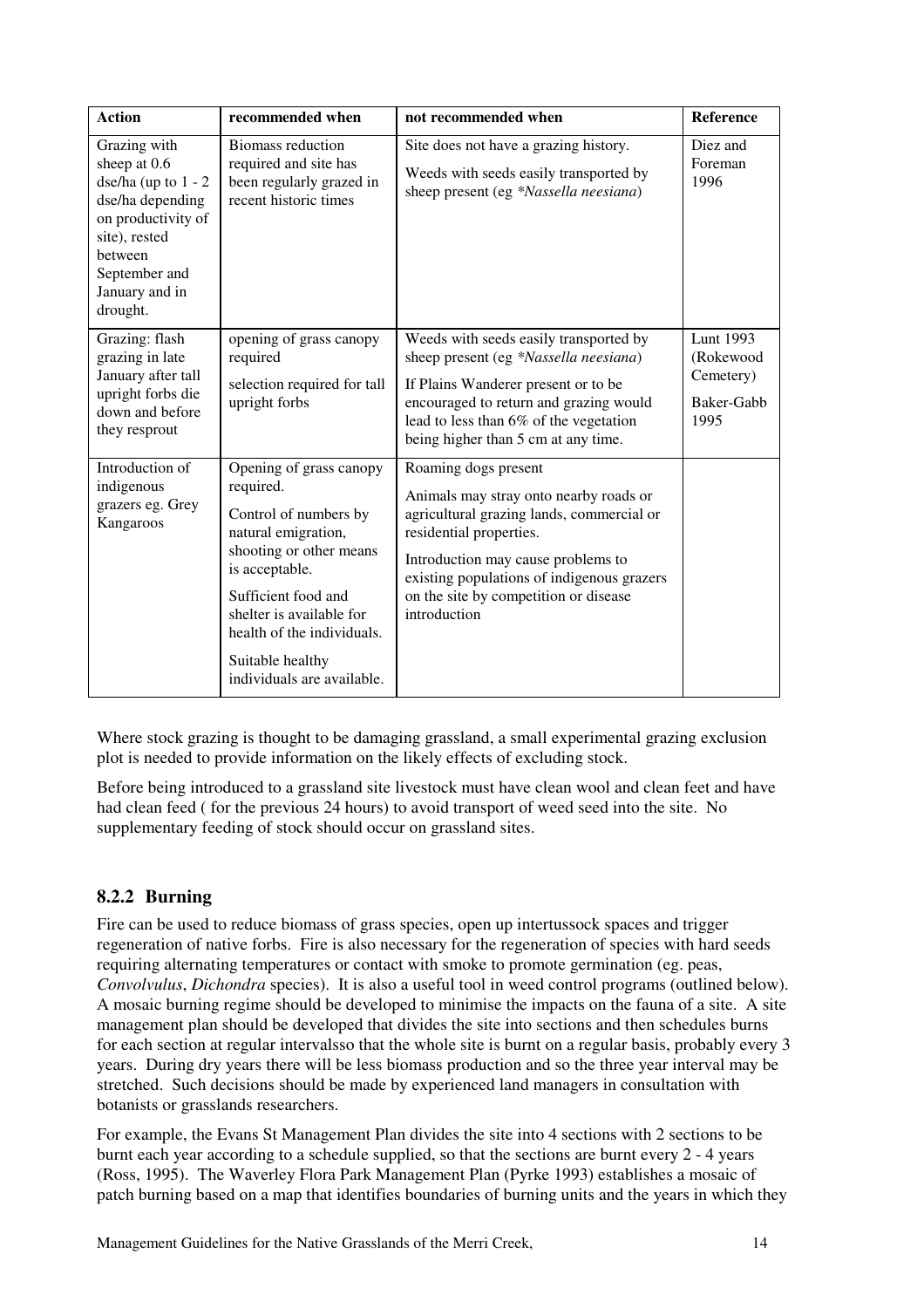should be burnt. Early spring is identified as the preferred burning time. Each patch in the mosaic is allocated a fixed burning interval, which ranges from three to eight years. A flexible and reactive burning strategy is needed which takes into account the various factors relevant to any one year (arson, burning as part of weed control etc) (Pyrke 1993).

Research is continuing into the differing effects of burns carried out in different seasons, and of burns with differing intensities. Trials are being carried out in senescent T. triandra grassland, using a watering down / overburning technique, to see if the senescent plants may have more potential to reshoot after such a fire. Watering down acts to thoroughly wet the ground; when the area is subsequently burnt, the fire is more likely to simply remove the aerial parts of the plant, without burning out the base of the tussock, which will still be damp. This approach may protect the aging tussocks and encourage greater levels of regeneration. (C. Hocking pers. comm.). However most researchers now agree that it is better to burn an area every three years in any season, than to not burn an area because of uncertainty of outcomes.

The amount of area to be burnt in any one year must balance the need for regular biomass reduction with the amount of resources available for followup weed control. Burning should always be followed by weed control as the bare ground created by the fire provides many opportunities for invasion by weeds. The fire may also trigger germination of soil stored weed seed. Such follow up weed control may need to be intense and should be budgeted for.

Planning burns for conservation areas around Melbourne is an involved process, often requiring permission from several authorities, notification of neighbours, and waiting for the right weather (appropriate wind direction, speed, humidity and temperature).

The Metropolitan Fire Brigade (MFB) have responsibility for areas south of Cooper St, while the Country Fire Authority (CFA) are responsible for areas north of Cooper St.

A permit is usually required before a fire can proceed, and written application should be made to the Bylaws section of the appropriate local council at least two weeks prior to the planned date of the burn. The letter seeking permission to carry out a vegetation management burn should outline the location of the site, the area to be burnt, the reason for the burn, the type of firebreaks to be used, the other authorities to be notified and the staff and equipment to be available to carry out the burn in a controlled way.

Other authorities to notify, usually on the day before the burn are the local police, the MFB or CFA, EPA and other neighbouring land managers or residents. The Bureau of Meteorology can provide a spot forecast for a particular location which details expected temperature, humidity and wind speed and direction. Spot forecasts are available after about 3 pm on the preceding day. If a smog alert is declared, the burn should be postponed. The EPA declare smog alert days after about 3 pm on the preceding day. A specific plan for the burn should be prepared, with areas to be burnt clearly marked. The approach to burning should also be specified, with some consideration given to the most appropriate wind direction to carry the fire, whether smoke will impact on neighbouring properties or utilities, where water tanks can be refilled during the day and where to back burn to aid the operation of the slashed firebreaks. Some consideration should also be given when burning small remnants in residential areas to the likely movement of snakes and other reptiles; try to shepherd snakes away from houses where possible.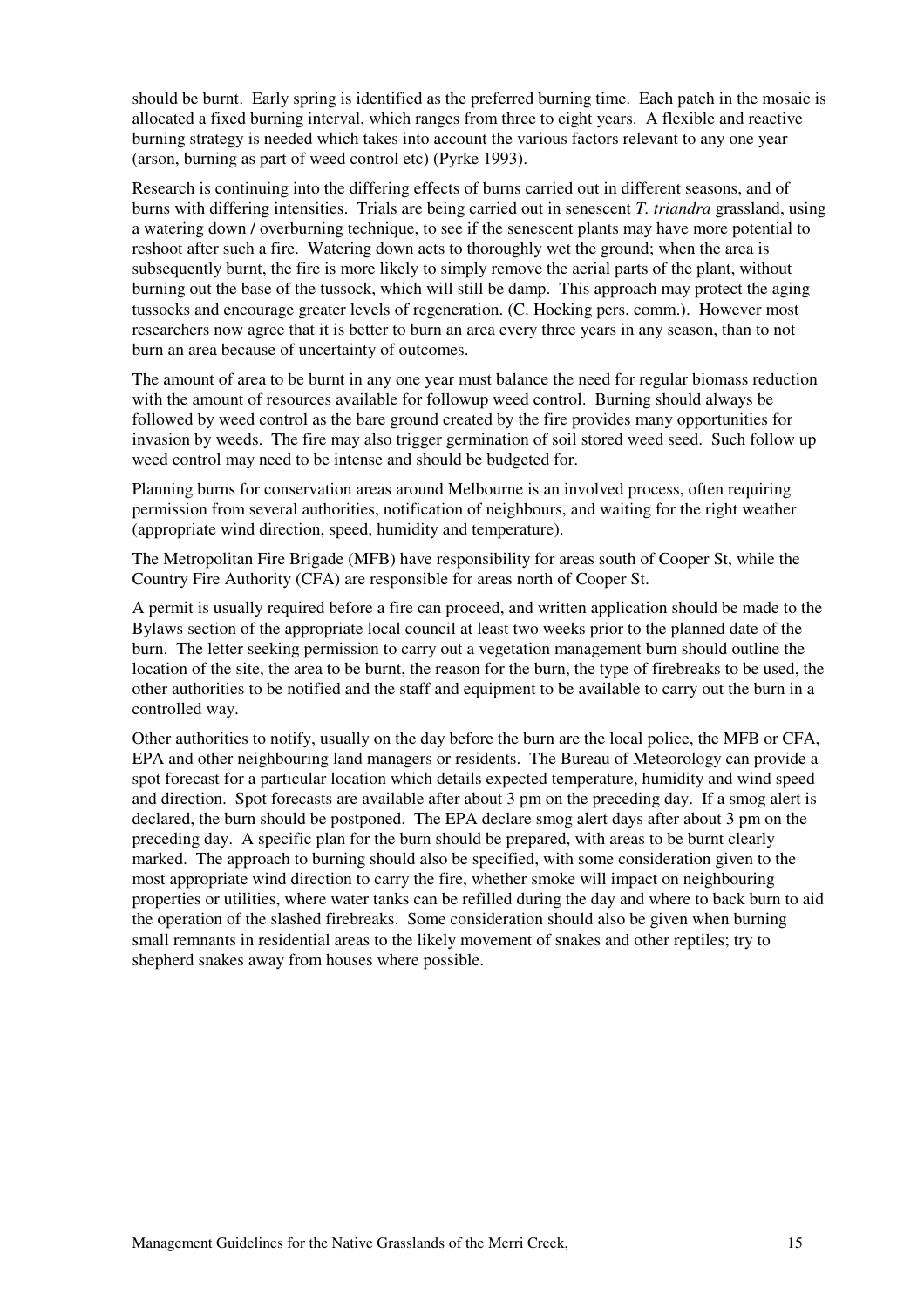Depending on the site, management burning should take place under the following conditions (adapted from Craigie and Stuwe 1992)

- There must be as little vehicle disturbance to the site as possible.
- If there is evidence of the presence of the *Delma impar* (Striped Legless Lizard) or other significant reptiles at the site, soils must be hard, dry and cracked (to provide refuges from the fire for the reptiles).
- Firebreaks should be constructed about 3 m wide, slashed with a clean hand-held whipper snipper or small mower (such as self propelled deutscher type), and slash should be raked onto areas to be burnt with a light garden rake. Never construct fire breaks or carry out fuel reduction by ploughing, scraping or use of herbicides.
- Breaks should be formed at least 10 m from experimental plots or traplines
- Wet breaks with water prior to ignition. Ensure any residual chemicals are thoroughly flushed from water tanks before filling with water.
- Burn only when the wind direction will take smoke away from sensitive industry or heavy traffic. Consider putting signs near areas of traffic alerting drivers to "Slow down, smoke ahead".
- Vehicles must not drive on areas of wet, soft ground.
- "Slip-ons" (ie. slip-on water tank unit mounted on a 4WD tray-truck) can be stationed on firebreaks but must not drive off the slashed firebreaks unless essential in an emergency situation.
- Fire retardant chemicals should be avoided if possible to reduce nutrient input to the soil.
- Tankers are not to be driven onto the site except for in an emergency. If a fire gets away and MFB / CFA attend, request their cooperation and seek to halt the fire at a margin (such as a road) rather than encouraging the fire fighting vehicles to drive over or across the site.
- Maintain follow-up weed control on slashed firebreaks.
- Keep records of burns and monitor changes in vegetation resulting from firebreak construction and prescribed burning.

Continue monitoring of flora and fauna populations to determine the most appropriate fire regime. Revise proposed fire regimes in the light of results of monitoring at this and other sites.

Other equipment required will include fire lighters, either drip torches or flame throwers; water knapsacks; rake hoes and / or hessian beaters. Staff present at the burn should be equipped with goggles and dust masks, leather boots and gloves and should be wearing long sleeves, long pants and woollen hats (or hard hats where there are trees).

The requirement for soil to be dry, hard and cracked will usually lead to a summer or autumn burn. Note that if Tough Scurf-pea (Cullen tenax) or indigenous annuals are present, burning in summer prior to seeding should be avoided, to prevent destruction of seed by fire. For plants that regenerate only by seed and not by reshooting root stock, it is important to ensure that seed set has occurred before the area can be burnt.

Burning of the whole site or a large proportion of site in one season should only be carried out when the site is small and has a history of being regularly completely burnt. (Lunt 1993, Larwill *et al* 1994).

Spot spraying should always be carried out following fire as the bare ground provides excellent opportunities for weed invasion. There may also be a flush of germination of weeds from soil stored seed triggered by the fire (eg Gorse and weedy grasses). In long-unburnt and long-grazed grassland at Derrimut, a fire promoted abundant regeneration of exotic species, while few native species regenerated from seed (Lunt 1990). This highlights the fact that fire cannot be used as the primary tool for promoting indigenous species regeneration. However, in some situations where resources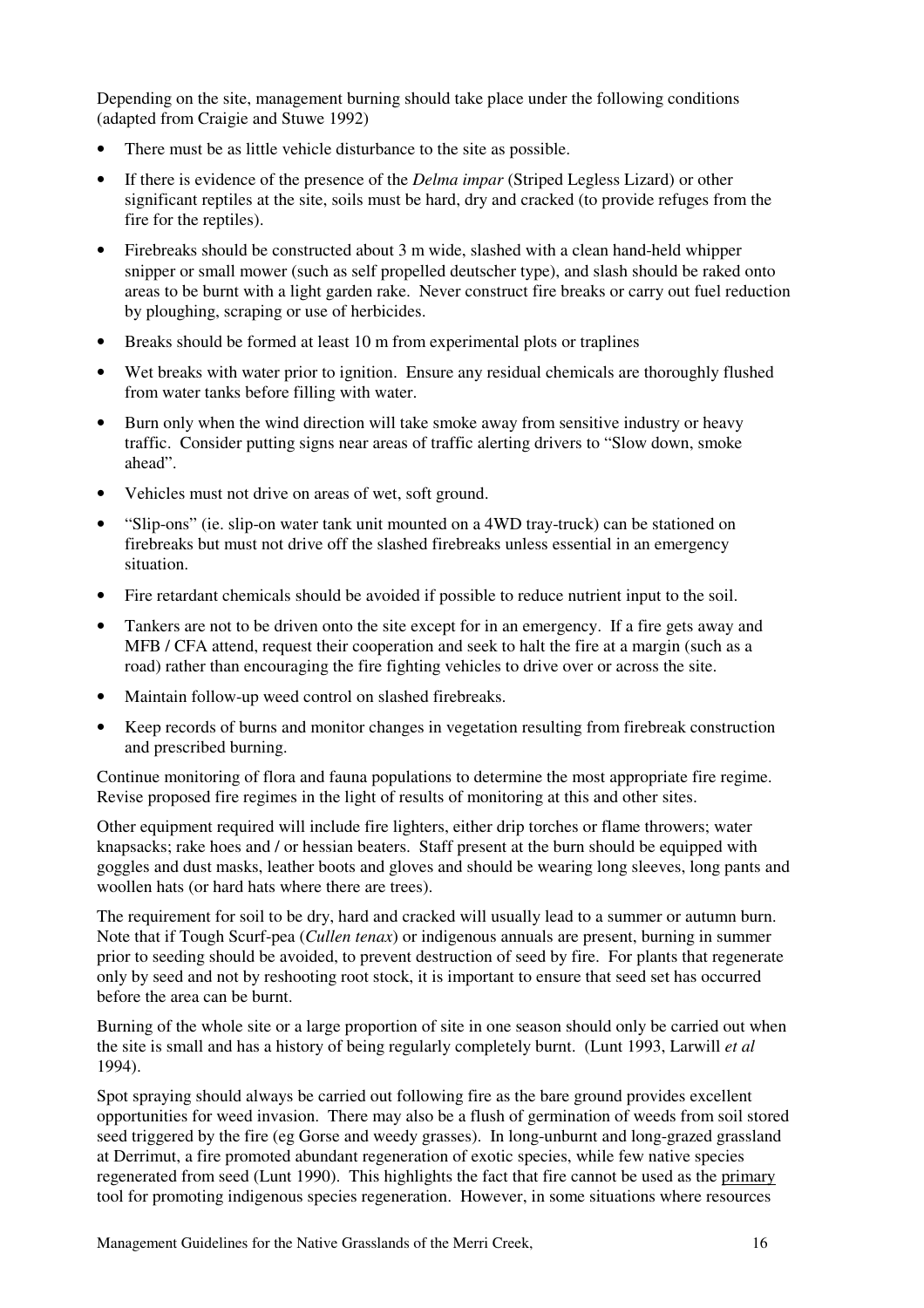for follow up spraying are unavailable, burning (or some other form of biomass reduction) should still be carried out, to prevent grassland senescence, but this situation should be seen as sub-optimal.

Burning can be used to suppress excess growth of tree seedlings such as Acacia mearnsii (Black Wattle), Acacia melanoxylon (Blackwood) or Acacia paradoxa (Hedge Wattle) when monitoring indicates tree density is significantly increasing.

### 8.2.3 Mowing / Slashing

Mowing or slashing may be considered when reduction of biomass is needed, or when topping of tall weed species is required to reduce seed set, and burning or grazing is not appropriate. It should never be carried out when the soil is wet (as this will lead to compaction and / or soil disturbance from mowing equipment) or when the site has weeds with standing seed crop which could be spread by mowing equipment (eg. \*Nassella neesiana, (Chilean Needle Grass), \*Homeria miniata (Twoleaf Cape Tulip) Lunt 1993). Slashed plant material should be removed to prevent windrows or piles of cut material forming and suppressing indigenous plant growth. Where biomass is not heavy, the formation of windrows may be reduced by using a horizontal axis mulching type mower. There are also tractor mounted mowers that include a vacuum device that collects cut material (Yarra Bend Park Trust uses such a machine, T. Barlow pers. comm.). It may not be necessary to remove slashed plant material if windrows are not formed when there is limited biomass. Flail mowers, which having a cutting barrel that spins backwards, are able to be used on rocky uneven ground as the cutting barrel moves upwards and is not damaged when it hits a rock. Whipper snippers or brushcutters can also be used in rocky areas.

The slash may be timed to coincide with *Themeda triandra* seed or thatch collection in late December - January. (Refer to Appendix 6 Seed Collection Guidelines.)

## 8.3 Targeted weed control and associated revegetation

Carr et al (1992) define environmental weeds as exotic plants that invade native vegetation, usually adversely affecting the regeneration and survival of the indigenous flora and fauna. Environmental weeds include both non Australian and Australian species, the latter being species that invade native vegetation beyond their pre-European distribution, eg Acacia baileyana (Cootamundra Wattle), Pittosporum undulatum (Sweet Pittosporum).

Weed invasion is usually associated with prior disturbance, either physical or chemical. Examples include ploughing, digging, overgrazing, vehicle tracks or other soil disturbance, increased nutrient levels through application of fertiliser, or runoff from fertilised areas, pesticide application. Prolonged, repeated or intense disturbance can lead to greater levels of invasion; and the boundaries of native vegetation are usually under more stress and therefore more prone to invasion (Carr et al 1992).

The degree of threat that weeds pose to native vegetation has been recognised by the listing of "invasion of native vegetation by environmental weeds" as a threatening process in Schedule 3 of the Flora and Fauna Guarantee Act. Weed invasion of native vegetation can affect both the function and structure of the ecosystem (Carr *et al.* 1992). In native grasslands, weed invasion can lead to altered fire regimes and fuel loads, acceleration of soil erosion, swamping of native plants, prevention of recruitment of native species, and alteration or removal of faunal habitat. Without appropriate management, weeds have the potential to invade and significantly degrade all native vegetation communities in Victoria, including the Western (Basalt) Plains Grassland Community. Weed control in native grasslands is labour intensive and expensive and requires a high level of plant identification and technical skills.

Carr *et al* (1992) cite grasslands and grassy woodlands as the communities most subject to weed invasion. They list 344 weed species of grassland and grassy woodland communities, with 87 of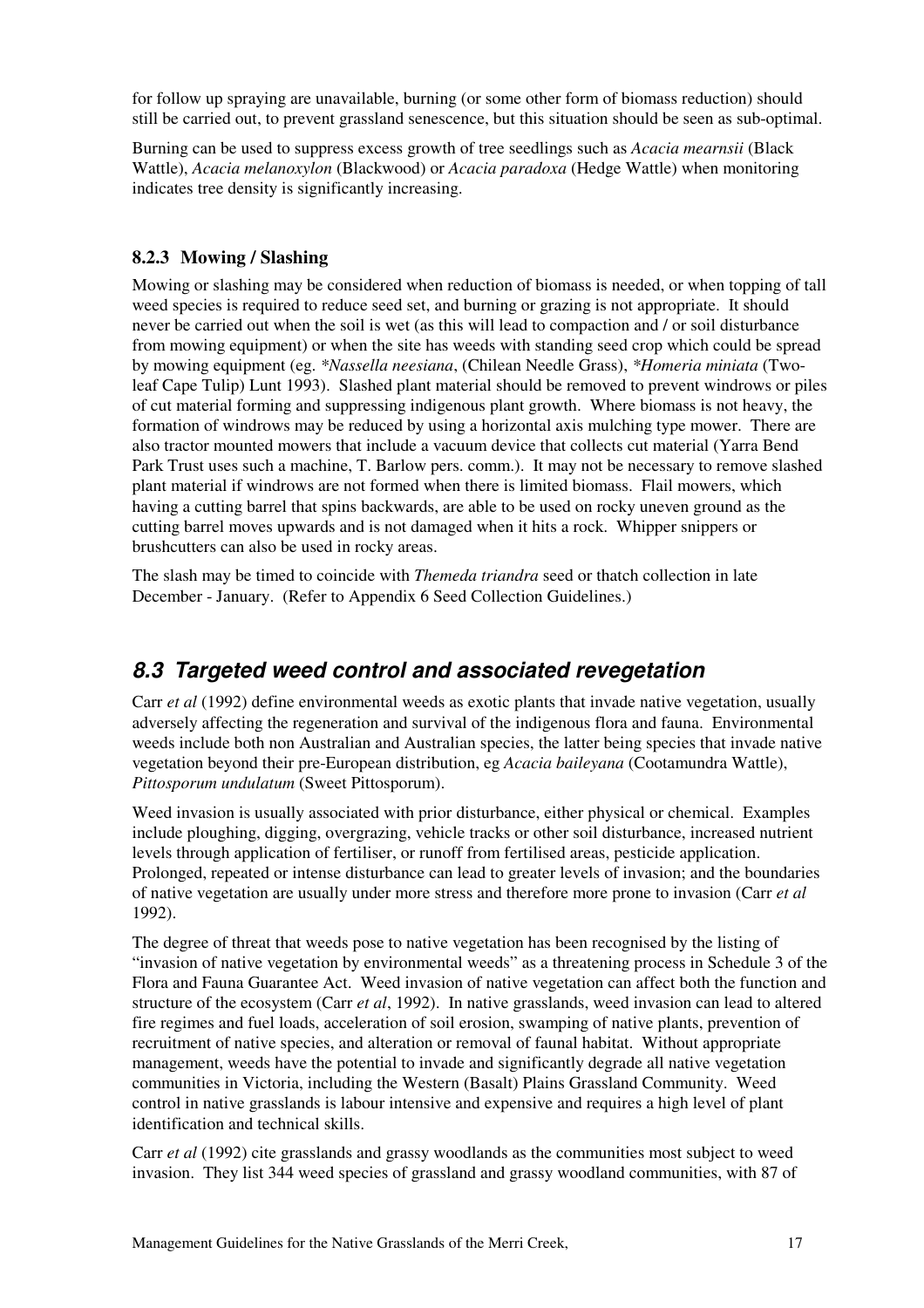these being very serious weeds. A list of the most serious grassland weeds of the Merri Creek grasslands can be found in Appendix 2.

### 8.3.1 Weed control programs addressing site conditions

Different weeds have varying potential to impact on the grasslands' biological values. Priority for control should be assigned to:

- highly invasive weeds.
- weeds that take up space and directly outcompete the native grasses and forbs.
- weeds that are easy and quick to control.

The priority weeds may vary from site to site depending on site conditions. An assessment needs to be carried out at each site to prioritise the weeds to be treated and areas to be treated. Prioritisation should be based on information about the invasiveness of each weed species present, the amount of area currently occupied by each weed and the quality and significance of remnant indigenous vegetation in the area. It is not necessarily the most obvious weeds (eg  $*$ Rosa rubignosa, Briar Rose) that should be the highest priority, as other weeds such as some of the grassy perennial weeds potentially have more serious impact, due to the fact that they are of similar habit and occupy the same stratum as the native grasses and forbs, and therefore have the potential to directly outcompete and replace those native grasses and forbs. The list of serious grassland weeds in Appendix 2 includes a listing of Priority 1 and 2 weeds. These are weeds that are either the most invasive and potentially damaging (many of the perennial grasses) or the easy to control weeds (some of the woody weeds). Annual weeds may not be as threatening to the biological values of the grassland because they do not have the same potential to outcompete and replace the indigenous flora as other classes of weeds. At some sites, removal of ugly weeds such as \*Rosa rubignosa (Briar Rose) and \*Cynara cardunculus (Artichoke Thistle) may be a priority if the site has an educational or interpretive focus, and removal of the weeds will improve the 'image' of the site, and of grasslands as a whole.

An assessment of the soil stored seed bank may provide information on potential future germination flushes and control requirements. Soil stored seed can be assessed by measuring germination of soil samples in greenhouse tests.

Equipment for weed control includes spray backpacks and wick wipers for herbaceous weeds; and for woody weeds cordless drills and spotguns, and an applicator for painting neat herbicide on cut stumps. (Emptied liquid shoe polish bottles are useful although not designed for this purpose. If they are used for this purpose they should be clearly labelled with the type and concentration of herbicide they contain.) It is important that any equipment used to carry or apply herbicide be clean prior to use, and not leaking. Rig spraying should only be used with extreme caution. The treatment's value, in terms of controlling priority weeds, must exceed the likely damage (from spray drift and splashing) to non-target species.

There will generally be a need for regular attention, approximately three times per year. Some weeds are capable of quickly invading an area and outcompeting particularly the more delicate indigenous species.

It can be extremely difficult to differentiate exotic and indigenous grasses during herbicide application. Field technicians should be given opportunities to confirm identification of grasses prior to and during herbicide application. When spot spraying target weed species, teams should work in a grid or band formation to ensure thorough treatment of an area. Spray marker dyes should be used to ensure thorough coverage but not over application of herbicide. It is often easier when spot spraying to target only one or two species to be sprayed, so that the field technicians can focus their identification on differentiating these species from the surrounding native flora. It may often be necessary when targeting exotic grasses to wait until the flowerhead first emerges to be able to positively identify the exotic grasses. Regular monitoring of an area prior to weed control will be necessary to ensure that the herbicide is applied at the ideal time; ie when flowering has just begun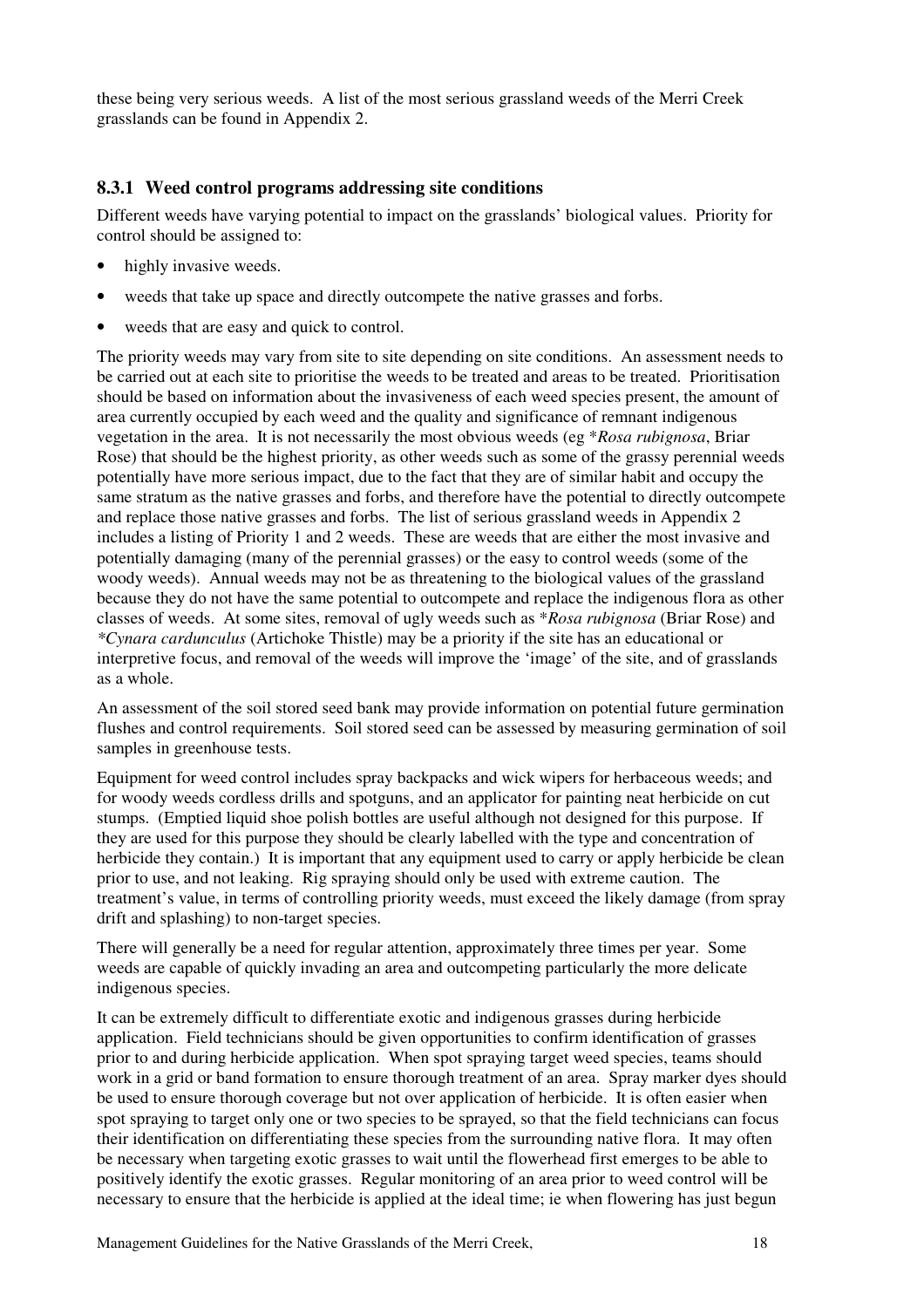and the plant is actively growing, but prior to seed set. Vegetative characters, such as colour and thickness of leaf blades, shape of the ligule and shape and density of individual tussocks can also be used to help differentiate weedy grasses from native grasses. Field technicians must have excellent plant identification skills and be able to identify all the indigenous plants as well as the targeted weeds. They should also be aware of indigenous plant species that may only be found seasonally. For example, some of the native lilies may not be visible during autumn, and winter visits to the grassland, but may be actively growing and setting seed during spring and summer at the same time as herbicide is being applied.

Grassland researchers agree that it is better to do something than do nothing (V. Craigie, C. Hocking, J. Morgan, I. Shears, pers. comm.). Operators need to be provided with training in plant identification, as well as an overview of the management objectives and issues at each particular site, so that they can make decisions in the field. Sometimes it will be necessary to balance possible low level losses of indigenous plants to achieve control of some invasive species. These decisions must often be made in the field by the operators, without reference to the researchers. This highlights the need for regular communication between researchers and field technicians so both groups are aware of findings and difficulties of the other group.

### 8.3.1.1 Perennial Grassy Weeds

Most healthy grasslands are relatively resistant to weed invasion, although the edges or boundaries of the remnant vegetation and disturbed areas are more prone to invasion. In a healthy grassland with less than 40% weed invasion, spot spraying of isolated tussocks should be carried out. The gaps produced will usually be filled by growth or recruitment of indigenous species. Where there is more than 40% weed cover, weed control will need to be accompanied by some form of revegetation, either by direct seeding or tubestock planting.

### Weed cover less than 40%

Spot spraying of the weeds should be carried out. It is sometimes difficult to identify grasses if flowering material is absent (particularly where \*Nassella trichotoma occur near indigenous Poa spp, and where \*Nassella spp occur near indigenous Austrostipa spp). When this is the case, spraying could be postponed until the flowerheads appear, at which time the exotic spear grasses are easier to distinguish. If spraying occurs soon after the appearance of the flowerheads, seeds will not form. It may also be difficult to spray mature weed tussocks without affecting native species where weeds and indigenous plants are growing closely together. If the area to be treated is burnt prior to carrying out herbicide application, the fire will remove the dense vegetation cover, both of indigenous and exotic species and allow carefully targeted application of herbicide to the regrowth of the weeds. The fire will stimulate growth and flowering (particularly if the burn is carried out in early spring) of weed and indigenous grass species to facilitate identification and selective spot spraying. The burn should be followed by selective spot spraying with glyphosate (or similar) of perennial tussock weeds. This technique should not be used if the weed cover is greater than 40%, or if bared patches produced after herbicide application would be bigger than 0.4 m diameter. A spring burn should not be carried out if there is evidence of the Striped Legless Lizard present and more than 10% of the site would be burnt. The advantage of this technique is that herbicide application is much easier for the field technicians. Field technicians should inspect the site prior to a burn, and map areas of infestations to be treated and locations of indigenous plants (particularly the smaller forbs such as lilies, etc). This will aid location of plants following regrowth after the fire.

Closed T. triandra tussocks tend to suppress germination of \*Nassella neesiana. A fire will trigger germination of \*Nassella neesiana and so act to use up some of the soil stored seed bank of \*Nassella neesiana. However adequate spot spray follow up must be guaranteed to ensure that the level of weed invasion decreases, not increases as a result of the management actions.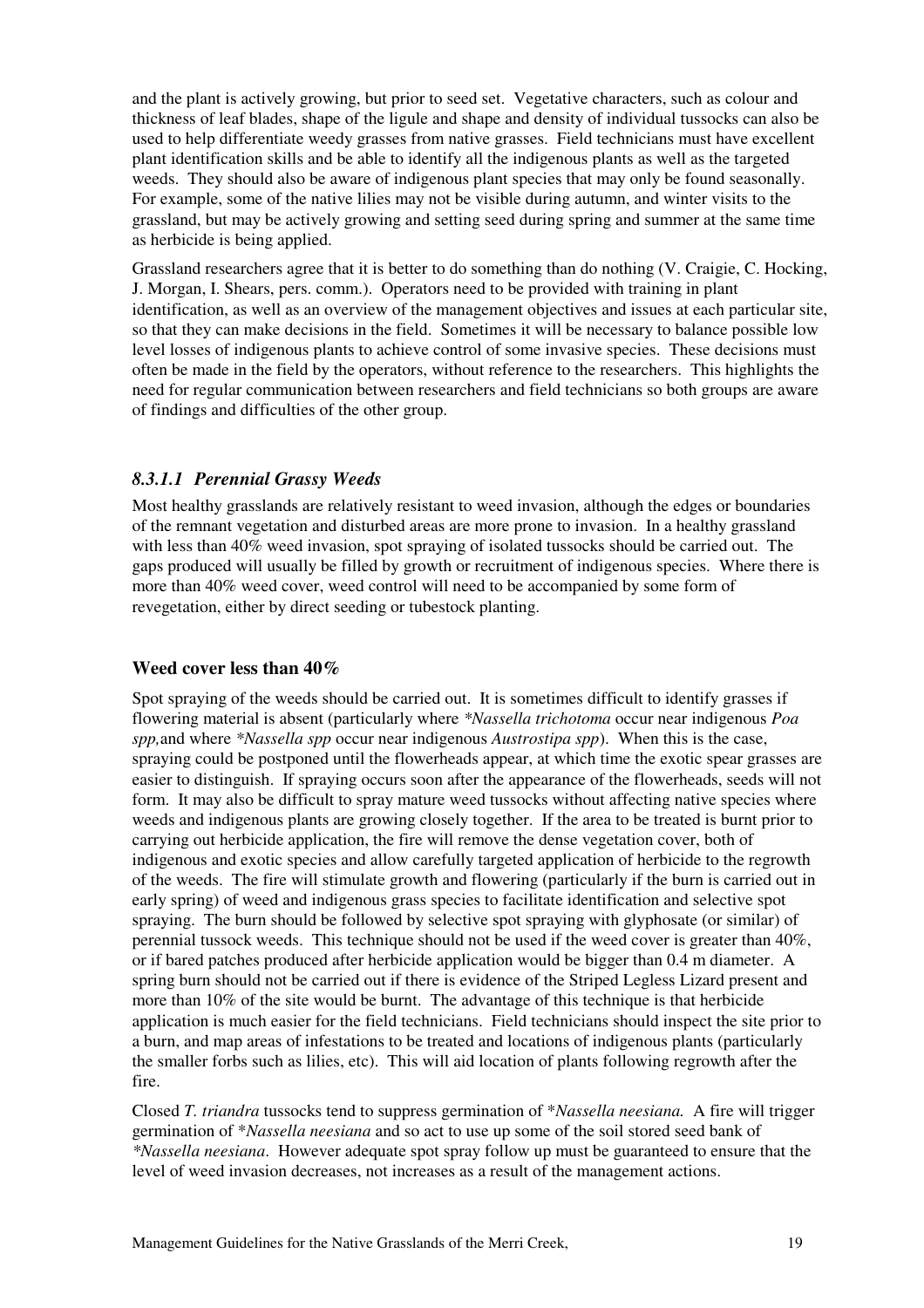#### Weed cover greater than 40%

In areas where dense weed growth occurs in patches or bands or invasion fronts, or gaps created are larger than 0.4 m diameter, a burn (or other form of biomass reduction) could be followed by one or several applications of Roundup (active ingredient glyphosate) or similar to kill priority weeds, followed by application of Themeda triandra mulch at a thickness of approximately 10 cm. (The thickness of mulch may need to be increased if the quantity of seed produced is lower than average.) The mulch should then be removed by burning (or raking). In recent studies, Phillips (in prep) found that the rate of T. triandra establishment was greatest, and weed invasion was least when the area was burnt in late summer, the herbicide was applied in Winter, followed by thatching in early Spring and removal of the thatch by burning in early Summer. Phillips (in prep) details techniques for more accurately calculating the thickness of thatch required, based on the quantity and germinability of seed in the thatch. Hocking states that 1000 seeds  $/m<sup>2</sup>$  are required to produce 40 successful plants / m<sup>2</sup>, which is the minimum density required to resist weed invasion (C. Hocking pers. comm.). This technique aims to re-establish a weed resistant monoculture of T. triandra but should not be used when significant plant species are present or when the proportion of weed cover is less than 60%. T. triandra mulch should be collected from a site where there are no weed species that are not already present at the target site to avoid introducing a new suite of weed species to the site being restored (Phillips, in prep).

The use of atrazine (the active ingredient in Flowable Gesaprim or Nutrazine) has been advocated for some areas as it selectively controls C3 plants while C4 plants are resistant (McDougall 1988). (C3 and C4 plants have different photosynthetic pathways; atrazine affects photosynthesis in C3 plants but not in C4 plants.) Warm climate, summer flowering grasses such as T. triandra, Chloris truncata, Bothriochloa macra, and Dicantheum sericeum are C4 grasses and will therefore not be affected by the herbicide, except at very high concentrations. Atrazine is a residual herbicide. Residues of atrazine have been found in ground water in some agricultural areas in USA. However most of these areas have an open sandy soil and residual chemicals would be expected to move through such material. The Western Basalt Plains Grasslands grow on heavy clay soils and residual herbicides tend to bind very strongly to these clays, so problems of residues in ground water would be expected to be limited. In some preliminary trials around western Melbourne, atrazine has been demonstrated to have a half life of eight months, and to show a small amount of movement through the soil (C. Hocking pers. comm.). However there are many indigenous herbs that are in the C3 group. Therefore the use of atrazine should be limited to weed control in T. triandra or other C4 grass monocultures, to prevent damage to existing or germinating susceptible native forbs and other C3 grasses such as Danthonia, Poa and Austrostipa spp. Such areas could include weedy sites where *T. triandra* has been or will be direct seeded using mulch or chaff.

Frenock (active ingredient tetrapion) has often been prescribed for control of \*Nassella trichotoma. However it was shown to be highly mobile in basalt soils compared to glyphosate or atrazine, and affected plants outside target areas (Phillips, in prep). Phillips also found that areas cleared of \*Nassella trichotoma by treatment with Frenock wre quickly invaded by weeds from the ASTERACEAE family (Phillips in prep).

### 8.3.1.2 Other weeds

It is very difficult to obtain long term control over annual weeds. They are not easily controlled by herbicide, and further research is necessary to investigate burning regimes which may be used for control. It was observed that there was a decrease in the annual weeds present in the first year after a burn on a railway reserve near Geelong. However there was no difference in the level of annual weeds in subsequent years. Thus the short term decrease was not sustained (J. Morgan pers. comm.).

There are a number of widespread weeds over which there are no known effective control techniques that would not severely impact on the native species present. Such widespread weed species include \*Romulea rosea, \*Avena spp, \*Briza spp and \*Aira spp. \*Romulea rosea produces a huge soil stored seed bank, and may inhibit colonisation and regeneration of indigenous species after fire (I.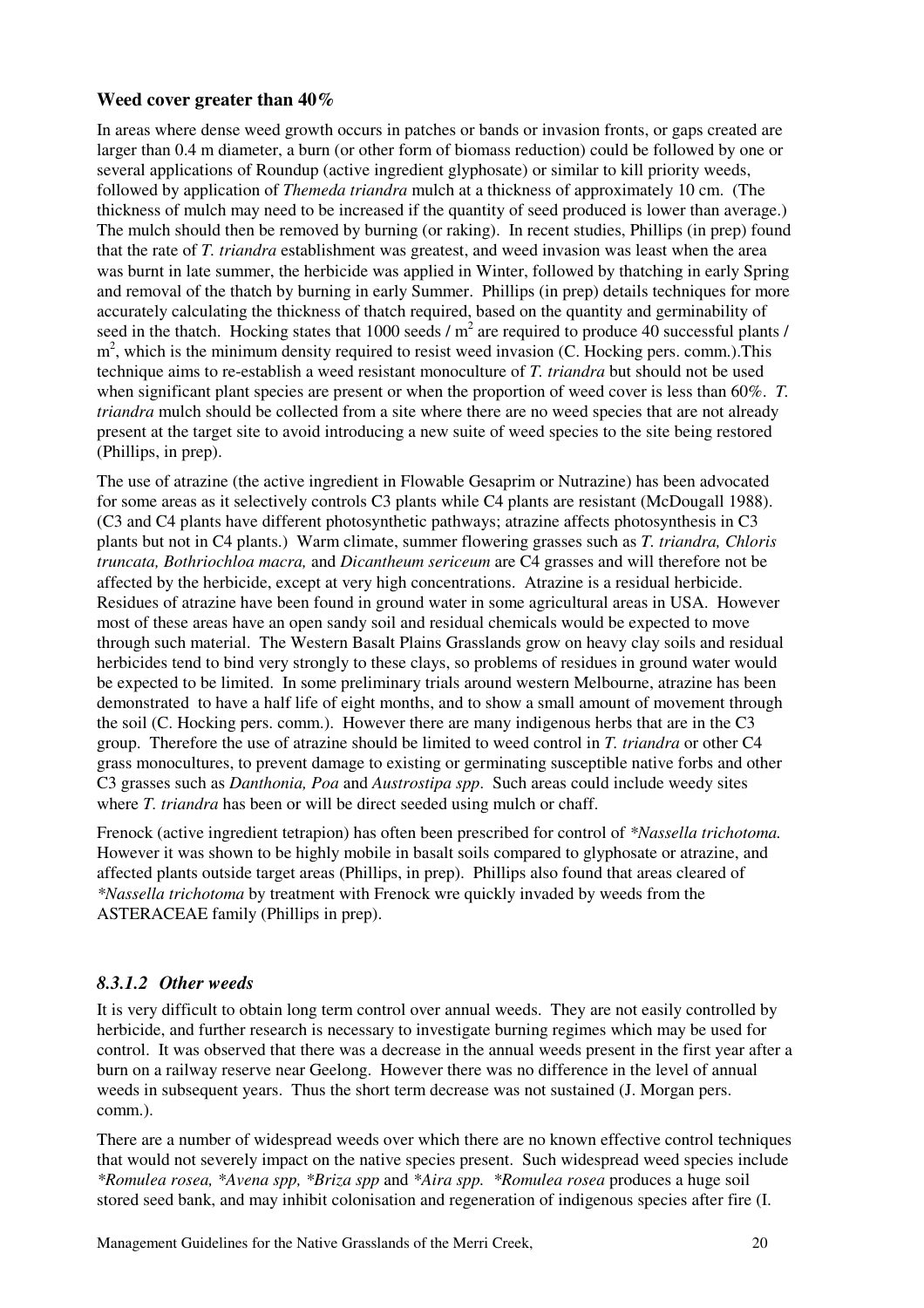Lunt, pers comm.). Some workers are trialling control using herbicide wick wipers with varied results (V. Craigie pers. comm.).

If woody weeds are present on site, an assessment should be made of their potential for rapid spread and dominance. Although woody weeds may be more obvious in the landscape than exotic grasses, they may have a lower priority for control, as the weedy grasses may have a greater potential for damage to the grassland. However if woody weeds are identified as a priority because of their likely rapid spread and dominance, (or for image reasons at educational grassland sites) they should be controlled. Species include Boxthorn, Hawthorn, Gorse, Broom, and Artichoke Thistle. For large plants control should be by drill and fill technique: removal of cut material is often costly and may require undesirable vehicle access. The drill and fill technique is usually more successful, particularly for control of boxthorn. The frilling technique (where the bark around the base of the tree is peeled away and the sapwood revealed is painted with herbicide) is only effective on the Brooms. For smaller plants of the above species and for Briar Rose, control and removal of woody weeds may be achieved by cutting and painting the cut stump with herbicides. Glyphosate (undiluted) is effective in most cases for all the above techniques. The herbicide should be applied as soon as possible after the cut or drill hole is made (and certainly within 20 seconds) to ensure effectiveness of the herbicide action. Briar Rose is more difficult to control, and the use of Grazon (active ingredients triclopyr and piclorum) in painting cut stems is being trialed. However this herbicide must be used with extreme care as it is residual and any accidental spillage of even small amounts will affect the potential for regeneration of indigenous species in those areas.

#### 8.3.2 Revegetation and seed collection

Bare patches larger than 0.4 m diameter created as a result of weed control activities should be revegetated to minimise reinvasion with the same or a different suite of weeds. Where possible, direct seeding with T. triandra mulch or thatch is a useful technique as the thatch may act to cover bare patches to reduce opportunities for weed seed to blow in and establish, and a dense cover of T. triandra can establish. Tubestock or speedlings (seedlings grown in small cells about the size of egg cups) could be planted after weed control. Ensure nursery weeds and slugs are not present in the pots, and use species of local provenance already common on the site to establish structural vegetation to resist weed invasion. (Suitable local provenance is defined as being from areas on the same soil type, within the same vegetation community and within the same catchment. However, for T. triandra, recent research may indicate that genetic variation within a site is greater than genetic variation between sites, even sites from different catchment areas (Emslie 1995). Therefore, the concept of local provenance may not be as important for T. triandra, although further research is required.)

Collection of seed is controlled by permit and other requirements. Application for permits should be made to DNRE. On private land, the landowner's permission is required. Guidelines for seed collection are detailed in Appendix 6. Seed will be required for restoration activities such as those outlined above where T. triandra thatch is used. Collection of seed should also be carried out when a significant population of a species is threatened with destruction, or seed is needed for ex-situ conservation programs such as establishing seed orchards. The limit on the amount of seed collected from any particular population should be strictly adhered to to prevent inadequate recruitment of the remnant population because of a lack of seed.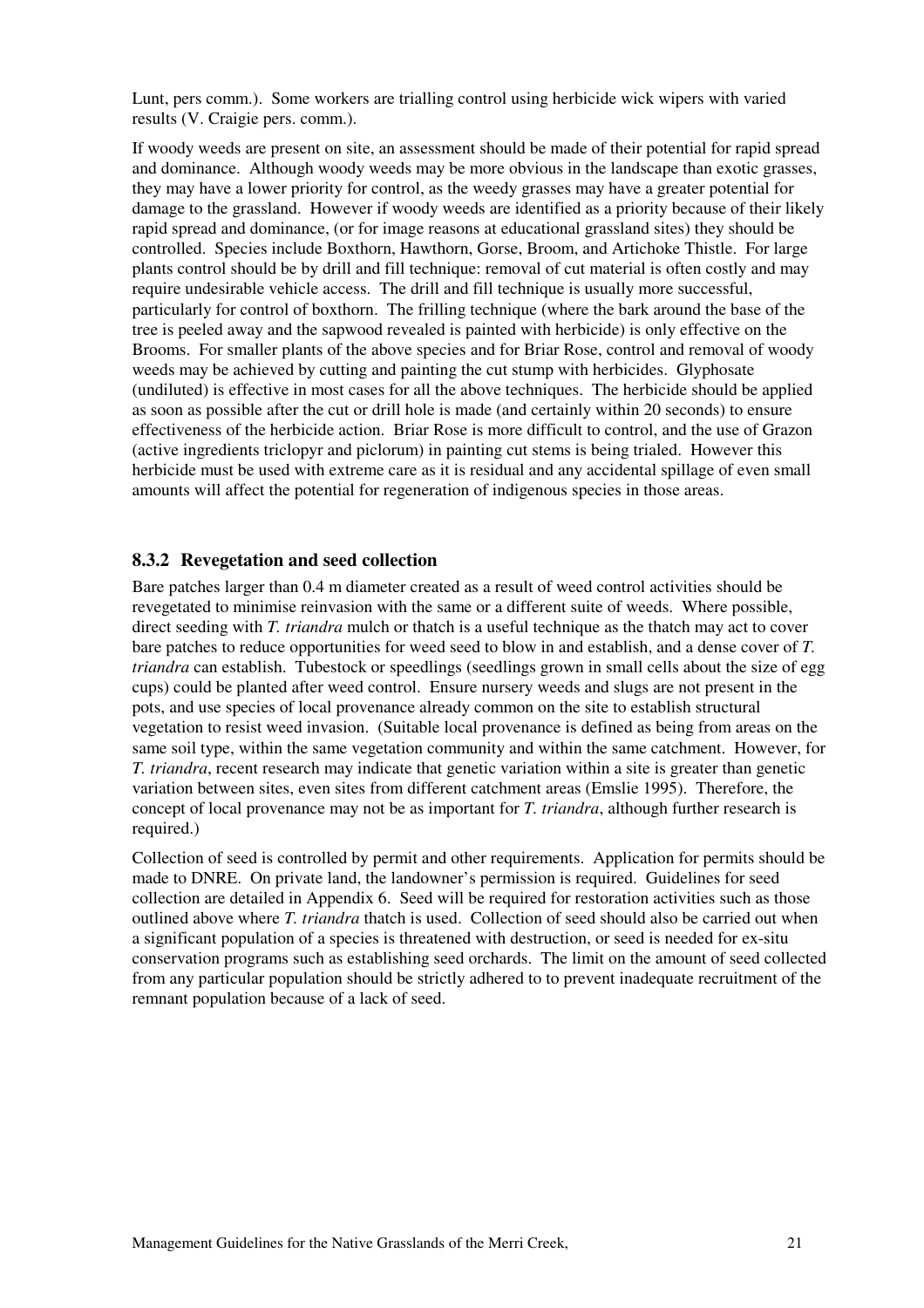## 8.4 Rare species management - remnant populations; reintroductions

### 8.4.1 Disappearing species

Western (Basalt) Plains Grassland Community is listed as a threatened community under the Flora and Fauna Guarantee Act. This listing recognises the continued depletion and fragile conservation status of this community, as one of the most endangered communities in Victoria (Stuwe 1986). Within this threatened community are a significant number of threatened plant and animal species. According to Muir (1994) there are six animal species at risk (endangered or vulnerable) in Victoria, and one extinct from Victoria. Of the flora, there are twenty species at risk (endangered or vulnerable) in Victoria and one is extinct (see Appendix 3).

There are many more taxa that are considered locally or regionally significant; given the depletion of native vegetation across Victoria, all remnants are considered to be of at least local significance (Mueck 1997).

Rare species must be protected where they are currently found, by sympathetic management focussed on favouring the rare species. Additionally, consideration should be given to finding appropriate sites to reintroduce the rare species where it does not currently occur.

 "The discovery of a rare plant in an area of native vegetation has often formed the basis for strong conservation arguments. Unfortunately the converse has also often been true, and without a rare species the case for conservation has been considered weaker" (Gullan *et al* 1990).

Very little (almost nothing) is known about invertebrate conservation and management in Western (Basalt) Plains Grasslands (Yen 1993) . Grasslands are composed of several interacting components. The responses of one component may not necessarily reflect the responses of the others. Invertebrates may be more sensitive to external factors than plants. While the plants characterise the grassland ecosystem, it is important to remember that conservation strategies based purely on plants may not be appropriate for invertebrates.

In south-eastern Australia the conservation of biological diversity in lowland grasslands involves systems based mainly on small remnants. Although some invertebrates are able to survive in very small remnants, the chances of local extinction are greater in smaller patches and the chances of recolonisation are diminished as distances between patches increase and the amount of habitat containing potential colonisers decreases.

Reservation of small remnants alone is inadequate, particularly for some of the invertebrate fauna. Active management of reserves and areas adjacent to reserves, including wildlife corridors is required to ensure long term survival.

To this end more information is required through a coordinated and integrated research and management programme for flora and fauna, including invertebrates. Such a program will only succeed if there is community involvement, and the management of land surrounding remnant grasslands is also addressed (Yen 1993).

Rare species may be threatened by the same processes which are listed as threatening for grasslands as a whole. Other threats may be in the form of invertebrate predation. When invertebrate predation is causing failure of significant plant species to survive as seedlings, spot application of insecticide (not a residual) on a temporary basis should be considered. However insecticide should not be applied if the invertebrates involved or others present on the target plant species are themselves significant, or if spot application density required approaches broadscale treatment. Such treatments have been used at Tuggeranong Railway Easement, ACT to protect a population of Swainsona recta (Swainson-pea) (Briggs 1993).

It is important to note that whilst soil disturbance adversely affects some indigenous species, it has been suggested that soil disturbance, including that caused by small mammals may be an important requirement for regeneration of some specific rare species (eg Lepidium hyssopifolium (Small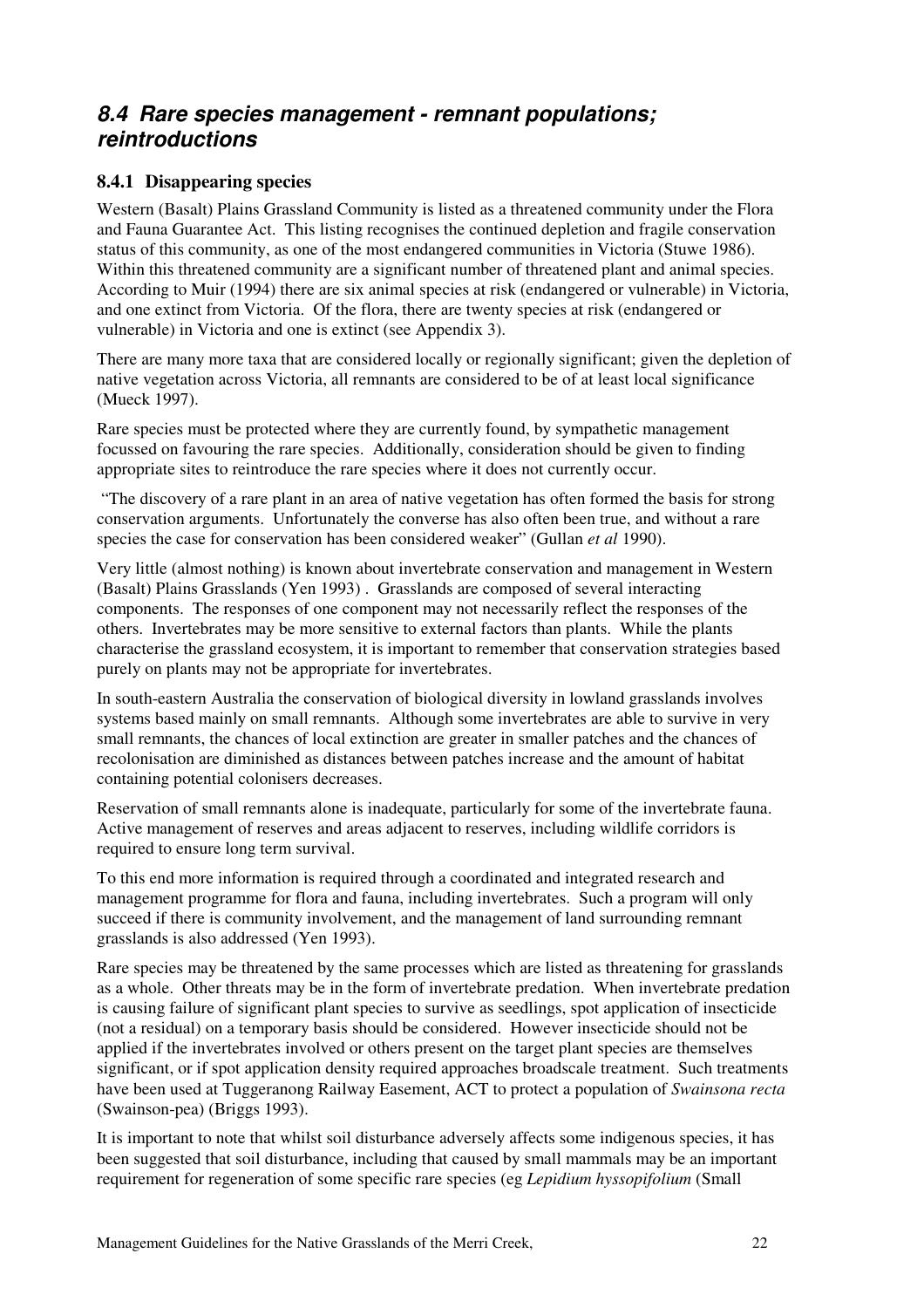Pepper-cress), Swainsona swainsonioides (Downy Swainson-pea) and Leucochrysum albicans (synonym Helipterum albicans Hoary Sunray) McIntyre 1993, Pyrke 1993).

### 8.4.2 Reintroductions of species

Coordinate management of each site with other sites in the region to secure regional populations of significant species.

- identify species of regional or higher significance in the site.
- collect seed from regional or higher significance plant species occurring at the site. NB. special permits are required.
- make excess seed or propagated plants available for planting or seeding at other appropriate sites.
- where appropriate establish populations of plant species no longer present at the site, or which may never have occurred at the site from seed or other material collected at similar grassland or grassy woodland sites in the region.
- where appropriate establish populations of animal species no longer present at the site or which may never have occurred at the site from populations collected at similar grassland sites in the region.

According to Muir (1994), the focus of flora reintroductions should be on establishing viable populations of every species of Western (Basalt) Plains Grassland in at least one secure reserve. Priority species for reintroduction are listed in Appendix 5. Such species include herbaceous species that are not or no longer present at the site, or which possibly never occurred at the site. In the latter case, these species should be introduced as part of a program of establishing a secure population of the threatened species.

The selection of the site and the location for reintroduction within the site needs to be carefully chosen. The species to be reintroduced should be selected from a plant community which would originally have occurred at the site, and the site should have suitable microenvironments for the species. The site should be managed in a way which will be sympathetic to the species' needs. If the species would suffer from the proposed burning, grazing or mowing regime at the site, or would unduly constrain future grazing, burning or mowing at the site, it should not be reintroduced to the particular site. If plants of the species are in short supply, the plants should be reintroduced to the site most likely to sustain viable populations of the species. Such sites would have secure land tenure, and favourable management regimes. Frood has suggested that for example, some of the stony knoll areas in the Craigieburn grasslands may be good sites for reintroductions of some of the rare forbs that might be outcompeted by T. triandra in the open grassland areas (D. Frood pers. comm.). Priority species for reintroduction can be established at a site by planting of tubestock or other nursery stock if it is available. Direct seeding can be more wasteful of seed, and results can be more uncertain. However for some species it may be the only alternative, if the conditions for propagation are not yet known, understood, or able to be replicated in a nursery environment. Direct seeded plants are often more drought resistant.

Planting of tubestock of trees or large shrubs in appropriate microhabitats to restore woodland tree cover should only be carried out when there is clear evidence of previous tree growth. Tree or shrub establishment may produce areas of thinner grass growth and less soil moisture which could lead to greater habitat diversity; however excessive tree growth may suppress species which require lots of sun and moisture. Therefore the location of planting should be carefully considered to ensure significant herbaceous species are not affected. Tree and shrub species should be selected from the plant community which would have occurred at the intended planting site and tubestock of suitable local provenance should be used. (Suitable local provenance is defined as being from areas on the same soil type, within the same vegetation community and within the same catchment.) Trees or shrubs should not be planted within 100 m of existing trees to avoid affecting potential regeneration of the existing trees.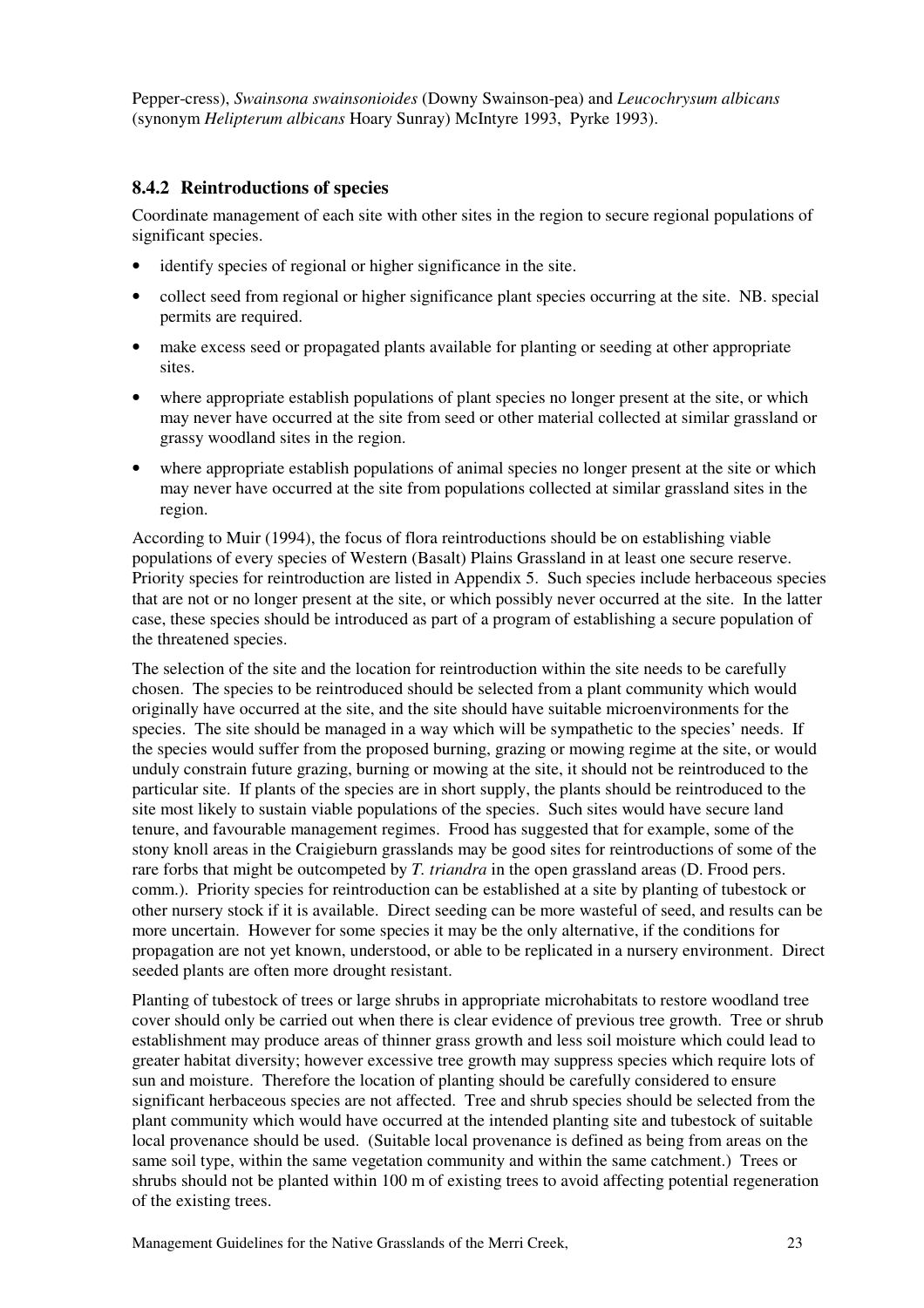When there is clear evidence of previous tree growth (the existence of a grassy woodland subcommunity, sometimes shown by old redgum stumps) and the ground storey vegetation is of poor quality, natural regeneration of woodland within 100m of existing mature trees can be encouraged by creating openings in the vegetation for seedling establishment using weed control, grazing or slashing. Seedlings should be protected from grazing by fencing and any slashing should avoid emergent seedlings. Care should be taken that treatments to encourage woodland regeneration do not encourage weed invasion.

#### 8.4.3 Relocation

When a significant population of a significant species is immanently threatened by certain destruction (eg housing development or road construction), individual plants should be relocated (or rescued) from the threatened site. Relocation involves digging up and removing the mature plants and replanting them, either at a secure site or in a seed orchard or nursery environment. A permit to carry out relocations must obtained from DNRE. Relocation should only be used as a last resort as it may lead to the destruction of the source population and a false sense of success (Jones 1993). In fact, relocation of individual plants is often unsuccessful, and relocation of communities almost always unsuccessful (V. Craigie pers. comm.).

## 8.5 Monitoring

Monitoring at all sites on a regular basis is necessary to ensure management regimes and actions are effective and weed control is targeting priority weeds. A thorough initial survey is required to give baseline information, against which data from subsequent surveys can be compared. Changes on the site identified during monitoring can be used to inform the review and improvement of management actions on a regular basis. Permanent quadrats, transects and photo points should be established to allow collection of data in succeeding years, and comparison of the effects of management actions over the short, medium and longer term. J. Morgan (Latrobe University) is currently preparing guidelines for monitoring, involving the use of agreed, repeatable techniques. He suggests that floristics (species composition and percentage cover) should be assessed every three years using permanent quadrats (suggested size  $10 \times 10 \text{ m}$ ). Quadrats should be located to collect information from all subcommunities within the site (eg wetlands, drainage lines, stony knolls, etc). A visual assessment of biomass and other general features should occur on an annual basis.

Surveyed permanent grid points allow accurate location of features or weed outbreaks. They should be established at 50 x 50 m intervals, or 100 x 100 m intervals on larger, open sites. The grid points can be marked using small wooden survey pegs. A 50 x 50 m grid has been established at Cooper St, with the grid points marked by survey pegs. The grid coordinates are stamped onto small aluminium plates which are then nailed to the top of the peg. A 1.5 m starpicket is placed next to the survey peg to make the grid markers easier to locate. It is important to note that maintenance of the grid is necessary: as the heavy clay soils crack in summer and become waterlogged in winter, survey pegs can become loose and may be dislodged. The grid needs to be checked and repaired annually.

The collection of phenological data on grassland species (both indigenous and exotic) would help to build up information on species to better plan future management actions. Phenology studies the correlation of climatic or seasonal factors with reproductive and vegetative development. Information recorded could also include the response of a particular species to an action or treatment. A sample of a sheet for recording such information is included in Appendix 7. Copies of sheets completed by land managers and field technicians of the Merri Creek grasslands (local government, Parks Victoria and MCMC) could be sent to MCMC for compilation and circulation to the proposed 'Merri Plains Grassy Ecosystem Reference Group'.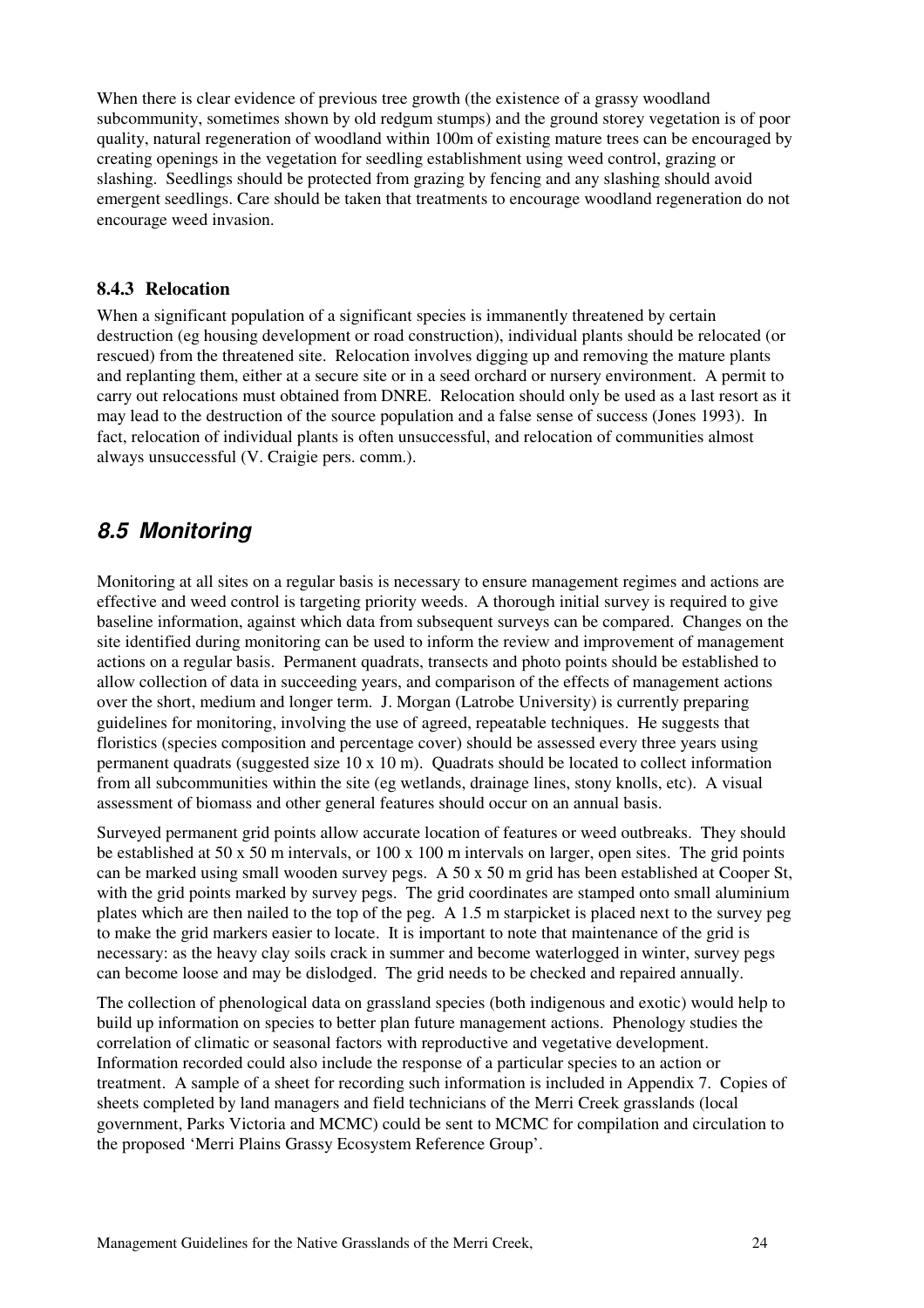# 8.6 Promotion / Education

Educational and passive recreation uses of Western Basalt Plains Grasslands should be promoted and facilitated in keeping with conservation objectives and in coordination with regional grassland interpretation objectives. Within the Merri Creek catchment, the two southern grassland sites, Jukes Rd and Central Creek are both ideally located within residential areas to be set up as educational, interpretive sites. Although Central Creek Grasslands is in public ownership and the flora of the site is legally protected, the site is threatened by sale of the land for housing. Both sites are also threatened to an extent simply by a lack of active management of the grassland conservation values on the sites. There is an urgent need to secure both sites for grassland conservation and education. The sites have very different examples of grassland communities, and both sites are needed to be able to share the pressures of visitor and educational use. Once land tenure for the sites has been clarified and secured, land management bodies should consider installing limited visitor facilities, including boardwalks and informational signage. A pedestrian / bicycle shared pathway beside the Merri Creek from Craigieburn township south to Mahoneys Rd, to connect with the existing Merri shared path, has been proposed. Such a path would connect, or pass close to four of the six Merri Creek Grasslands and opportunities would exist for providing interpretive signs or other facilities from the path.

The community should be encouraged by the land managers to participate in the management of the site and to view the area as a major conservation asset.

## 9. Merri Plains Grassy Ecosystem Reference Group

At a meeting in early May 1997, organised by MCMC and attended by representatives of DNRE, local councils, VNPA and grasslands researchers to discuss grassland management priorities and techniques, it was agreed that a 'Merri Plains Grassy Ecosystem Reference Group' be established, in recognition of the fact that no one group involved in grassland management has a complete range of skills and access to all the up-to-date information available. Such a group would meet on a regular basis (once every three - six months) with a key focus of providing management advice to management agencies and groups. The group would review research findings, management actions and monitoring of management actions (both to ensure monitoring is adequate and ongoing, and to feedback monitoring results to review and modification of planned management actions). It was suggested the team would act as an independent review group.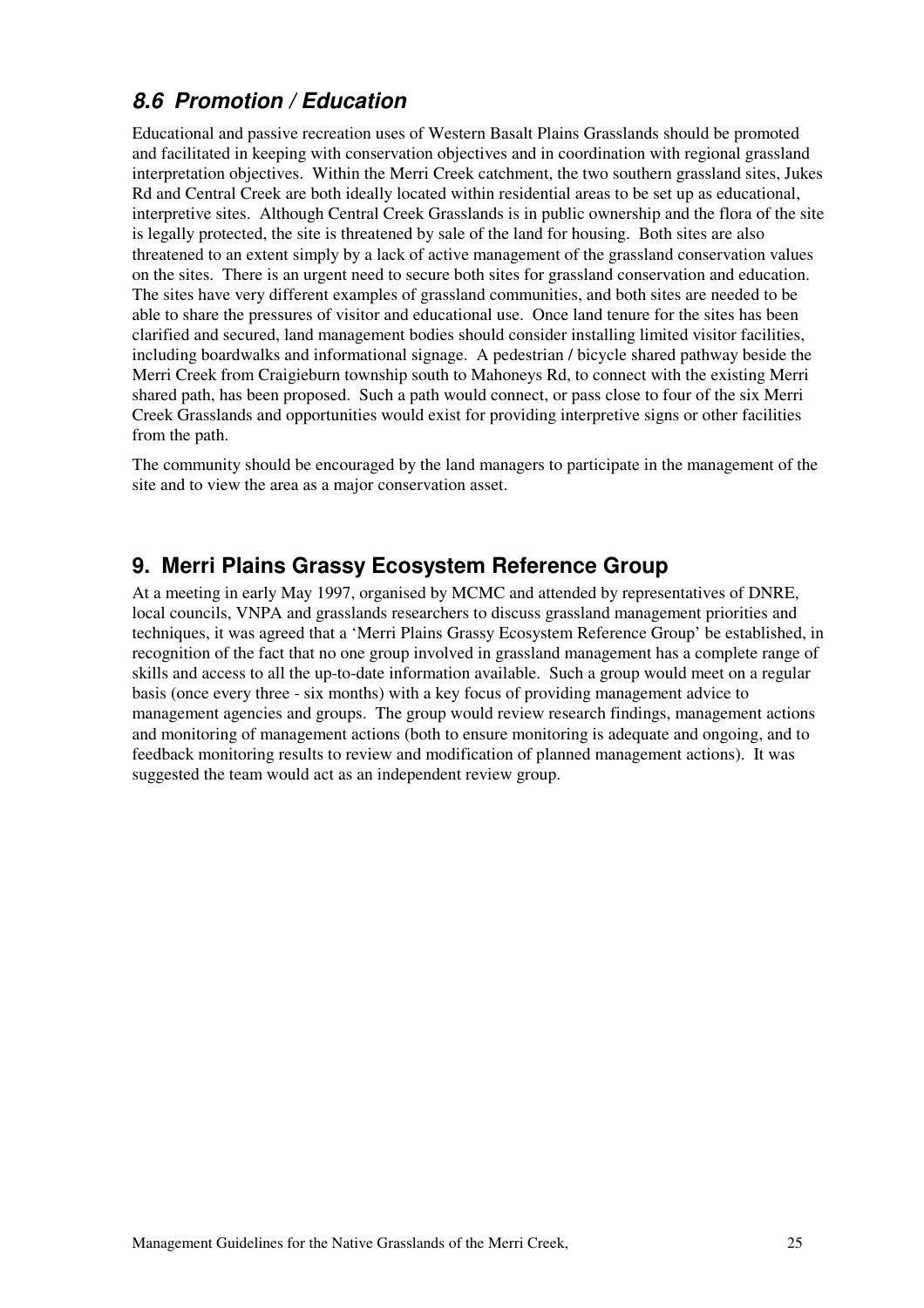#### **REFERENCES**

| Briggs, J.D. (1993). Swainsona recta: a rare grassland species on Tuggeranong Railway Easement. In: Sharp,       |
|------------------------------------------------------------------------------------------------------------------|
| S. and Rehwinkel, R. (eds) (1995). Management of Relict Lowland Grasslands. Proceedings of a workshop            |
| and public seminar, September 24 and 25 1993. Conservation Series No. 8, ACT Parks and Conservation              |
|                                                                                                                  |
| Carr, G.W., Yugovic, J.V. and Robinson, K.E. (1992). Environmental Weed Invasions in Victoria.                   |
| Conservation and Management Implications. Department of Conservation and Environment and Ecological              |
|                                                                                                                  |
| Cheal, D.C. (1988). Botanical Assessment of Grasslands Merri Creek - Somerton - Cooper Street. Resource          |
|                                                                                                                  |
| Craigie, V. (1993). Development and Implementation of the Management Plan for the Derrimut Grassland             |
| Reserve. In: Sharp, S. and Rehwinkel, R. (Eds) (1995). Management of Relict Lowland Grasslands.                  |
| Proceedings of a workshop and public seminar, September 24 and 25 1993. Conservation Series No 8, ACT            |
|                                                                                                                  |
| Craigie, V. and Stuwe, J. (1992). Draft Management Plan for the Derrimut Grassland Reserve. Department of        |
|                                                                                                                  |
| Cropper, S. and Cherry, K. (1997). The Flora and Fauna of the Mount Ridley Grassland and Grassy Open             |
|                                                                                                                  |
| Dall, D. 1997. Conservation of Invertebrate Biodiversity in Australia. Australian Centre for Environmental       |
|                                                                                                                  |
| Department of Conservation and Environment (1992). Draft Conservation Program for Native Grasslands and          |
|                                                                                                                  |
| Grassy Woodlands in Victoria. Department of Conservation and Environment, Melbourne. 29                          |
| Department of Conservation and Environment, (1990). Remnant Native Grasslands and Grassy Woodlands of            |
| the Melbourne Area. An Action Plan for Conservation Based on Biological Values. Department of                    |
|                                                                                                                  |
| Diez, S. and Foreman, P. (1996) The management of natural grasslands on the Riverine plain of South-Eastern      |
|                                                                                                                  |
| Ellender, I. (1997). The Aboriginal Cultural Heritage of the Merri Merri Creek including Archaeological          |
|                                                                                                                  |
| Emslie, D (1995). The Feasibility of RAPD Analysis for assessing genetic diversity in the native grass           |
|                                                                                                                  |
| Flannery, T.F. (1994). The Future Eaters: an Ecological History of the Australasian Lands and Peoples. Reed,     |
|                                                                                                                  |
| Frood, D. (1992). Vegetation of the Native Grasslands in the Merri Creek Valley, Outer Melbourne Area.           |
| Ecological Survey Report No. 42. Department of Conservation and Environment, Victoria5                           |
| Gullan, P.K., Cheal, D.C., and Walsh, N.G. (1990). Rare or Threatened Plants in Victoria. Department of          |
|                                                                                                                  |
| Jones, S.R. (1993). Review of relocation exercises in relation to their application in the management of native  |
| grassland fauna and flora. In: Sharp, S. and Rehwinkel, R. (Eds) (1995). Management of Relict Lowland            |
| Grasslands. Proceedings of a workshop and public seminar, September 24 and 25 1993. Conservation Series          |
|                                                                                                                  |
| Kern, L. (1996). Mt. Ridley Flora and Fauna Management Guidelines. Report to the Department of Natural           |
| Resources and Environment, Port Phillip Area and Mount Ridley Stud, Mickleham, Victoria. Unpublished             |
|                                                                                                                  |
| Kirkpatrick, J. (1993). The status of lowland temperate grasslands in south-eastern Australia. In: Sharp, S. and |
| Rehwinkel, R. (Eds) (1995). Management of relict lowland grasslands. Proceedings of a workshop and               |
| public seminar, September 24 and 25 1993. Conservation Series No 8, ACT Parks and Conservation                   |
|                                                                                                                  |
| Kirkpatrick, J.B., McDougall, K. & Hyde, M. (1995). Australia's Most Threatened Ecosystem: the southeastern      |
|                                                                                                                  |
| Larwill, S., Yugovic, J., Kutt, A., Costello, C. and Meredith, C. (1994). Conservation Assessment of Proposed    |
| Quarry at Donnybrook, Victoria. Flora and Fauna Attributes and Conservation Management Guidelines.               |
|                                                                                                                  |
| Lunt, I.D. (1990). Impact of an autumn fire on a long-grazed Themeda triandra grassland: implications for        |
|                                                                                                                  |
| Lunt, I.D. (1993). A minimalist (or functionalist) approach to understanding grassland management. In: Sharp,    |
| S. and Rehwinkel, R. (eds), (1995). Management of Relict Lowland Grasslands. Proceedings of a workshop           |
| and public seminar, September 24 and 25 1993. Conservation Series No. 8, ACT Parks and Conservation              |
|                                                                                                                  |
|                                                                                                                  |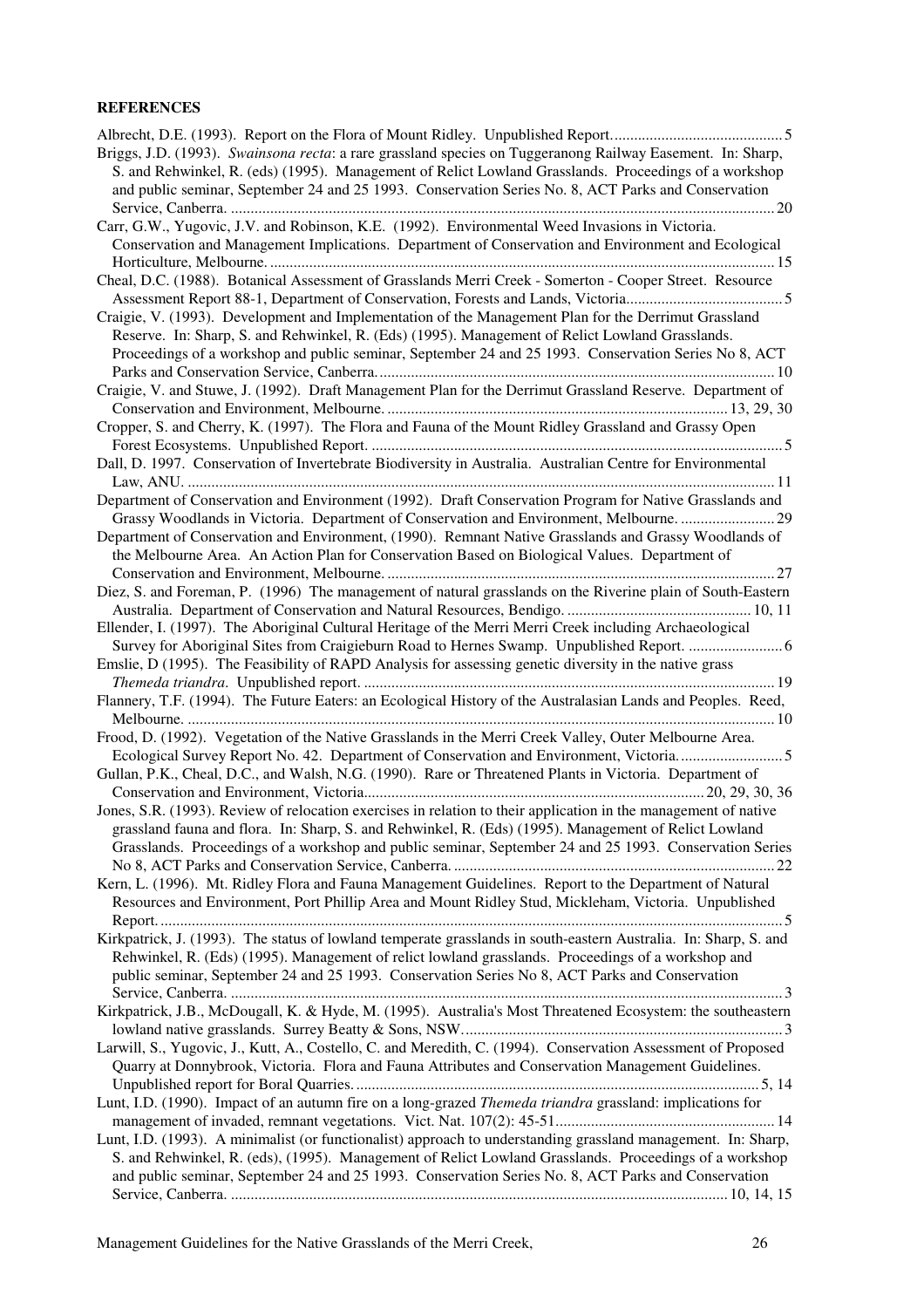| McDougall, K. and Kirkpatrick, J. (eds) (1994). Conservation of lowland native grasslands in south-eastern                                                                                                                                                                                                                   |
|------------------------------------------------------------------------------------------------------------------------------------------------------------------------------------------------------------------------------------------------------------------------------------------------------------------------------|
|                                                                                                                                                                                                                                                                                                                              |
| McDougall, K.L. (1989). The Re-establishment of Themeda triandra (Kangaroo Grass): Implications for the<br>Restoration of Grassland. Technical Report Series No. 89. Arthur Rylah Institute for Environmental                                                                                                                |
| McIntyre, S. (1993). Disturbance: does it have a role in the maintenance of rare grassland plants? In: Sharp, S.<br>and Rehwinkel, R. (Eds) (1995). Management of Relict Lowland Grasslands. Proceedings of a workshop and<br>public seminar, September 24 and 25 1993. Conservation Series No 8, ACT Parks and Conservation |
| Mueck, S.G. (1997). Vegetation Survey and Management Plan Jukes Road, Fawkner. Draft. Unpublished                                                                                                                                                                                                                            |
|                                                                                                                                                                                                                                                                                                                              |
| Muir, A. (1994). Western (Basalt) Plains Grassland Community. Flora and Fauna Guarantee Action Statement                                                                                                                                                                                                                     |
|                                                                                                                                                                                                                                                                                                                              |
| Muir, A. and Simpson, I. (1990). Dry Sheep Equivalents for Comparing Sheep Enterprises. An information                                                                                                                                                                                                                       |
| Parrot Natural History Network, eds, (1990). The Cooper St Grasslands. Parrot Natural History Network,                                                                                                                                                                                                                       |
|                                                                                                                                                                                                                                                                                                                              |
| Peake, P., Frood, D., Carr, G., Muir, A., Ward, L. and Beardsell, C. (1996). Conservation Assessment for                                                                                                                                                                                                                     |
| Craigieburn Grasslands, Craigieburn, Victoria. Unpublished Report for Department of Conservation and                                                                                                                                                                                                                         |
| Phillips, A. (in prep). Development of effective weed control and <i>Themeda triandra</i> reinstatement techniques                                                                                                                                                                                                           |
| Pyrke, A. (1993). Management of the Waverley Flora Park. In: Sharp, S. and Rehwinkel, R. (Eds) (1995).<br>Management of Relict Lowland Grasslands. Proceedings of a workshop and public seminar, September 24<br>and 25 1993. Conservation Series No 8, ACT Parks and Conservation Service, Canberra21                       |
| Robinson, R. and Duggan, D. (1994). Davidson Street Grassland - A Report on the Flora, Fauna, Development                                                                                                                                                                                                                    |
| Ross, J.R. (1995). The Evans Street Native Grassland Sunbury: Management Plan. Victorian National Parks                                                                                                                                                                                                                      |
| Society for Growing Australian Plants Maroondah, Inc., (1993). Flora of Melbourne. A Guide to the                                                                                                                                                                                                                            |
| Stuwe, J. (1986) An Assessment of the Conservation Status of Native Grasslands on the Western Plains,                                                                                                                                                                                                                        |
| Victoria, and Sites of Significance. Arthur Rylah Institute for Environmental Research, Technical Report                                                                                                                                                                                                                     |
| White, D.H. and Bowman, P.J. (1981). Dry sheep equivalents for comparing different classes of stock. An                                                                                                                                                                                                                      |
|                                                                                                                                                                                                                                                                                                                              |
| Yen, A. (1993) Some Issues Involved in the Conservation of Lowland Native Grassland Invertebrates. . In:                                                                                                                                                                                                                     |
| Sharp, S. and Rehwinkel, R. (Eds) (1995). Management of Relict Lowland Grasslands. Proceedings of a<br>workshop and public seminar, September 24 and 25 1993. Conservation Series No 8, ACT Parks and                                                                                                                        |
|                                                                                                                                                                                                                                                                                                                              |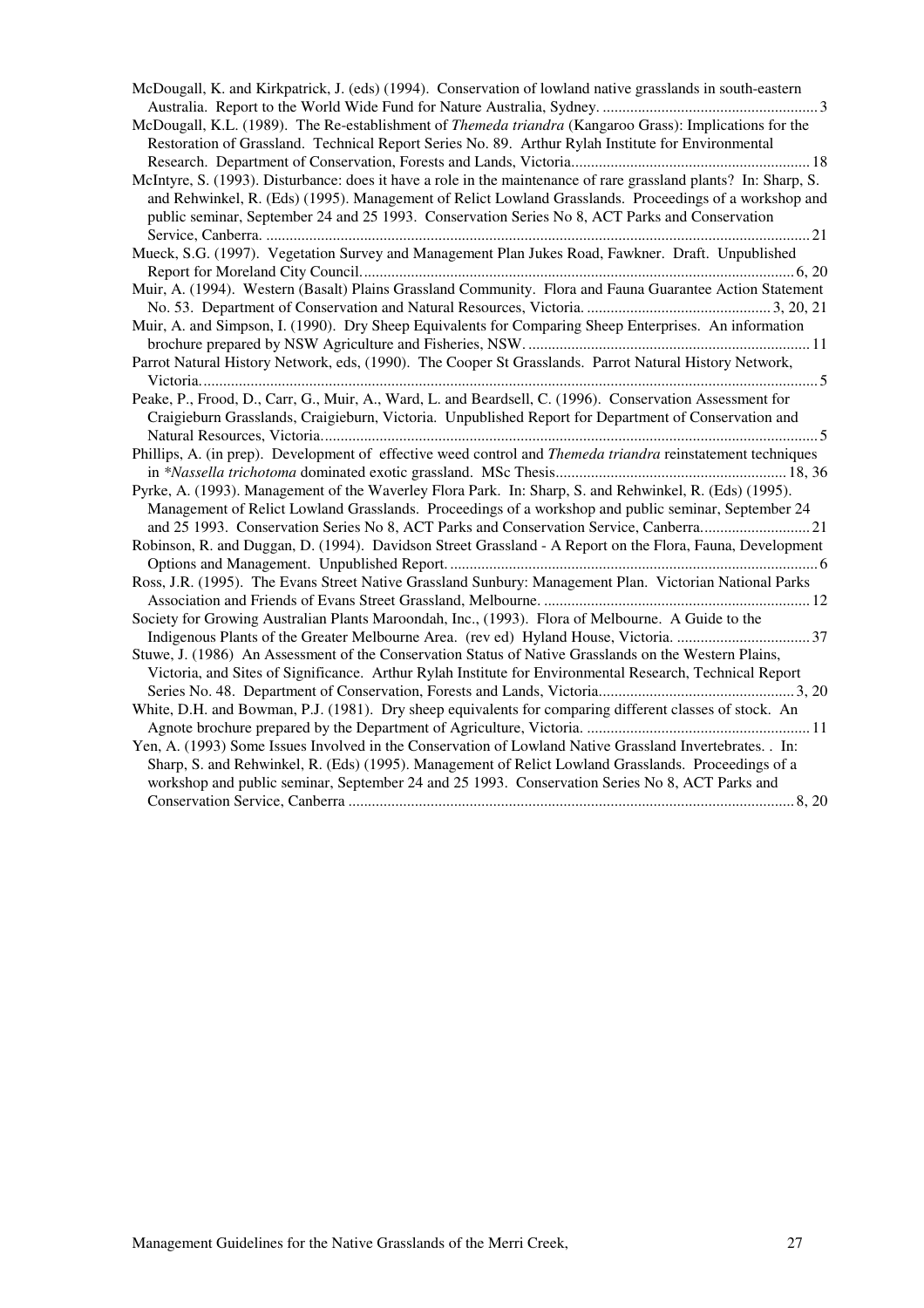# APPENDIX 1 Legislation

### State Acts and Strategies

Flora and Fauna Guarantee Act 1988 (Vic.) provides for the identification, management control and conservation of threatened and potentially threatened species, communities and habitats. It includes a list of species and communities which are threatened and a list of potentially threatening processes. The Minister for Natural Resources and Environment can provide for the legal protection of species and habitat by issuing an Interim Conservation order. This applies to public land or private land for a period of two years.

Western (Basalt) Plains Grassland community has been listed on Schedule 2 of the Flora and Fauna Guarantee Act 1988 as a threatened community. The flora of this community is therefore protected wherever it occurs in that community on public land. Any body (including Government agencies) must obtain a permit before taking (ie destroying, disturbing, trading, moving) this flora. Department of Natural Resources and Environment cannot issue a permit if to do so would threaten the conservation of the community.

As a result of the listing of the Western (Basalt) Plains Grassland community, an Action Statement (No 53) has been prepared for the Western (Basalt) Plains Grassland Community outlining actions required to ensure long-term survival of the community. Department of Natural Resources and Environment, Flora and Fauna Branch is responsible for coordinating implementation of the Action Statement. The outcomes of the Action Statement will be reviewed and revised in 1999.

A number of flora and fauna species that occur in the Merri Creek Grasslands have also been listed on Schedule 2 and are legally protected.

Invasion of native vegetation by environmental weeds has been listed in Schedule 3 (threatening processes).

Planning and Environment Act 1987 (Vic.) establishes the framework for planning the use, development and protection of land in Victoria. It has a number of aims related to environmental protection, social equity and facilitation of appropriate development.

Native Vegetation Retention Amendment to Planning and Environment Act 1987 Applications must be made to DNRE to remove more than 10 ha of native vegetation.

Environment Effects Act 1978 (Vic.) ensures that for public or other works that the Minister for Planning considers could have a significant impact on the environment, an Environmental Effects Statement prepared. Assessment of the effects and methods to mitigate their effects, are then supplied before the project may begin.

Catchment and Land Protection Act 1994 (Vic.) establishes a framework for the integrated management and protection of water catchments within Victoria and encourages the participation of the community in catchment management. Land owners must take all reasonable steps to avoid land degradation, conserve soil, protect water resources and eradicate and/or prevent the spread of pest weeds and animals. The Act also requires the preparation of regional catchment management strategies, declaration of special areas and special area plans. The Act also allows the serving of land use conditions and land management notices on land owners. It lists state prohibited, regionally prohibited and regionally controlled weeds. Agricultural and some environmental weeds are included as listed weeds and responsibilities for control are outlined. (Replaces Vermin and Noxious Weeds Act 1958).

Victorian Conservation Trust Act 1972 outlines the process for applying a Conservation Covenant to a parcel of land. The covenant is attached to the title for perpetuity and specifies allowable actions and prohibited actions. The is administered and monitored by the Trust for Nature (ex Victorian Conservation Trust).

Remnant Grasslands and Grassy Woodlands of the Melbourne Area: An Action Plan for Conservation 1990 Contains an inventory of grassland sites around the Melbourne area with an associated significance rating for each site as well as a list of proposed actions for land of different tenure and significance.

Management Guidelines for the Native Grasslands of the Merri Creek, 28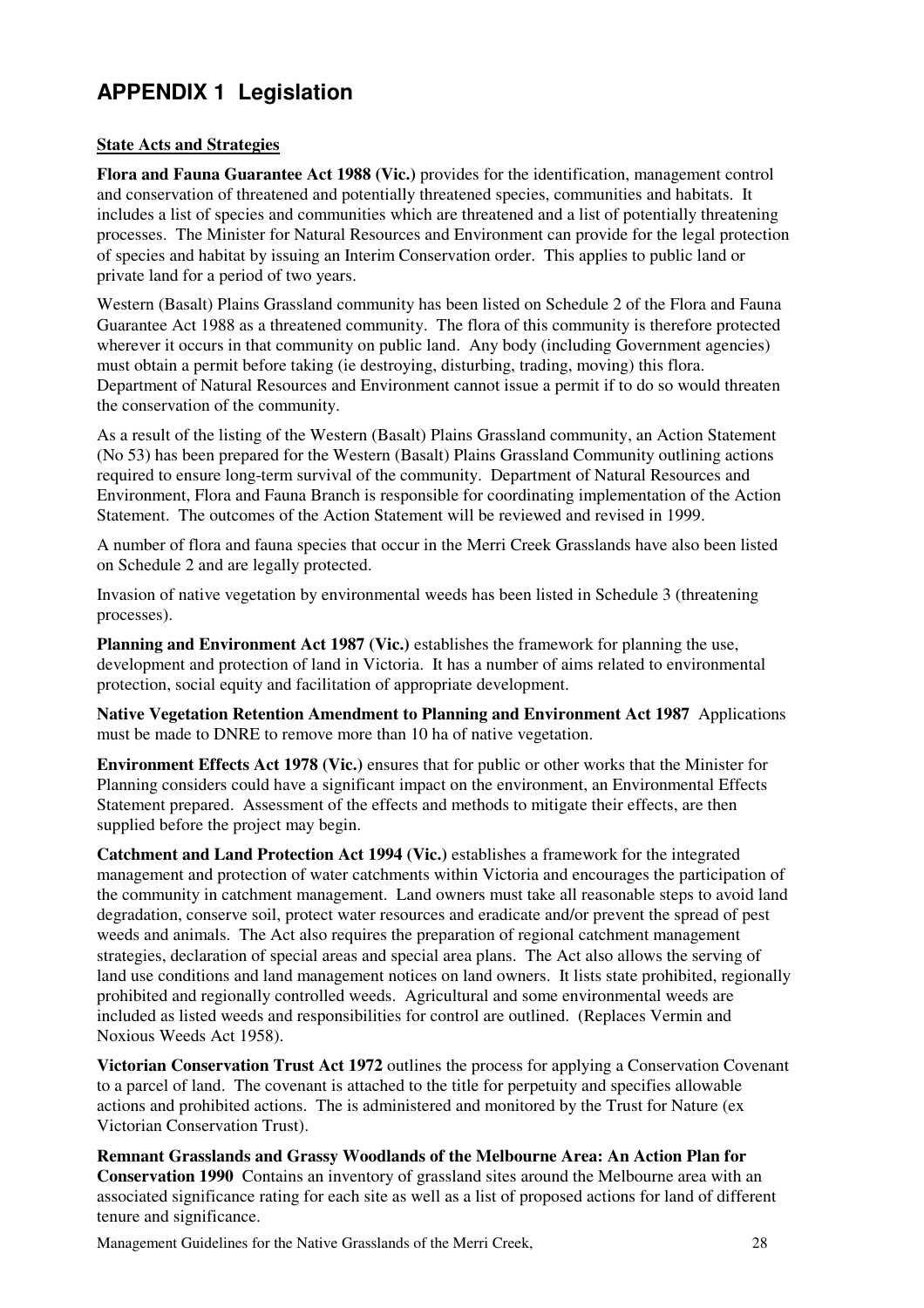#### Commonwealth Acts and Strategies

Environment Protection (Impact of Proposals) Act 1974 and Regulations aims to ensure that any action undertaken by a Commonwealth agency, or which requires Commonwealth approval or funding, which affects the environment to a 'significant extent' undergoes an environmental impact assessment.

National Strategy for Ecologically Sustainable Development; Following the United Nations Conference on Environment and Development, the Commonwealth Government developed a National Strategy for Ecologically Sustainable Development. The goal of the strategy is to 'achieve development that improves the total quality of life, both now and in the future, in a way that maintains the ecological processes on which life depends'. One of the guiding principles of the strategy is the precautionary principle, which recognises the limits of our ecological understanding and aims to implement environmental protection even when negative impacts to development are not evident.

Endangered Species Protection Act 1992 aims to promote the recovery of endangered or vulnerable species and prevent other species and communities from becoming endangered. This is to be achieved by co-operative management, public education and land management.

Register of the National Estate Any group can nominate an area for listing on the National Estate. The nomination process involves documenting evidence of biological or historical value. The nomination is assessed by the Heritage Commission and if successful is listed on the National Estate. Listing is an indication of the national importance of the area and gives some protection to the place under Section 30 of the Australian Heritage Commission Act. Commonwealth ministers, departments and authorities are required not to take any action which would adversely affect a place in the Register, unless there is no feasible alternative. If there is no alternative, then all reasonable measures must be taken to minimise any damaging effects.

#### International Agreements

International Convention on Biological Diversity was signed by over 150 countries at the United Nations Conference on Environment and Development in 1992 and ratified in 1993. As a party to the Convention, Australia is required to identify and monitor important ecosystems, species and genetic components of biological diversity and activities that have negative impacts on biological diversity. In accordance with the convention, Commonwealth Government has developed a draft National Strategy for the Conservation of Australia's Biological Diversity.

Amongst other requirements of signatories, an environmental impact assessment must be carried out before any works are carried out that may threaten the biodiversity of a given area. The assessment must follow the NEPA model which has been adopted by 74 countries worldwide.

The Convention on Wetlands of International Importance Especially as Waterfowl Habitat (Ramsar Convention) 1971 recognises the important role of wetlands as a habitat for birds. While one of its aims is the maintenance of wetlands of International importance, it also aims to promote the training of personnel expert in wetland management, encourage the development of national policies and management frameworks for Ramsar and other wetlands.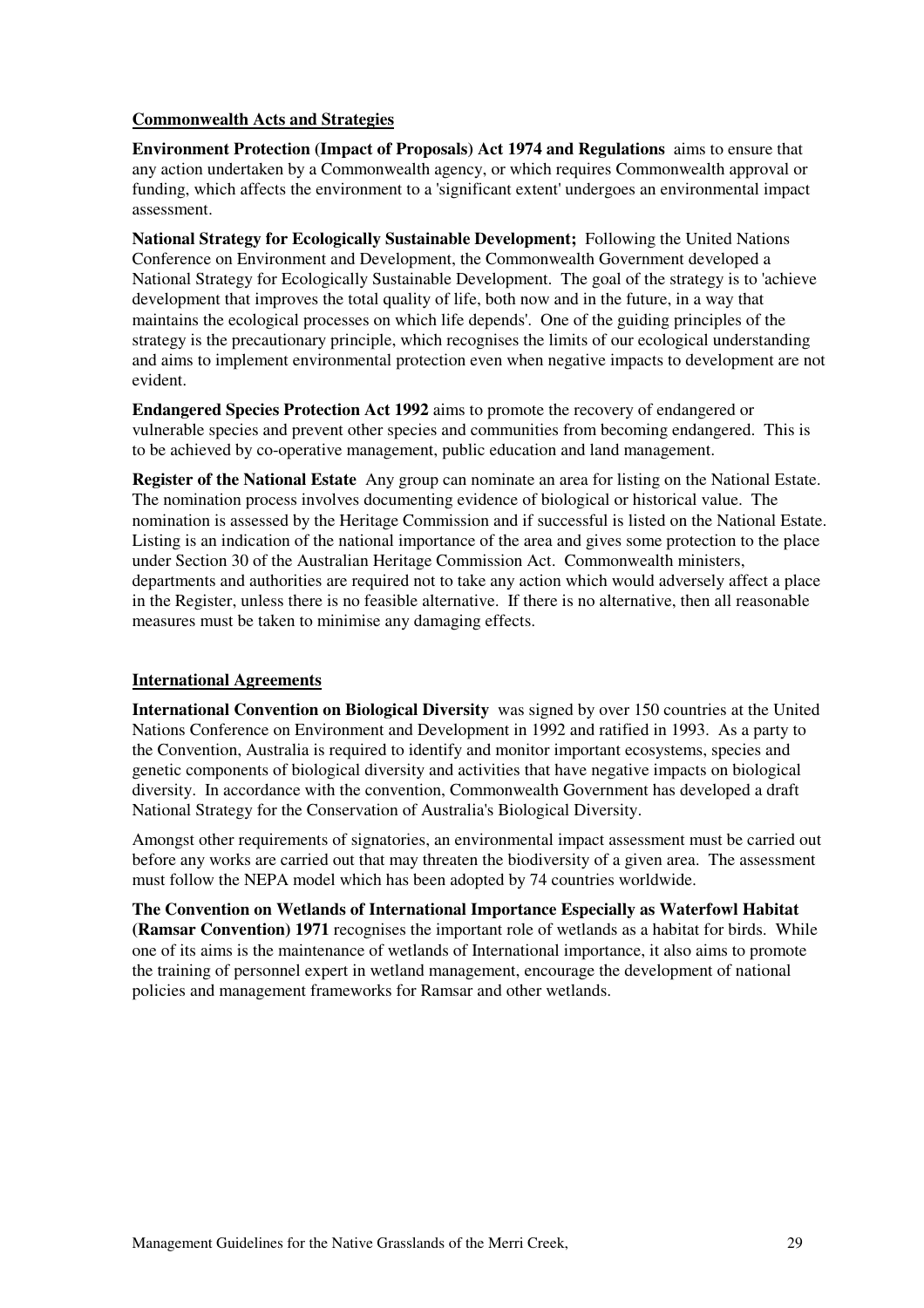| <b>APPENDIX 2. Serious Grassland Weeds</b> |  |  |  |
|--------------------------------------------|--|--|--|
|--------------------------------------------|--|--|--|

| <b>Species</b>                            | <b>Common Name</b>          | <b>PRIORITY</b>   |
|-------------------------------------------|-----------------------------|-------------------|
| PERENNIAL GRASSES                         |                             |                   |
| *Agrostis capillaris                      | <b>Brown Top Bent</b>       | <b>PRIORITY 2</b> |
| *Anthozanthum odoratum                    | <b>Sweet Vernal Grass</b>   | <b>PRIORITY 1</b> |
| *Cortaderia spp                           | <b>Pampas Grass</b>         | <b>PRIORITY 1</b> |
| *Erharta spp                              | <b>Veldt Grass</b>          |                   |
| <i>*Holcus lanatus</i>                    | Yorkshire Fog               |                   |
| *Nassella hyalina                         | <b>Pale Needle Grass</b>    | <b>PRIORITY 1</b> |
| <i>*Nassella neesiana</i>                 | <b>Chilean Needle Grass</b> | <b>PRIORITY 1</b> |
| <i>*Nassella trichotoma</i>               | <b>Serrated Tussock</b>     | <b>PRIORITY 1</b> |
| <i>*Paspalum dilatatum</i>                | Paspalum                    | <b>PRIORITY 2</b> |
| $\overline{\ast}$ Pennisetum clandestinum | Kikuya                      | <b>PRIORITY 2</b> |
| *Phalaris aquatica                        | Phalaris, Canary Grass      | <b>PRIORITY 1</b> |
|                                           | <b>Needle Grass</b>         | <b>PRIORITY 1</b> |
| <b>ANNUAL GRASSES</b>                     |                             |                   |
| *Avena fatua                              | Wild Oat                    |                   |
| *Briza maxima                             | <b>Large Quaking Grass</b>  |                   |
| *Bromus spp                               | <b>Brome</b>                |                   |
| *Gaudinia fragilis                        | Fragile Oat Grass           |                   |
| *Vulpia bromoides                         | Squirrel-tail Fescue        |                   |
| <b>OTHER HERBS</b>                        |                             |                   |
| *Centaurium spp                           | Centaury                    |                   |
| *Cynara cardunculus                       | <b>Artichoke Thistle</b>    | <b>PRIORITY 2</b> |
| $\sqrt[k]{10}$ eniculum vulgare           | Fennel                      | <b>PRIORITY 2</b> |
| *Galium aparine                           | Cleavers                    |                   |
| *Homeria flaccida                         | One-leaf Cape Tulip         |                   |
| *Homeria miniata                          | Two-leaf Cape Tulip         |                   |
| *Hypericum perforatum                     | St John's Wort              |                   |
| *Hypochaeris radicata                     | Cats Ear                    |                   |
| *Oxalis pes-caprae                        | Soursob                     |                   |
| <i>*Picrus echioides</i>                  | <b>Prickly Ox-tongue</b>    | <b>PRIORITY 2</b> |
| *Plantago lanceolata                      | Ribwort                     |                   |
| <i>*Romulea rosea</i>                     | <b>Onion Grass</b>          |                   |
| *Trifolium repens                         | White Clover                |                   |
| *Vinca major                              | <b>Blue Periwinkle</b>      |                   |
| *Watsonia meriana cv. bulbillifera        | Bulbil Watsonia             |                   |
| <b>TREES / SHRUBS</b>                     |                             |                   |
| *Crategus monogyna                        | Hawthorn                    | <b>PRIORITY 2</b> |
| *Cytisus palmensis                        | Tagasaste                   |                   |
| *Cytisus scoparius                        | English Broom               |                   |
| *Genista monspessulana                    | <b>Montpellier Broom</b>    | <b>PRIORITY 1</b> |
| <i>*Lycium ferossicium</i>                | <b>Boxthorn</b>             | <b>PRIORITY 1</b> |
| *Prunus cerasifera                        | Cherry-plum                 |                   |
| *Pyracantha spp                           | Firethorn                   |                   |
| <i>*Rosa rubignosa</i>                    | <b>Briar Rose</b>           |                   |
| <i>*Rubus discolor</i>                    | Blackberry                  |                   |
| <i>*Ulex europeaus</i>                    | Gorse, Furze                | <b>PRIORITY 1</b> |

Species listed and associated priority rating based on authors' observations, advice from MCMC Parkland Management Team members.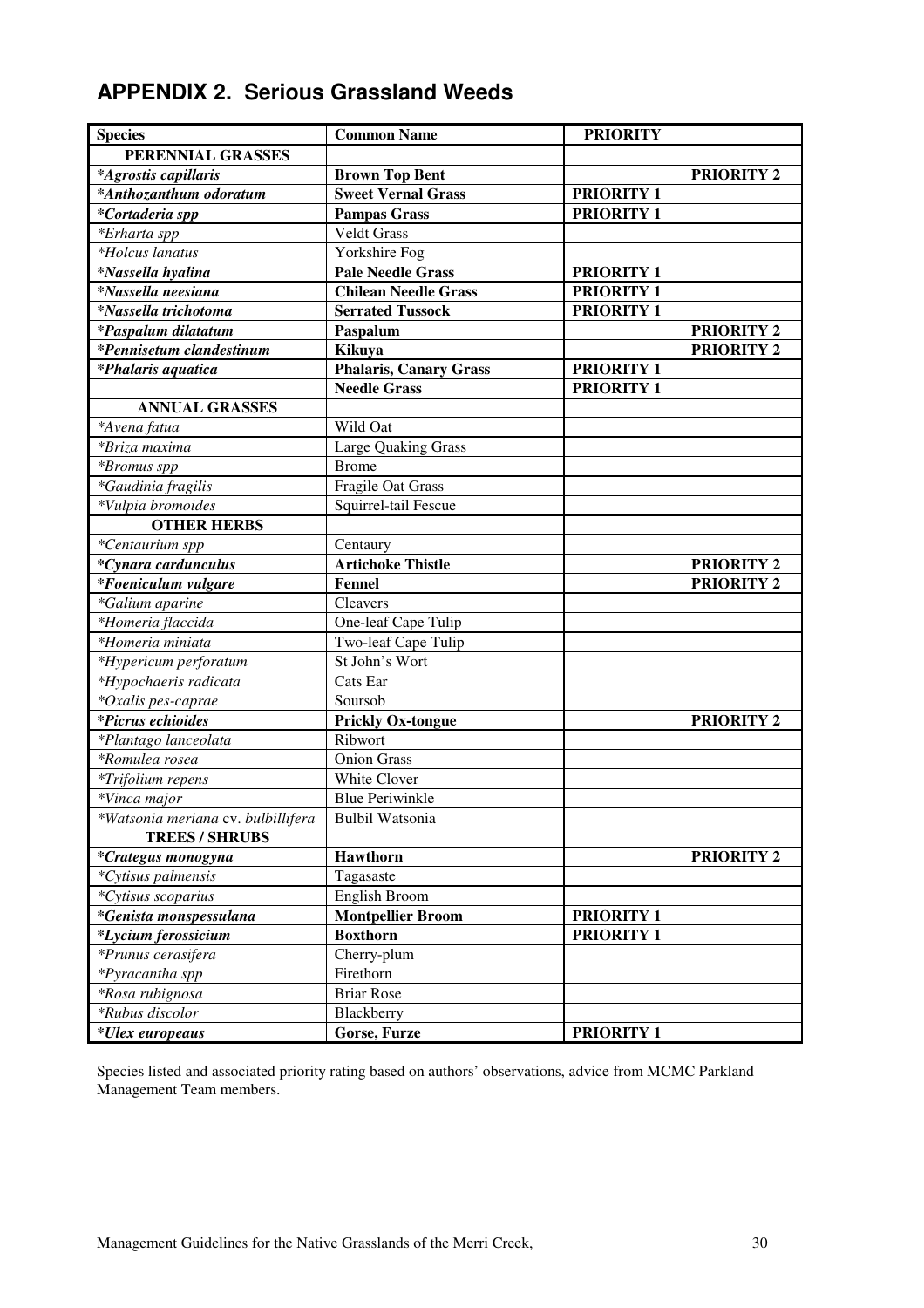# APPENDIX 3 Western Basalt Plains Species at risk in Victoria

The table below summarises the floral species of the Western Basalt Plains Grasslands at risk or extinct in Victoria (based on Dept of Cons. & Env. 1992, Craigie and Stuwe 1992 and Gullan et al 1990). Merri Creek Grasslands sites where the species are found are listed.

| <b>Species</b>                  | <b>Common name</b>               | status     | FFG Act<br>listing | <b>Action</b><br>S'ment | present at<br>which site |
|---------------------------------|----------------------------------|------------|--------------------|-------------------------|--------------------------|
| Caladenia pumilia               | Dwarf Spider-orchid              | extinct    |                    |                         |                          |
| Diuris X fastidiosa             | <b>Proud Diuris</b>              | extinct    |                    |                         |                          |
| Agrostis adamsonii              | <b>Adamsons Bent</b>             | endangered | L                  |                         |                          |
| Amphibromus pithogastrus        | Swollen Swamp Wallaby Grass      | endangered | L                  |                         | cb, cp, bh, mr           |
| Ballantina antipoda             | Ballantina                       | endangered | $\mathbf{L}$       |                         |                          |
| Cullen parvum                   | <b>Small Psoralea</b>            | endangered | $\mathbf L$        | 31                      |                          |
| Cullen tenax                    | Tough Psoralea                   | endangered | $\mathbf{L}$       |                         | cb, bh, mr               |
| Diuris fragrantissima           | White (Sunshine) Diuris          | endangered | $\mathbf{L}$       | 50                      |                          |
| Euphrasia collina ssp muelleri  | Purple Eyebright                 | endangered |                    |                         |                          |
| Lepidium aschersonii            | Spiny Pepper-cress               | endangered | L                  |                         |                          |
| Lepidium hyssopifolium          | <b>Small Pepper-cress</b>        | endangered | L                  |                         |                          |
| Pterostylis basaltica           | <b>Basalt Greenhood</b>          | endangered | L                  |                         |                          |
| Pterostylis truncata            | <b>Brittle Greenhood</b>         | endangered | L                  | 63                      |                          |
| Rutidosus leptorrhyncoides      | <b>Button Wrinklewort</b>        | endangered | $\mathbf{L}$       | 28                      |                          |
| Senecio macrocarpus             | Large-fruit Groundsel            | endangered | $\mathbf{L}$       | 68                      |                          |
| Swainsona murrayana             | Murray Swainson-pea              | endangered |                    |                         |                          |
| Thesium australe                | <b>Australe Toad-flax</b>        | endangered | L                  |                         |                          |
| Agrostis aemula var. setifolia  | <b>Blown Grass</b>               | vulnerable |                    |                         | $cb$ , cp, mr, cc?       |
| Amyema linophyllum              | <b>Buloke Mistletoe</b>          | vulnerable |                    |                         |                          |
| Brachyscome debilis             | <b>Weak Daisy</b>                | vulnerable |                    |                         |                          |
| Brachyscome trachycarpa         | <b>Inland Daisy</b>              | vulnerable |                    |                         |                          |
| Bracteantha sp.aff. subundulata | <b>Swamp Everlasting</b>         | vulnerable |                    |                         |                          |
| Carex tasmanica                 | Curly Sedge                      | vulnerable |                    |                         | cb, mr                   |
| Comesperma polygaloides         | Small Milkwort                   | vulnerable | $\mathbf{L}$       |                         | cb                       |
| Craspedia aff. variabilis       | Derrinallum Billy-buttons        | vulnerable |                    |                         |                          |
| Danthonia richardsonii          | Straw Wallaby-grass              | vulnerable |                    |                         |                          |
| Discaria pubescens              | Hairy Anchor Plant               | vulnerable | L                  |                         |                          |
| Diuris behrii                   | Golden Cowslips                  | vulnerable |                    |                         |                          |
| Diuris palustris                | Swamp Diuris                     | vulnerable |                    |                         |                          |
| Diuris punctata                 | <b>Purple Diuris</b>             | vulnerable | L                  |                         |                          |
| Glycine latrobeana              | Clover Glycine                   | vulnerable | L                  |                         |                          |
| Isolepis congrua                | Slender Club-sedge               | vulnerable |                    |                         |                          |
| Leptorhynchos waitzia           | <b>Button Immortelle</b>         | vulnerable |                    |                         |                          |
| Pimelea spinescens              | Spiny Rice-flower                | vulnerable |                    |                         |                          |
| Prasophyllum frenchii           | Slaty Leek-orchid                | vulnerable |                    |                         |                          |
| Ptilotus erubescens             | Hairy-tails                      | vulnerable |                    |                         |                          |
| Austrostipa gibbosa             | Spurred Spear-grass              | rare       |                    |                         | cb                       |
| Austrostipa setacea             | Corkscrew Spear-grass            | rare       |                    |                         |                          |
| Desmodium varians               | Slender Tick-trefoil             | rare       |                    |                         | cb, bh                   |
| Diuris sp. aff. lanceolata      | Plains Diuris                    | rare       |                    |                         |                          |
| Eucalyptus yarraensis           | Yarra Gum                        | rare       |                    |                         |                          |
| Ixiolaena sp                    | <b>Woolly Buttons</b>            | rare       |                    |                         |                          |
| Leptorhynchos elongatus         | <b>Lanky Buttons</b>             | rare       |                    |                         |                          |
| Panicum decompositum            | Australian Millet                | rare       |                    |                         |                          |
| Poa crassicaudex                | Thick-stem Tussock-grass         | rare       |                    |                         |                          |
| Prasophyllum sp. aff. fuscum    | <b>Basalt Plains Leek-orchid</b> | rare       |                    |                         |                          |
| Tripogon loliiformis            | Rye Beetle-grass                 | rare       |                    |                         | cc                       |
| Allocasuarina luehmannii        | Buloke                           | depleted   | L                  |                         |                          |
| Callitris glaucophylla          | White Cypress-pine               | depleted   |                    |                         |                          |
| Eremophila deserti              | Turkey-bush                      | depleted   |                    |                         |                          |

cb - Craigieburn; cp - Cooper St; bh - Bald Hill; mr - Mt Ridley; cc - Central Creek.

The table below summarises the faunal species of the Western Basalt Plains Grasslands at risk or extinct in Victoria (from Craigie and Stuwe 1992 and Gullan et al 1990).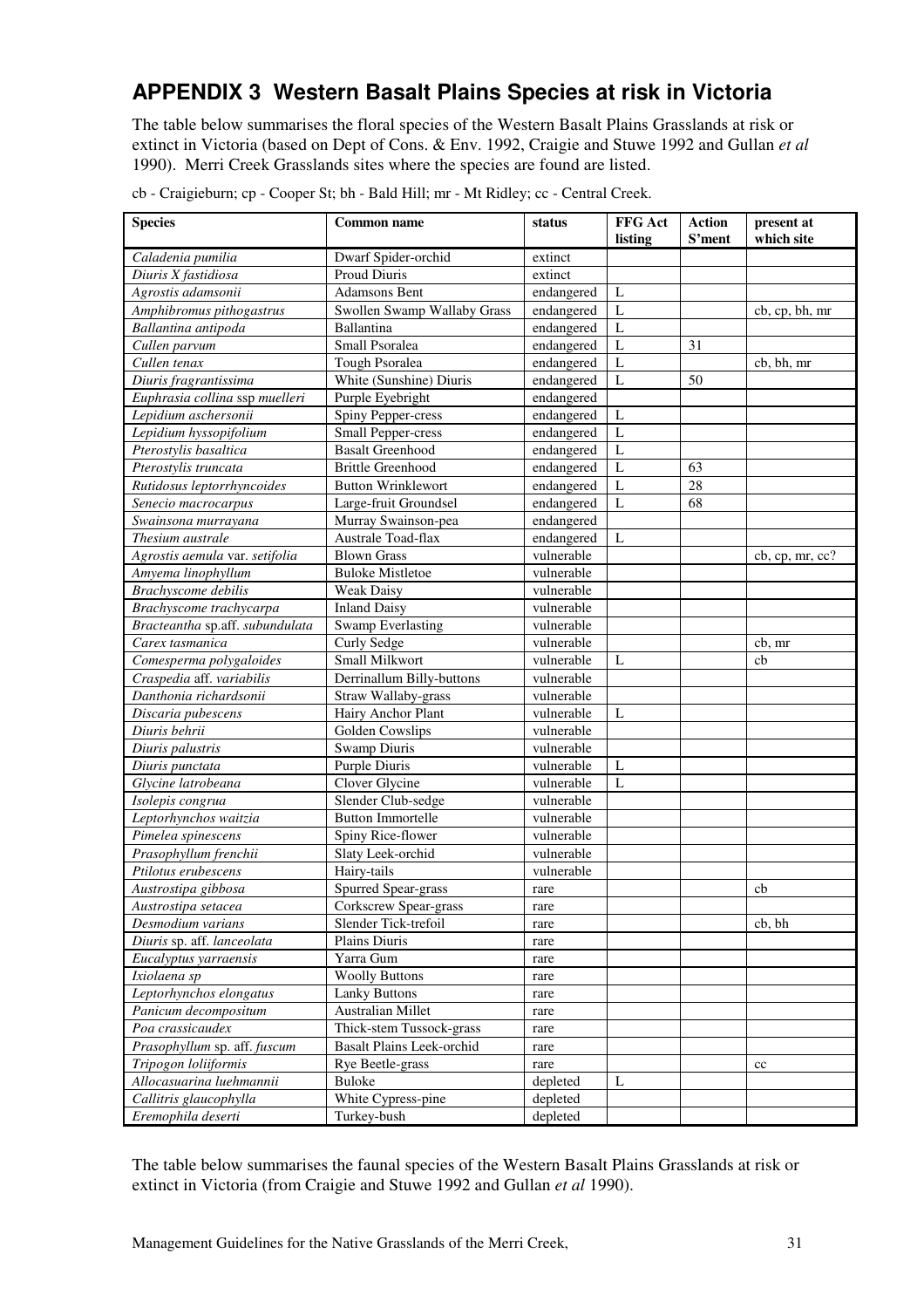| <b>Species</b>                        | Common name                     | status     | <b>FFG Act</b><br>listing | Action<br><b>Statement</b> | present at<br>which site |
|---------------------------------------|---------------------------------|------------|---------------------------|----------------------------|--------------------------|
| <b>FAUNA</b>                          |                                 |            |                           |                            |                          |
| Pseudomys australis                   | Plains Mouse                    | extinct    |                           | 14                         |                          |
| Ardeotis australis                    | Australian Bustard              | endangered |                           |                            |                          |
| Dasyurus viverrinus                   | Eastern Ouoll                   | endangered |                           | 14                         |                          |
| Perameles gunnii                      | <b>Eastern Barred Bandicoot</b> | endangered |                           | 4                          |                          |
| Tympanocryptis lineata<br>pinguicolla | Southern Lined Earless Dragon   | endangered | L                         | 35                         |                          |
| Delma impar                           | Striped Legless Lizard          | vulnerable |                           | 17                         |                          |
| Pedionomus torquatus                  | Plains Wanderer                 | vulnerable |                           | 66                         |                          |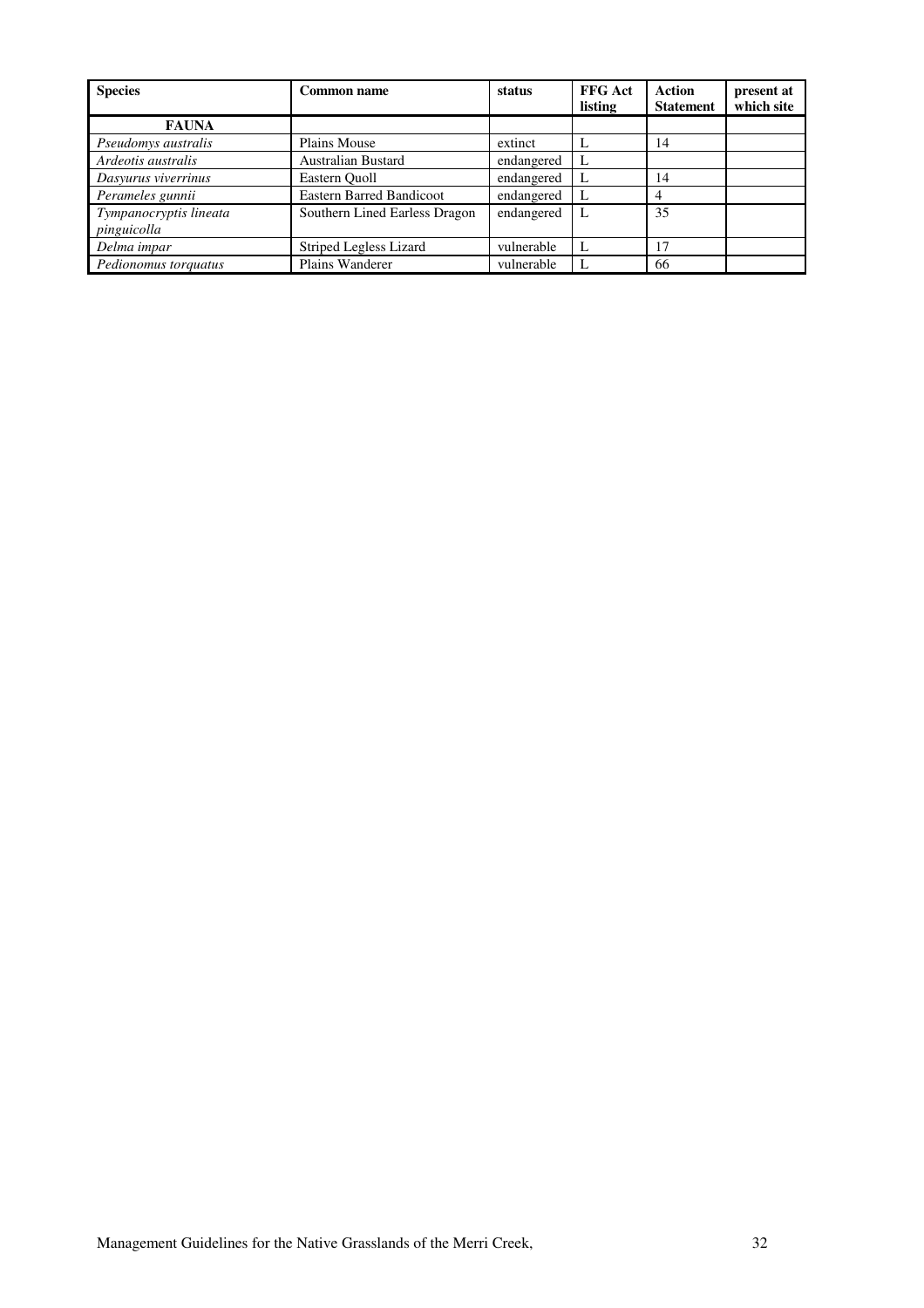# APPENDIX 4 Significant species of the Merri Creek Grasslands and their occurences

The following table lists significant species (regional, state or national) of the Merri Creek Grasslands, their conservation status and the sites where they have been recorded. Species recorded at only one or two of the sites should be considered to be vulnerable in the catchment, and as such should be targeted for reintroduction to other Merri Creek Grassland sites (see Appendix 5).

#### Key to symbols in table

#### Conservation Status

| <b>AROTS</b><br><b>VROTS</b> |                                         |                                                                                                                                                                                                                                                                         | Listed as rare or threatened on an Autralia wide basis (symbols shown in uppercase)<br>Listed as rare or threatened on a Victoria wide basis (symbols shown in lower case) |  |  |  |  |
|------------------------------|-----------------------------------------|-------------------------------------------------------------------------------------------------------------------------------------------------------------------------------------------------------------------------------------------------------------------------|----------------------------------------------------------------------------------------------------------------------------------------------------------------------------|--|--|--|--|
|                              | E, e<br>V, v<br>$\mathbf{r}$<br>$\bf K$ | endangered, at serious risk of disappearing from the wild state if present land uses<br>and other causes continue.<br>vulnerable, not presently endangered but likely to become so through continued<br>depletion.<br>rare, relatively few known stands<br>poorly known |                                                                                                                                                                            |  |  |  |  |
| FFG                          |                                         | Listed as a threatened species under the Flora and Fauna Guarantee Act                                                                                                                                                                                                  |                                                                                                                                                                            |  |  |  |  |
| <b>Sites</b>                 |                                         |                                                                                                                                                                                                                                                                         | source of flora survey information                                                                                                                                         |  |  |  |  |
| cb                           |                                         | Craigieburn                                                                                                                                                                                                                                                             | Peake et al 1996, Frood 1992                                                                                                                                               |  |  |  |  |
| cp                           |                                         | Cooper St                                                                                                                                                                                                                                                               | Frood 1992                                                                                                                                                                 |  |  |  |  |
| bh                           |                                         | <b>Bald Hill</b>                                                                                                                                                                                                                                                        | Larwill et al 1994                                                                                                                                                         |  |  |  |  |
| mr                           |                                         | Mt Ridley                                                                                                                                                                                                                                                               | Cropper and Cherry 1997                                                                                                                                                    |  |  |  |  |
| jr                           |                                         | Jukes Rd                                                                                                                                                                                                                                                                | Mueck 1997                                                                                                                                                                 |  |  |  |  |
| cc                           |                                         |                                                                                                                                                                                                                                                                         | Central Creek Robinison and Duggan 1994                                                                                                                                    |  |  |  |  |

- Y recorded in the most recent flora survey - not recorded
- M recorded by MCMC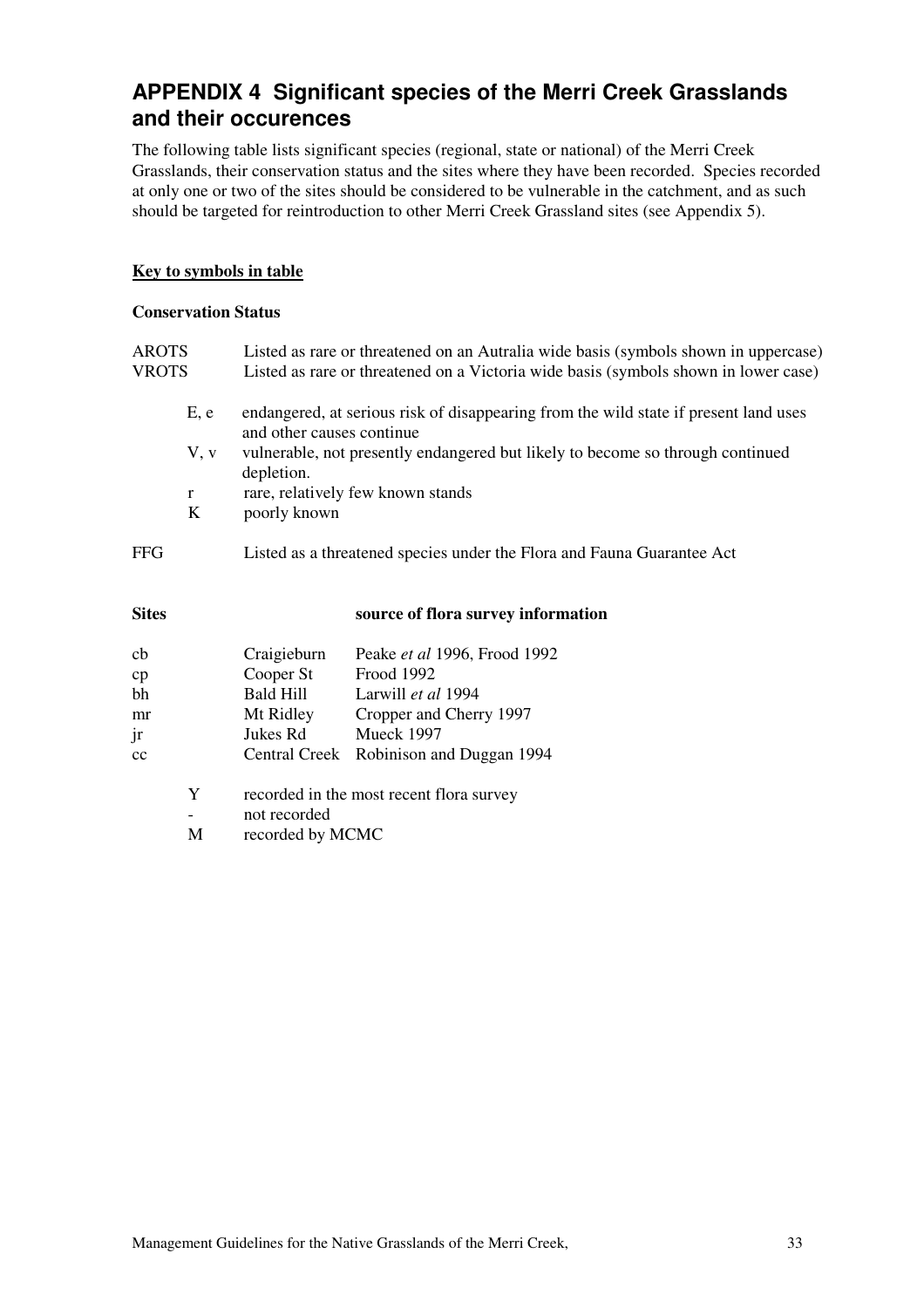| Carex tasmanica |  |  |  |  |  |
|-----------------|--|--|--|--|--|
|                 |  |  |  |  |  |
|                 |  |  |  |  |  |
|                 |  |  |  |  |  |
|                 |  |  |  |  |  |
|                 |  |  |  |  |  |
|                 |  |  |  |  |  |
|                 |  |  |  |  |  |
|                 |  |  |  |  |  |
|                 |  |  |  |  |  |
|                 |  |  |  |  |  |
|                 |  |  |  |  |  |
|                 |  |  |  |  |  |
|                 |  |  |  |  |  |
|                 |  |  |  |  |  |
|                 |  |  |  |  |  |
|                 |  |  |  |  |  |
|                 |  |  |  |  |  |
|                 |  |  |  |  |  |
|                 |  |  |  |  |  |
|                 |  |  |  |  |  |
|                 |  |  |  |  |  |
|                 |  |  |  |  |  |
|                 |  |  |  |  |  |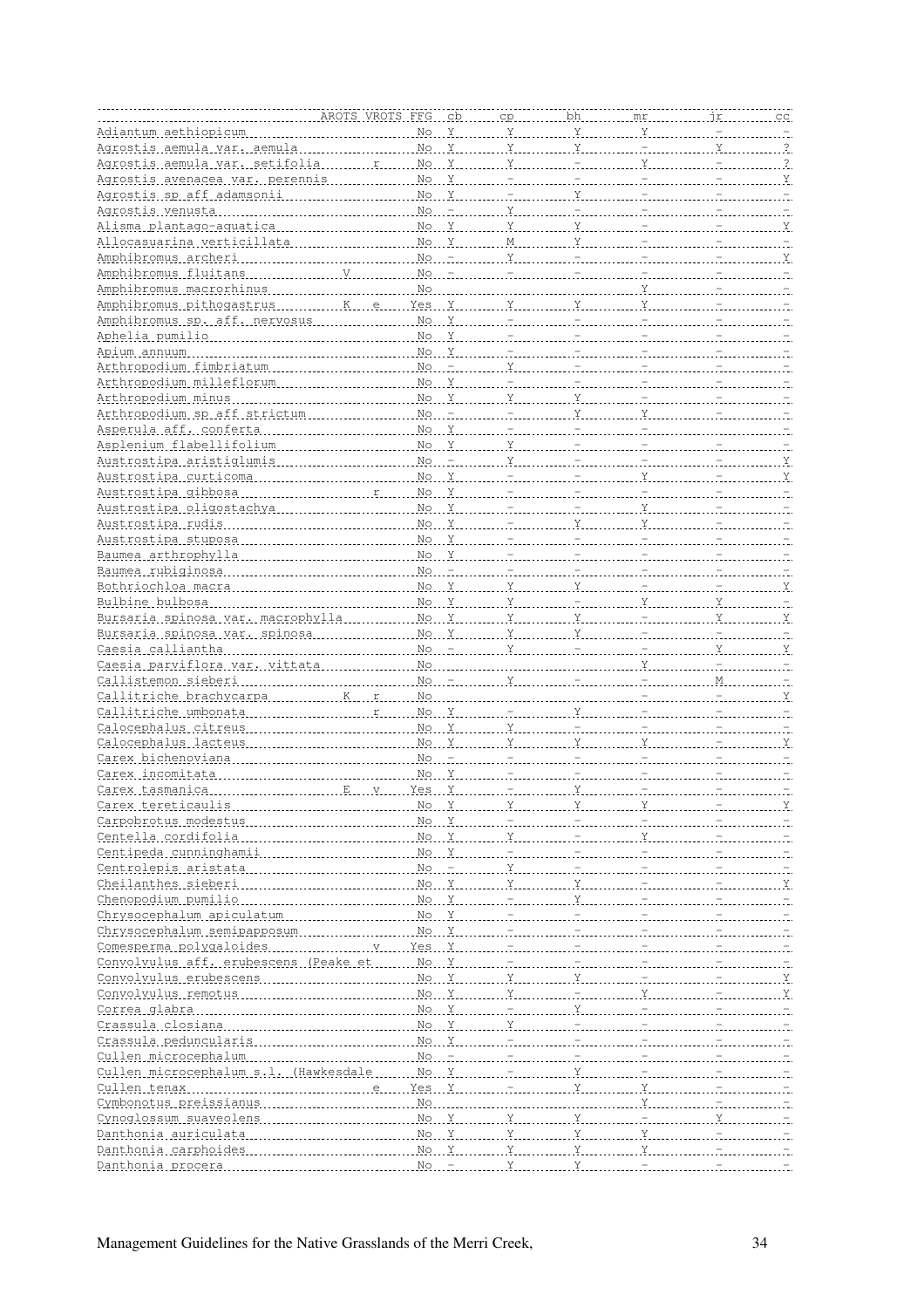| Isotoma fluviatilis |  |  | $N_O$ $  Y$ $Y$ |  |  |
|---------------------|--|--|-----------------|--|--|
|                     |  |  |                 |  |  |
|                     |  |  |                 |  |  |
|                     |  |  |                 |  |  |
|                     |  |  |                 |  |  |
|                     |  |  |                 |  |  |
|                     |  |  |                 |  |  |
|                     |  |  |                 |  |  |
|                     |  |  |                 |  |  |
|                     |  |  |                 |  |  |
|                     |  |  |                 |  |  |
|                     |  |  |                 |  |  |
|                     |  |  |                 |  |  |
|                     |  |  |                 |  |  |
|                     |  |  |                 |  |  |
|                     |  |  |                 |  |  |
|                     |  |  |                 |  |  |
|                     |  |  |                 |  |  |
|                     |  |  |                 |  |  |
|                     |  |  |                 |  |  |
|                     |  |  |                 |  |  |
|                     |  |  |                 |  |  |
|                     |  |  |                 |  |  |
|                     |  |  |                 |  |  |
|                     |  |  |                 |  |  |
|                     |  |  |                 |  |  |
|                     |  |  |                 |  |  |
|                     |  |  |                 |  |  |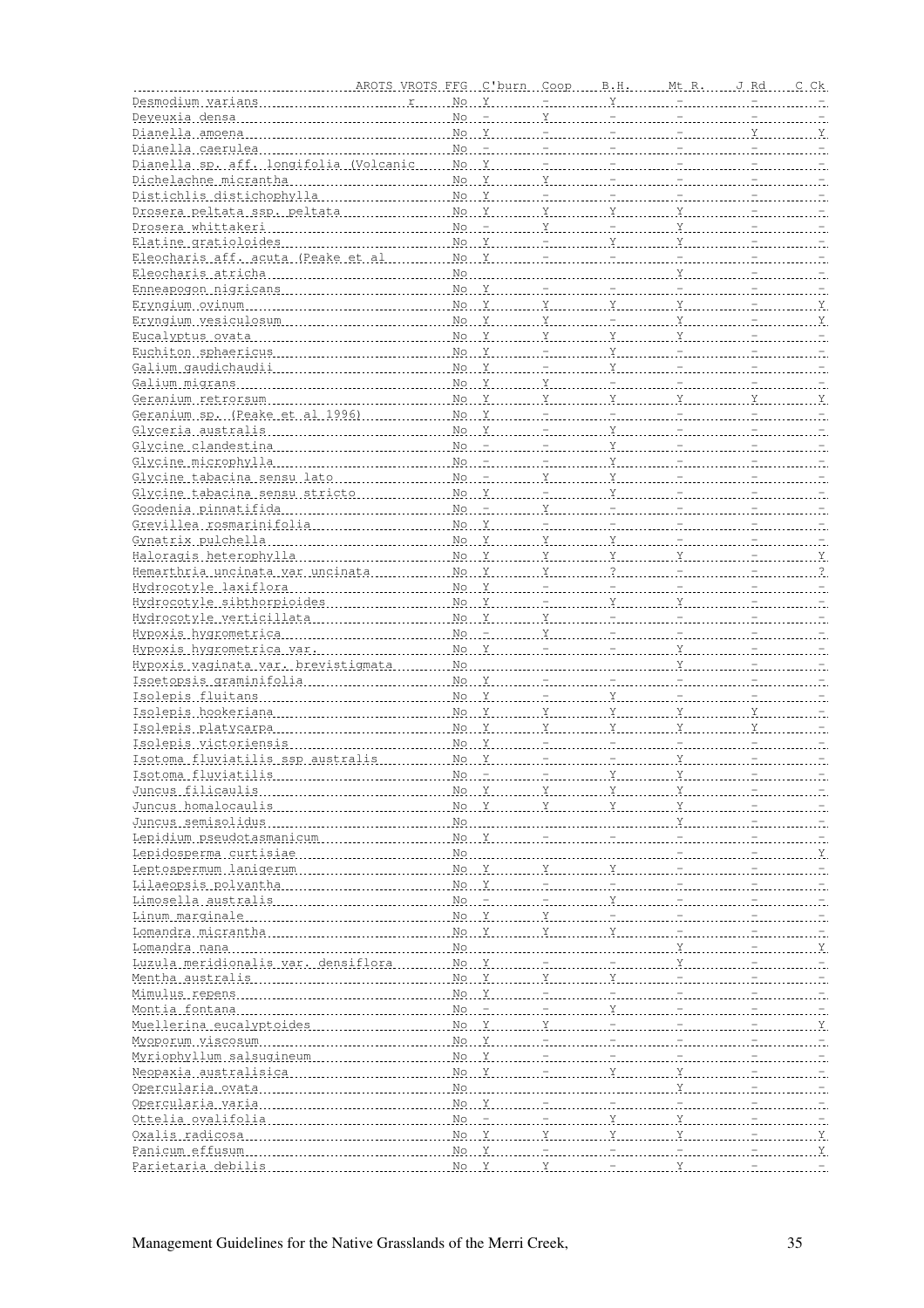| Poa labillardieri (Basalt Plains Form) Mo Y Manuel V Manuel Communication Communication |  |  |  |  |
|-----------------------------------------------------------------------------------------|--|--|--|--|
|                                                                                         |  |  |  |  |
|                                                                                         |  |  |  |  |
|                                                                                         |  |  |  |  |
|                                                                                         |  |  |  |  |
|                                                                                         |  |  |  |  |
|                                                                                         |  |  |  |  |
|                                                                                         |  |  |  |  |
|                                                                                         |  |  |  |  |
|                                                                                         |  |  |  |  |
|                                                                                         |  |  |  |  |
|                                                                                         |  |  |  |  |
|                                                                                         |  |  |  |  |
|                                                                                         |  |  |  |  |
|                                                                                         |  |  |  |  |
|                                                                                         |  |  |  |  |
|                                                                                         |  |  |  |  |
|                                                                                         |  |  |  |  |
|                                                                                         |  |  |  |  |
|                                                                                         |  |  |  |  |
|                                                                                         |  |  |  |  |
|                                                                                         |  |  |  |  |
|                                                                                         |  |  |  |  |
|                                                                                         |  |  |  |  |
|                                                                                         |  |  |  |  |
|                                                                                         |  |  |  |  |
|                                                                                         |  |  |  |  |
|                                                                                         |  |  |  |  |
|                                                                                         |  |  |  |  |
|                                                                                         |  |  |  |  |
|                                                                                         |  |  |  |  |
|                                                                                         |  |  |  |  |
|                                                                                         |  |  |  |  |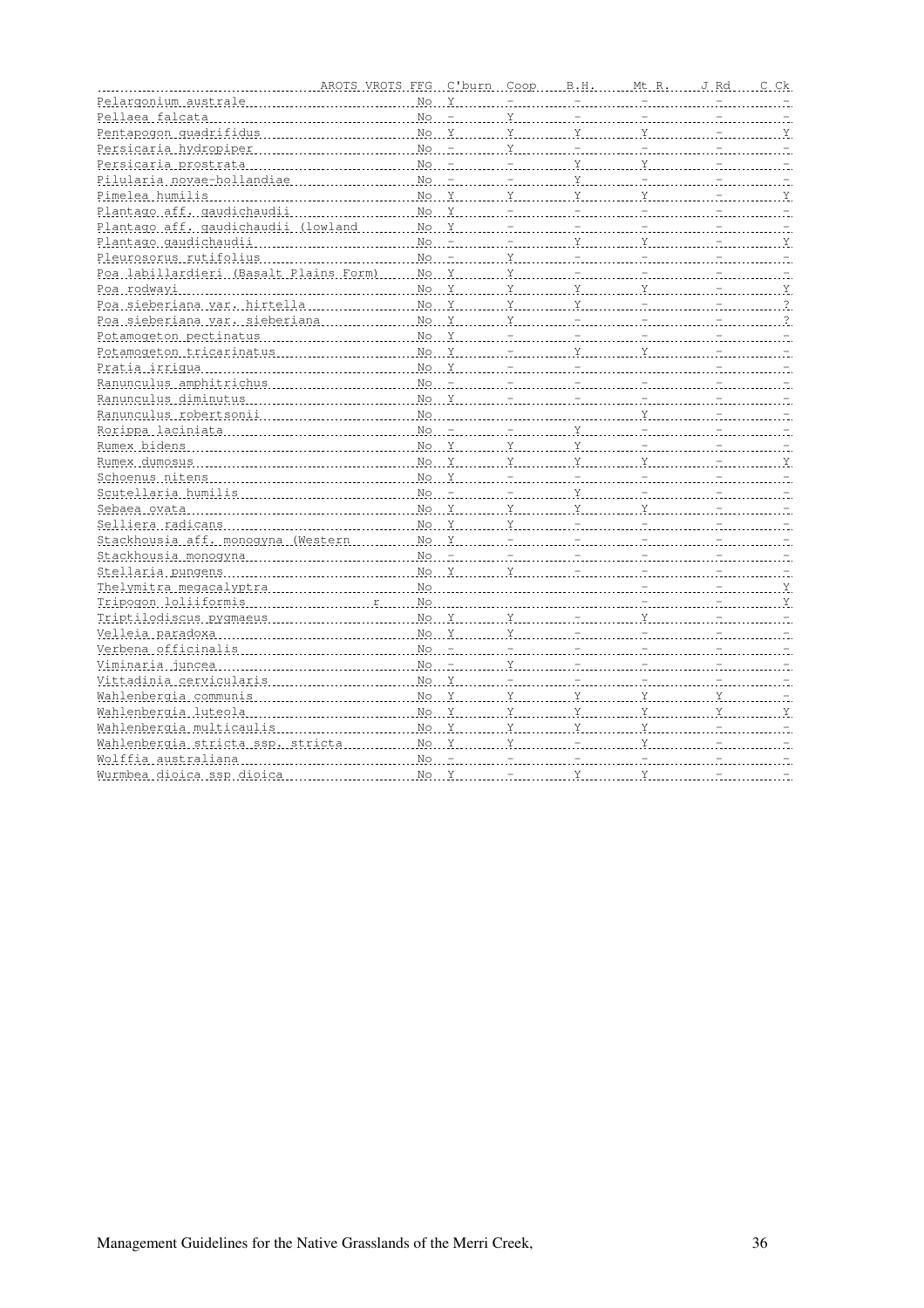# APPENDIX 5 Priorities for reintroductions

Significant species (regional, state or national, listed in Appendix 4) that are recorded at only one or two of the Merri Creek Grasslands sites could be considered to be vulnerable in the catchment, and as such should be considered for reintroduction to other Merri Creek Grassland sites.

The National Parks Service in Victoria have produced guidelines for "Species Conservation Planting" stating that species formerly present, or present at such low numbers that their survival is threatened, may be reintroduced to a park. Reintroduction should occur under the following conditions:

- the species has been eliminated as a result of human activity or is no longer reproductive.
- the species is under threat in areas outside the park or reserve.
- trials (where appropriate) indicate successful re-establishment is feasible and the species will not adversely affect existing vegetation.

A detailed work plan must be prepared and permission sought by the Park Manager from the Director of National Parks.

These guidelines require that information is available regarding species formerly present at a site. However this information will not always be available; the historic records of flora occurrences and distributions at particular sites may be limited or non existent. Furthermore, the number and area of secure reserves of Western Basalt Plains Grassland remnants is now so small, that these guidelines may be too restrictive to allow conservation of some of the more rare and threatened species. However, there needs to be a high chance that the species did once occur in the area and within the grassland subcommunity to which it is being reintroduced. An assessment should be made of the ecological and genetic implications of these reintroductions.

Some grasslands and rare plants researchers believe strongly that the focus of reintroductions work should be on establishing plants, that are threatened Australia wide, into secure reserves (R. Parsons pers. comm.). The use of local provenance (or local gene pool) will not always be practical, or even desirable, particularly if remaining local populations of a rare or threatened plant are so small that inbreeding is occurring. Parsons suggests the following species are priority for reintroduction to secure reserves. (The list is not all-inclusive.) All these species are endangered, are listed under the Flora and Fauna Guarantee Act, and have had Action Statements prepared for them (except Lepidium hyssopifolium). The Action Statements include details of the species' distribution, conservation status, conservation objectives, management issues and previous management actions and in some cases, intended management actions. Copies of the Action Statements are available from Department of Natural Resources and Environment.

None of the species listed below are currently found in any of the six Merri Creek Grassland sites, although Lepidium hyssopifolium has been recorded at the Beveridge Rail Reserve, which may be the only site in the wild where this species is recorded. Beveridge Rail Reserve is located between the Hume Freeway and the Merri Creek, north of Bald Hill. *Thesium australe* is a small forb that is hemiparasitic on the roots of *Themeda triandra*. Although collections in Australian herbaria suggest that Thesium australe was once widespread in grasslands, grassy woodlands and sub-alpine grassy heathlands, in Victoria the species is now confined to one area on the Buchan River in east Gippsland. No lowland populations are known to survive.

#### Priority species for reintroduction

| Diuris fragrantissima       | Sunshine Diuris           | Action Statement No. 50                       |
|-----------------------------|---------------------------|-----------------------------------------------|
| Lepidium hyssopifolium      | <b>Small Pepper-cress</b> |                                               |
| Rutidosus leptorrhynchoides | <b>Button Wrinklewort</b> | <b>Action Statement No. 28</b>                |
| Senecio macrocarpus         |                           | Large Fruit Groundsel Action Statement No. 68 |
| <i>Thesium australe</i>     | <b>Austral Toad Flax</b>  | Action Statement No. 56                       |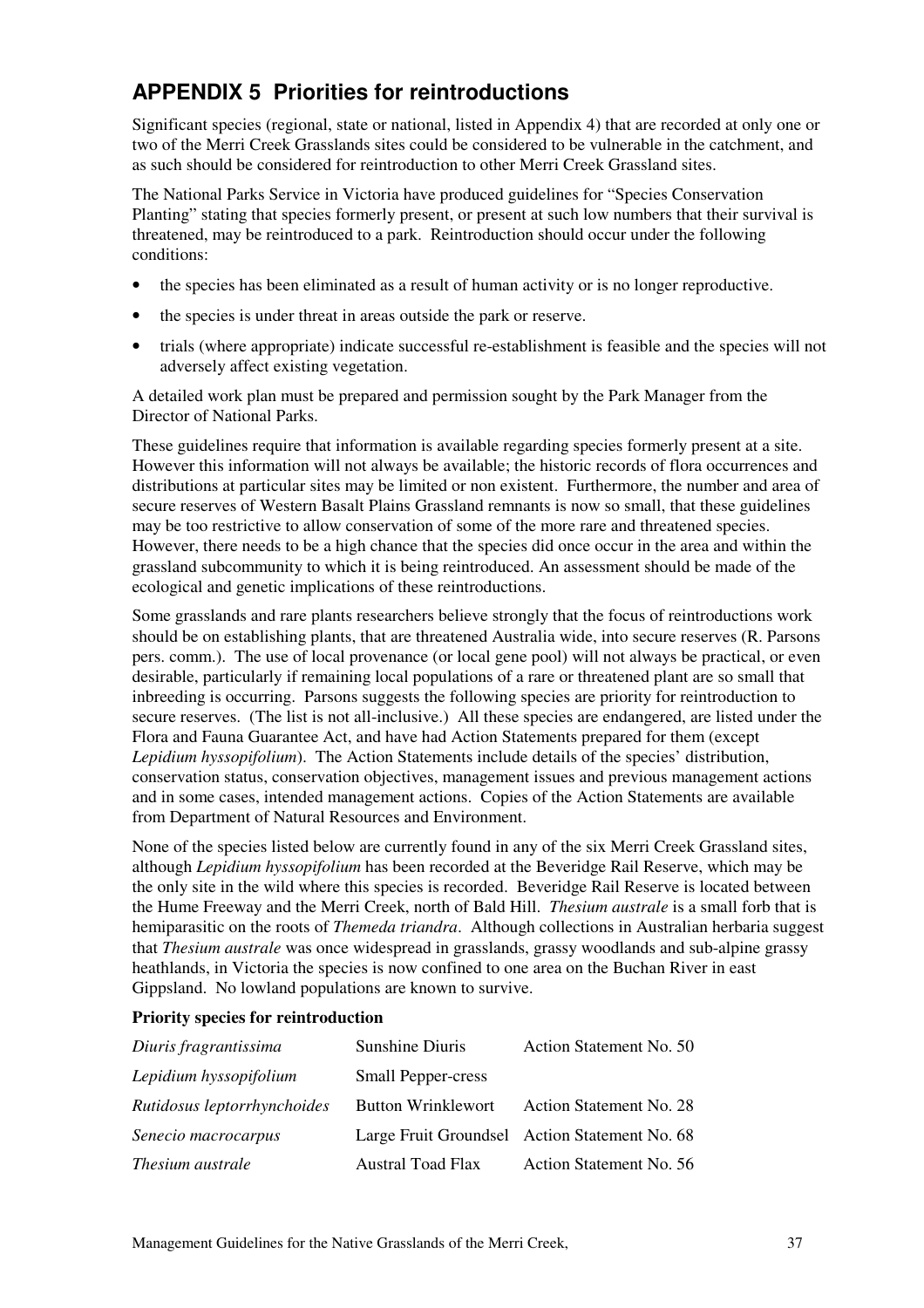# APPENDIX 6 Seed collection guidelines

Annual permits (under the Flora and Fauna Guarantee Act) to take protected flora from Public Land / Water are issued by the regional office of Department of Natural Resources and Environment. When applying for a permit, details to be supplied include:

- quantity of plants to be taken
- parts of plants (ie seed)
- species to be taken
- intended purpose (ie revegetation)
- geographic areas

No more than 10% of seed material may be collected from any plant, and no more than 25% of plants of any species may be collected in any 30 x 30 m area. Material should be collected from as many parent plants as possible to reduce the risk of inbreeding. If it is suspected that plants have been previously collected from, further collection should not take place. Seed should be sourced from local provenance (ie seed for use in Merri Creek Grasslands should wherever possible be collected from within the Merri Creek catchment), and should be collected from sites with similar conditions as the target site (ie similar geology, aspect, topography, etc).

Records should be kept of the location of seed collection sites, the quantity of seed collected, the date of collection. Records should also be kept of where the seed was subsequently used, the date of seeding and any subsequent treatments (eg burning or other removal of chaff at a later date). Other details of the general status of the seed collection and direct seeding site should be kept, including, weed invasion or evidence of pest animals.

Annual renewal of the permit is not automatic. Details of seed collection records must be sent to DNRE, along with an application detailing planned seed collection activities for the coming year. A special application is necessary to collect seed of rare or threatened species listed under the Flora and Fauna Guarantee Act, or in Gullan et al (1990). Seed collection from private land requires the permission of the land owner.

When collecting seed from an area of remnant vegetation, minimise damage to the vegetation. Trampling should be minimised. Be cautious about disclosing the location of rare or threatened species to protect populations from over collection or 'poaching'.

### Themeda triandra seed collection

T. triandra seed has an awn on the tip of the seed that twists with changing levels of humidity. This twisting acts to 'drill' the seed into the ground. The awn is relatively easily detached; it is important that seed collection techniques do not damage the seed. Seed usually matures around late December or early January. The seed is mature when it feels hard, with a hard white core.

The seed heads can be cut with a sickle bar mower or with a brushcutter or whipper snipper. The cut material should be raked up and bagged; empty (weed free) wool bales are a convenient bag. The cut material should be stored in a dry place. It can be spread immediately or when needed in weed control and revegetation activities, although recent studies have shown increased levels of germination of seed stored for 10 months prior to spreading on site (Phillips in prep). It should be used within twelve months of collection, although the seed may maintain viability for at least two years. It is not necessary to remove the seed from the seed heads and chaff, and in fact the chaff is a useful 'mulch' to cover bare areas created during weed control activities.

Larger mechanised tractor mounted seed collection devices have been developed. Their use would be limited to areas which are flat, not rocky, and where vehicle access would not create damage. The advantage of using sickle bar mowers or brushcutter is that if the T. triandra is mixed in with other species, seed collection can be quite selective, and can avoid other the other species, particularly weed species. However using sickle bar mowers or brushcutter is quite labour intensive.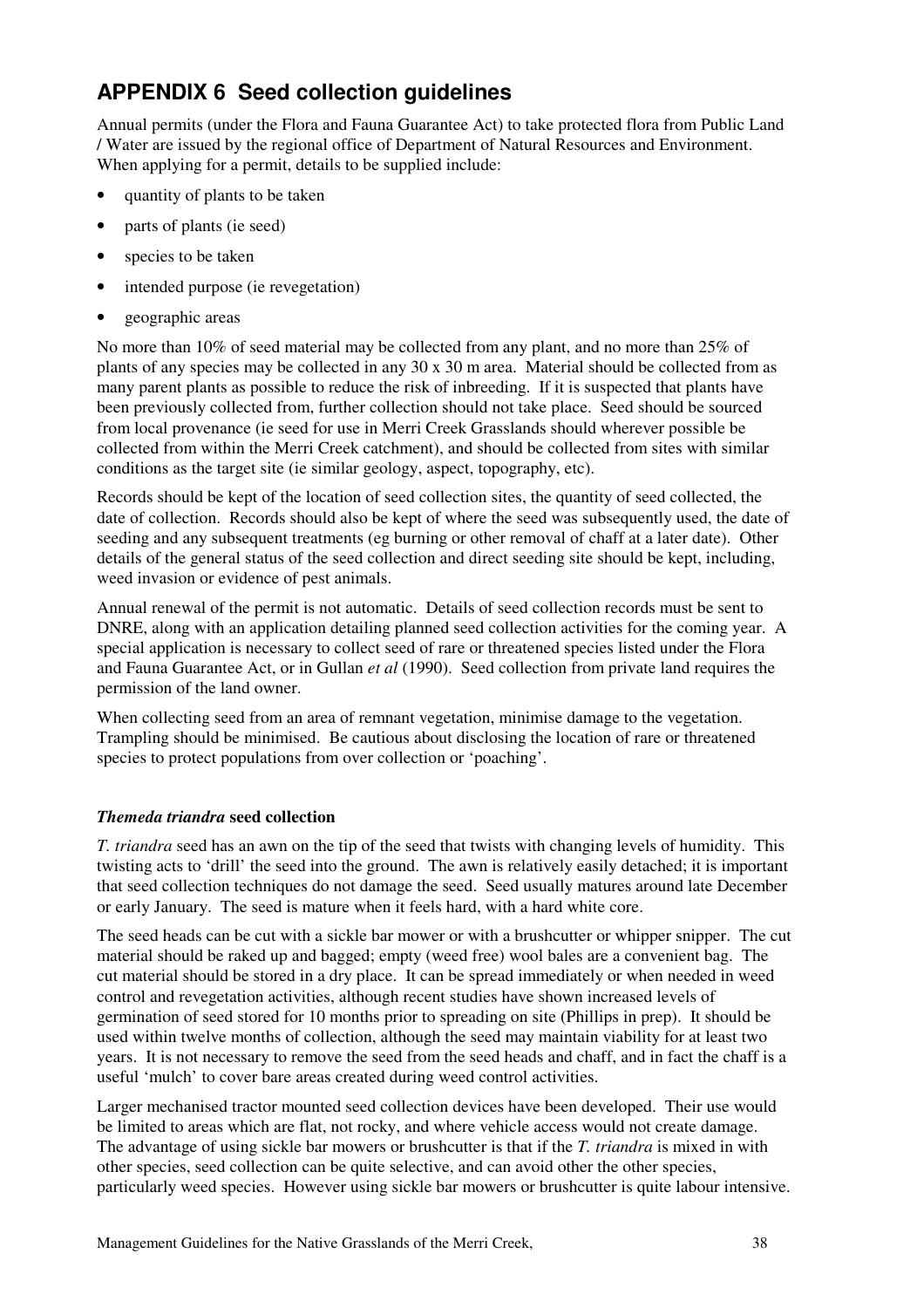Guidelines on seed collection, and details for collection of other species are contained in "Flora of Melbourne. A Guide to the Indigenous Plants of the Greater Melbourne Area."